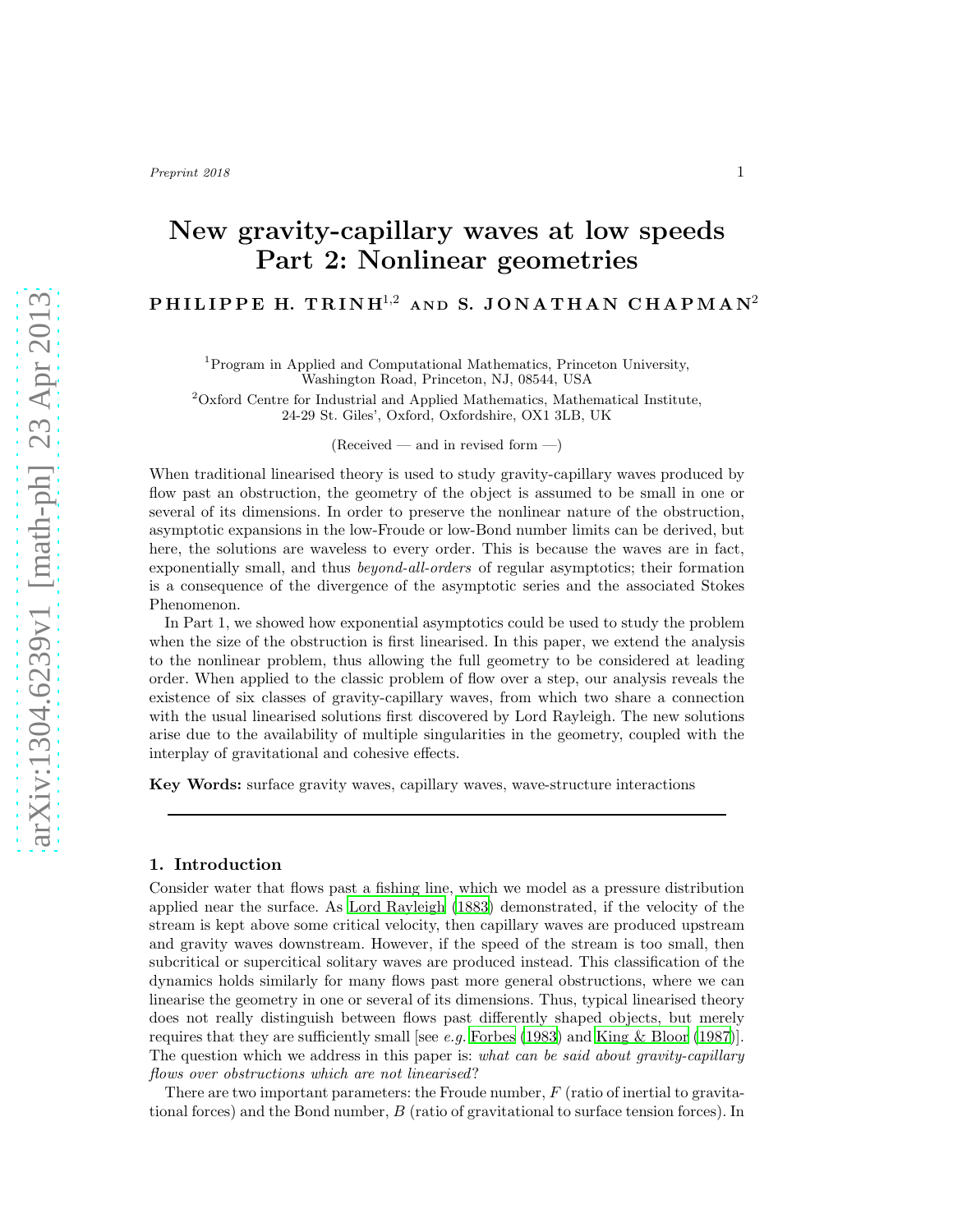a previous work [\(Trinh & Chapman 2013](#page-30-3)b—henceforth referred to as Part 1) we showed how the typical linearised theory can be re-interpreted in the low-Froude and low-Bond limits. If q is the speed of the free-surface flow, and  $F^2 = \mathcal{O}(\epsilon)$  while  $B = \mathcal{O}(\epsilon^2)$ , then the typical asymptotic expansion gives the *base series*, which we denote as  $\circledast$ , and write

$$
\mathbf{B} \quad \left[ q_0 + \epsilon q_1 + \epsilon^2 q_2 + \mathcal{O}(\epsilon^3) \right] e^0, \tag{1.1}
$$

valid as  $\epsilon \to 0$ . The base series,  $\circledast$ , is waveless to every order, and in fact, the gravity and capillary waves are exponentially small and thus beyond-all-orders. These waves are switched-on when  $\circledR$  is analytically continued across critical curves (*Stokes lines*) in the complex plane in a process known as the *Stokes Phenomenon*. We use the notation  $\circledR$  $\circ$  or  $\circledast$   $>$   $\circledcirc$  to indicate the switching-on of a gravity or capillary wave, respectively, and these waves are written as

$$
\textcircled{6} \quad \left[A_1 + \mathcal{O}(\epsilon)\right] e^{-\chi_g/\epsilon} \qquad \text{and} \qquad \textcircled{6} \quad \left[B_1 + \mathcal{O}(\epsilon)\right] e^{-\chi_c/\epsilon}. \tag{1.2}
$$

In the linearised problem of flow over a step (Part 1), Stokes lines originate from the single, merged singularity which represents the step, and the point where the gravity and capillary waves are equal in magnitude corresponds to the critical bifurcation in the Froude-Bond plane.

The nonlinear analysis of this work differs from the linear analysis in two important ways. First, a nonlinear geometry usually contains multiple singularities and hence multiple Stokes lines; each singularity then has the potential to produce both gravity and capillary waves. Second, gravity and capillary waves can themselves interact, with  $\odot$  $\odot$  or  $\odot$   $>$   $\odot$ . These more complicated secondary switchings may be accompanied by crossing Stokes lines, the higher-order Stokes Phenomenon, and other, more advanced, aspects of exponential asymptotics highlighted by [Howls](#page-30-4) et al. [\(2004\)](#page-30-4), [Olde Daalhuis](#page-30-5)  $(2004)$ , [Chapman](#page-29-1) & Mortimer  $(2005)$ , and Chapman et al.  $(2007)$ .

Our main result shows that for a nonlinear obstruction, the typical bifurcation curve in the Froude-Bond plane *thickens*, revealing new possibilities for solutions. The thickness of this curve is a manifestation of the finite nature of the obstruction, and shrinks to zero as the geometry is linearised. For example, in the case of a rectangular step, rather than the two standard linear solutions of [Lord Rayleigh \(1883](#page-30-0)), there are now *six* possible solutions, for which the previous two are special cases.

#### 1.1. Physical and mathematical background

A review of the physical and mathematical literature that motivates this work can be found in the introduction of Part 1 (Trinh  $\&$  Chapman 2013b). The situation of freesurface gravity-capillary waves produced by flow past an obstruction is a well studied problem, and so we shall only mention the more comprehensive reviews of the topic by [Dias & Kharif \(1999](#page-29-2)) and [Vanden-Broeck \(2010\)](#page-30-6), and of course, classic texts by [Lamb](#page-30-7) [\(1932\)](#page-30-7) and [Stoker \(1957](#page-30-8)).

As for the mathematical techniques we use in this paper known as *exponential asymp*totics, these are directly based on the methods introduced by [Chapman](#page-29-3) et al. [\(1998\)](#page-29-3) and previously applied to study wave-structure interactions for pure capillary waves [\(Chapman & Vanden-Broeck 2002\)](#page-29-4), and pure gravity waves [\(Chapman & Vanden-Broeck](#page-29-5) [2006,](#page-29-5) [Trinh](#page-30-9) et al. [2011,](#page-30-9) [Lustri](#page-30-10) et al. [2012](#page-30-10)). A variety of other approaches to exponential asymptotics are available, and we refer the readers to the books by [Dingle \(1973\)](#page-30-11), [Costin](#page-29-6) [\(2008\)](#page-29-6), and [Boyd \(1998\)](#page-29-7) for an overview of the of the different techniques.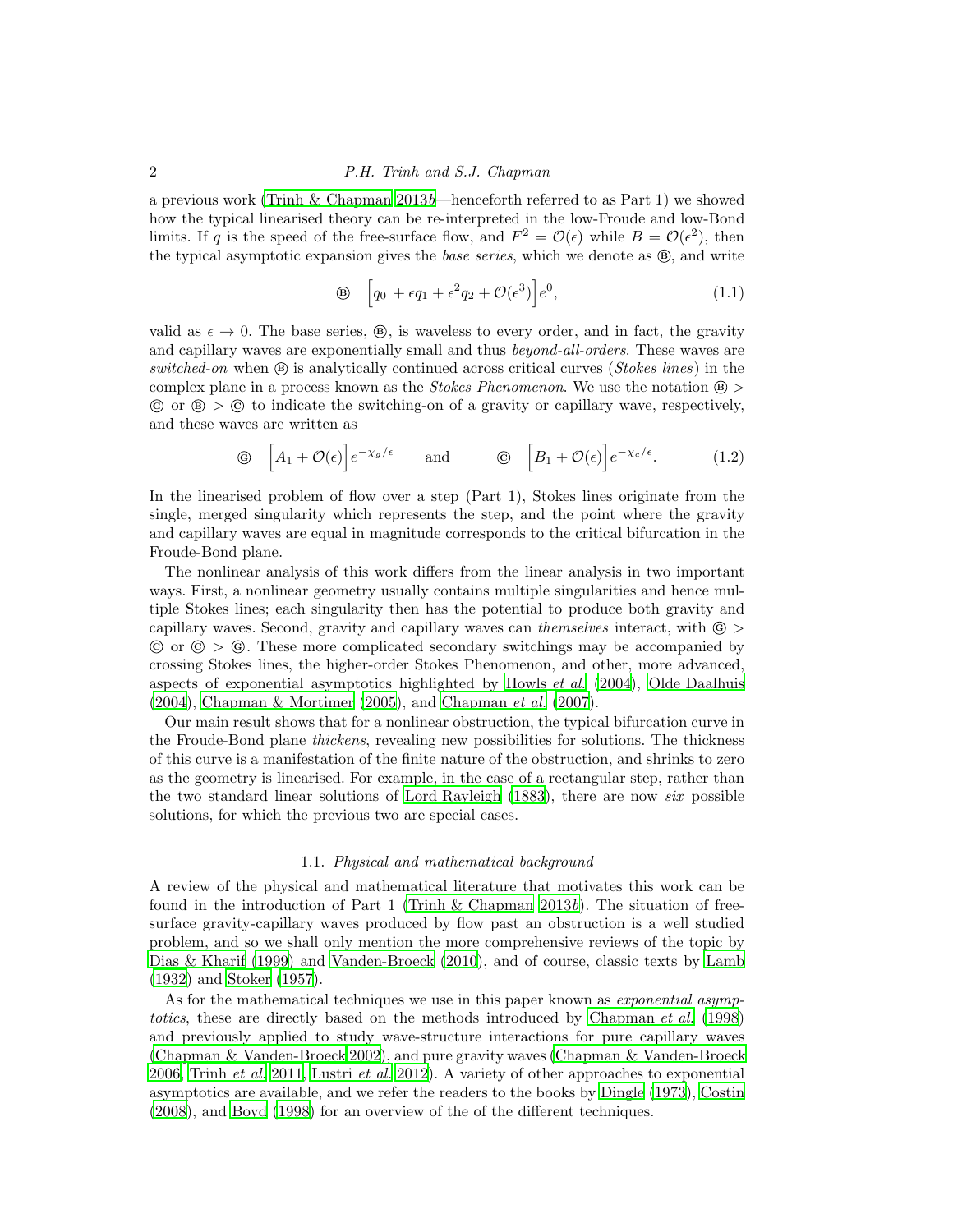

<span id="page-2-0"></span>FIGURE 1. We consider a typical flow over an obstruction. The flow in the physical  $xy$ -plane (left) is first mapped to the potential  $w = \phi + i\psi$  plane, then again mapped to the upper-half  $\zeta = \xi + i\eta$  plane (right). For flow in a channel, the latter map is given by  $\zeta = e^{-w}$ .

### 2. Mathematical formulation

We briefly recapitulate the relevant equations, which parallel the ones presented in Part 1, but this time, we allow for the possibility of flows over more general geometries. Consider steady, two-dimensional potential flow of an incompressible fluid with upstream velocity U, and a prescribed length scale  $L$ . The flow is non-dimensionalised with characteristic scales of U and  $L/\pi$  for the velocity and lengths, respectively, and the physical  $z = x+iy$ plane is mapped to the complex potential  $w = \phi + i\psi$  plane, then mapped again to the upper-half  $\zeta = \xi + i\eta$  plane using  $\zeta = e^{-w}$ . The free-surface is then given by

$$
\log q = -\frac{1}{\pi} \int_{-\infty}^{\infty} \frac{\theta(\xi')}{\xi' - \xi} d\xi', \qquad (2.1a)
$$

$$
\beta \epsilon \left[ q^2 \frac{dq}{d\phi} \right] - \beta \tau \epsilon^2 \left[ q^2 \frac{d^2 \theta}{d\phi^2} + q \frac{dq}{d\phi} \frac{d\theta}{d\phi} \right] = -\sin \theta, \qquad (2.1b)
$$

where  $F^2 = \beta \epsilon$  is the square of the Froude number,  $B = \beta \tau \epsilon^2$  is the Bond number, and for hodograph variables  $\log(dw/dz) = \log q - i\theta$ , where q is the fluid speed and  $\theta$  is the angle the streamlines make with the  $x$ -axis. This set-up is presented in Figure [1.](#page-2-0)

Our analysis must then be extended to the complexification of the free-surface (originally, q and  $\theta$  for  $\xi \in \mathbb{R}^+$ ). Complexifying the free-surface into the upper-half  $\xi$ -plane and relabeling  $\xi \mapsto \zeta$  and  $\phi \mapsto w$  gives

$$
\log q - i\theta = -\frac{1}{\pi} \int_{-\infty}^{0} \frac{\theta(\xi')}{\xi' - \zeta} d\xi' + \mathcal{H}\theta(\zeta), \qquad (2.2a)
$$

$$
\beta \epsilon \left[ q^2 \frac{dq}{dw} \right] - \beta \tau \epsilon^2 \left[ q^2 \frac{d^2 \theta}{dw^2} + q \frac{dq}{dw} \frac{d\theta}{dw} \right] = -\sin \theta.
$$
 (2.2b)

where  $\mathscr{H}$  denotes the Hilbert transform operator on the semi-infinite interval  $\xi \geq 0$ which corresponds to the free-boundary, *i.e.* 

<span id="page-2-1"></span>
$$
\mathcal{H}\theta(\zeta) = -\frac{1}{\pi} \int_0^\infty \frac{\theta(\xi')}{\xi' - \zeta} d\xi'.\tag{2.3}
$$

#### <span id="page-2-2"></span>2.1. The inclined step

The methodology developed throughout this paper is applicable to most general nonsurface-piercing geometries, which are chosen by imposing the value of  $\theta$  along the negative  $\zeta = \xi$  axis. With minimal modification, it can also be applied to surface-piercing obstructions (such as for a ship), the only significant difficulty being the assumptions-to-make near the point of contact [see [Trinh](#page-30-9) et al. [\(2011\)](#page-30-9)].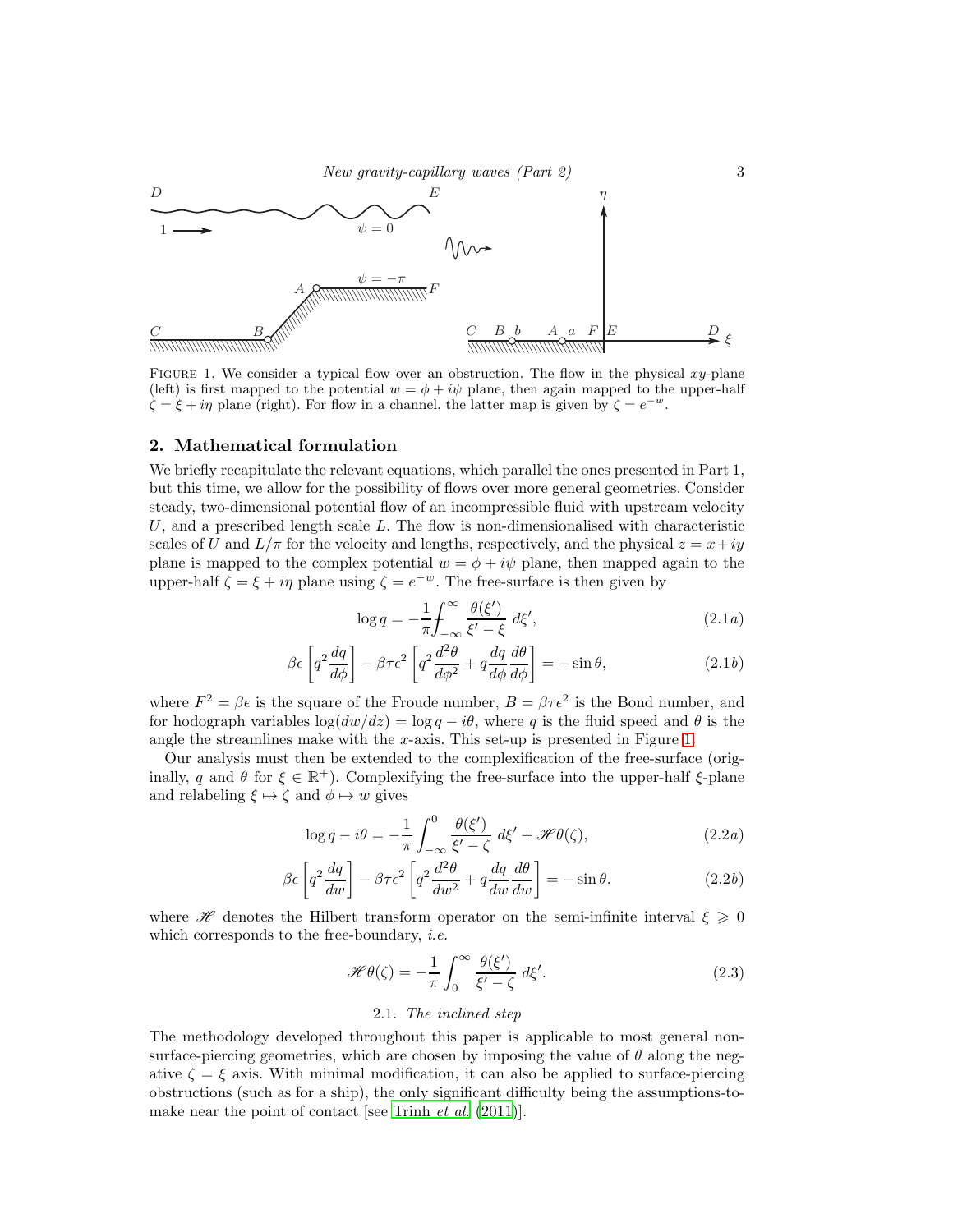However, for concreteness and illustration, we will often take as an example the step in a channel, with

<span id="page-3-3"></span>
$$
\zeta = e^{-w} \tag{2.4}
$$

and

$$
\theta = \begin{cases}\n0 & \text{for } \zeta < -b \\
\sigma \pi & \text{for } \zeta \in (-b, -a) \\
0 & \text{for } \zeta \in (-a, 0)\n\end{cases}
$$
\n(2.5)

where  $0 < a < b$ . We will always imagine a stepping up (from left-to-right), with b associated with the stagnation point,  $a$  associated with the corner, and therefore  $0 <$  $\sigma$  < 1. In the next section, we will see that at zero Froude and Bond numbers, the leading-order solution is provided by substituting the above values for  $\theta$  along  $\zeta < 0$ , as well as  $\theta = 0$  for  $\zeta > 0$ , into the boundary integral equation  $(2.2a)$ , giving

<span id="page-3-2"></span>
$$
q \sim \left(\frac{\zeta + b}{\zeta + a}\right)^{\sigma} \quad \text{and} \quad \theta = 0 + \mathcal{O}(\epsilon), \tag{2.6}
$$

which is often termed the *rigid-wall flow*, as it is equivalent to replacing the free surface by the rigid wall,  $\theta = 0$ .

# 3. Asymptotic approximation

Substituting the usual perturbation expansions (the base series),

$$
\theta \sim \sum_{n=0}^{\infty} \epsilon^n \theta_n \quad \text{and} \quad q \sim \sum_{n=0}^{\infty} \epsilon^n q_n \tag{3.1}
$$

into  $(2.2a)$  and  $(2.2b)$  yields at  $\mathcal{O}(1)$ ,

<span id="page-3-1"></span><span id="page-3-0"></span>
$$
\theta_0 = 0,\tag{3.2a}
$$

$$
\log q_0 = -\frac{1}{\pi} \int_{-\infty}^0 \frac{\theta(\xi')}{\xi' - \zeta} d\xi', \qquad (3.2b)
$$

and at  $\mathcal{O}(\epsilon)$ ,

$$
q_0^2 \frac{dq_0}{dw} = -\frac{1}{\beta} \theta_1,\tag{3.2c}
$$

$$
\frac{q_1}{q_0} - i\theta_1 = \mathcal{H}\theta_1(\zeta).
$$
\n(3.2*d*)

Notice that imposing the bottom topography in  $(3.2b)$  determines  $\theta$  along  $\xi \in \mathbb{R}^-$ . The leading order solutions  $(3.2a)$  $(3.2a)$ – $(3.2b)$ , simply correspond to the rigid wall flow whereby the free-surface is replaced by  $\theta = 0$ .

The full expressions for the higher  $\mathcal{O}(\epsilon^n)$  terms are prohibitively complicated, but since we are mainly concerned with the limit  $n \to \infty$ , we may proceed in the following manner: the complexification of the leading-order free surface,  $q_0$  will typically contain singularities, identifiable with singularities in the flow-domain, such as those corresponding to corners or stagnation points. However, because all the higher-order problems are linear, no new singularities can be introduced and thus, for all  $n$ , the singular points of  $q_n$  must be those *same* points as for  $q_0$ .

Now if we examine the dynamic condition  $(2.2b)$ , we can see that each successive term of the asymptotic approximation requires the derivative of the previous term. Then if  $q_n$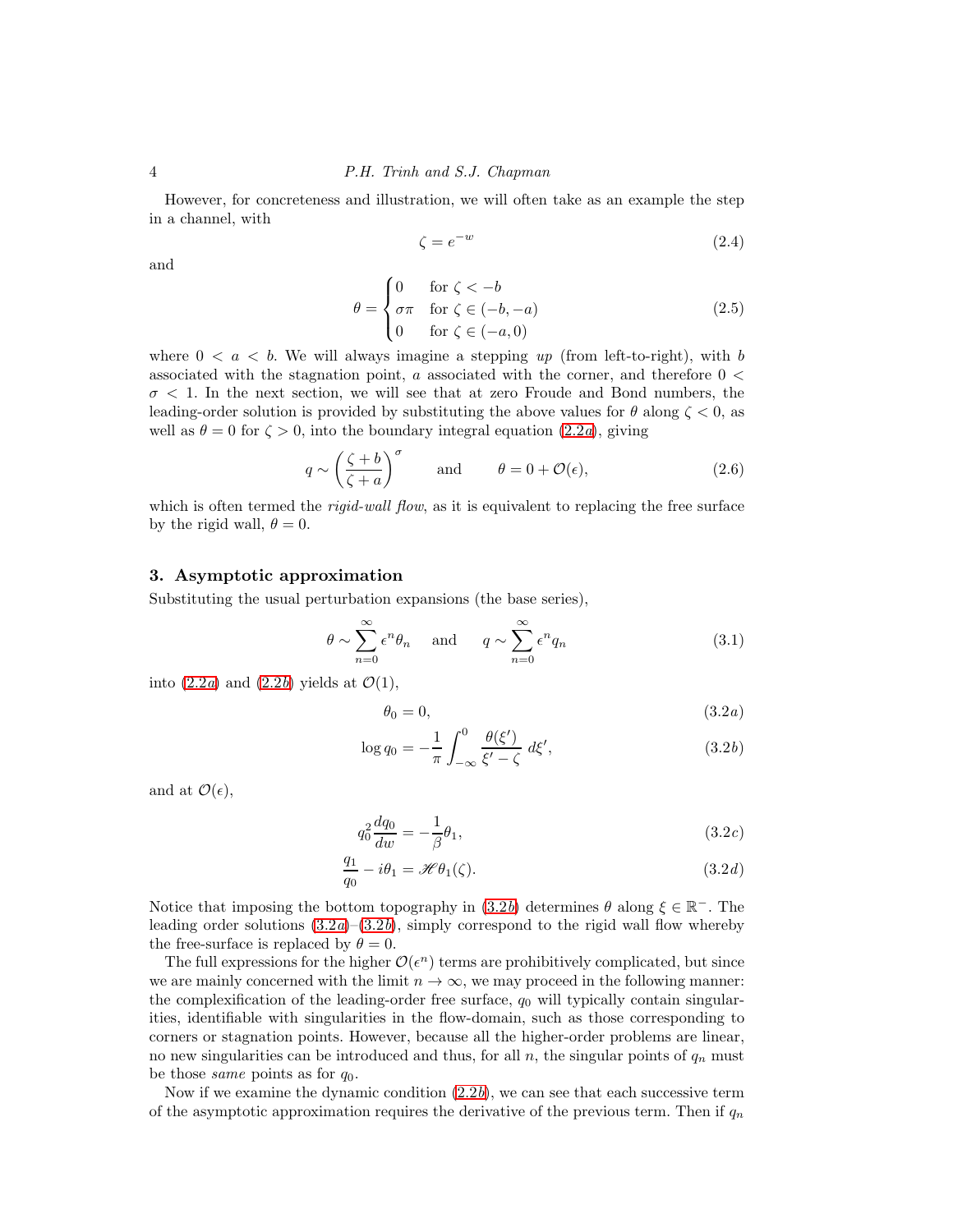contains a singularity of the form  $1/(w-w^*)^n$ ,  $q_{n+1}$  will contain a singularity of the form  $n/(w-w^*)^{n+1}$ . Thus as  $n \to \infty$ , we can expect the late terms to behave like factorial over power, or

<span id="page-4-0"></span>
$$
\theta_n \sim \frac{\Theta(w)\Gamma(n+\gamma)}{\chi(w)^{n+\gamma}} \quad \text{and} \quad q_n \sim \frac{Q(w)\Gamma(n+\gamma)}{\chi(w)^{n+\gamma}}.
$$
 (3.3)

In fact, the inductive argument used to explain the divergence of the asymptotic expansion according to [\(3.3\)](#page-4-0) also serves to explain why the free surface waves are expected to be exponentially small in the limit  $\epsilon \to 0$ : the leading order solution [\(2.6\)](#page-3-2) is waveless, and since the values of  $q_n$  and  $\theta_n$  only depend on the derivatives of the previous orders, then none of the terms in the naive expansion [\(3.1\)](#page-3-1) will contain waves.

Proceeding then with the ansatz  $(3.3)$ , we can now pinpoint the necessary terms required at  $\mathcal{O}(\epsilon^n)$ . In the limit that  $n \to \infty$ , terms like  $q_m q_n$  for m finite dominate terms with smaller indices in n, such as  $q_mq_{n-1}$ . Moreover, differentiating a term increases the order (in n) by 1, so a term like  $\epsilon dq_{n-1}/dw$  is of the same order as  $q_n$ . The relevant terms at  $\mathcal{O}(\epsilon^n)$  of the boundary integral equation  $(2.2a)$  are thus

$$
\frac{q_n}{q_0} - \frac{q_{n-1}q_1}{q_0^2} + \ldots - i\theta_n = \mathcal{H}\theta_n(\zeta),
$$

for  $n \geqslant 2$ . It is known that as  $n \to \infty$ , the Hilbert transform on the right-hand side of this equation is exponentially subdominant to the terms on the left [see Part 1 or  $e.g.$ [Chapman & Vanden-Broeck \(2006\)](#page-29-5) for further details]. Thus,

<span id="page-4-6"></span>
$$
\theta_n \sim -i \frac{q_n}{q_0} + \frac{i q_1 q_{n-1}}{q_0^2} + \dots \quad \text{as } n \to \infty,
$$
\n(3.4)

or,

<span id="page-4-1"></span>
$$
q_n \sim iq_0\theta_n + i\theta_{n-1}q_1 + \dots \quad \text{as } n \to \infty. \tag{3.5}
$$

As for Bernoulli's Equation [\(2.2](#page-2-2)b), we will use [\(3.5\)](#page-4-1) to replace  $q_n$  with  $\theta_n$ , after which the relevant terms at  $\mathcal{O}(\epsilon^n)$  are

first and second order as 
$$
n \to \infty
$$
  
\n
$$
\left[ i q_0^3 \right] \theta'_{n-1} - \left[ \tau q_0^2 \right] \theta''_{n-2} + \left[ \frac{1}{\beta} \right] \theta_n
$$
\n
$$
+ \left[ 3i q_0^2 q_0' \right] \theta_{n-1} + \left[ 3i q_0^2 q_1 - \tau q_0 q_0' \right] \theta'_{n-2} - \left[ 2\tau q_0 q_1 \right] \theta''_{n-3} = 0, \quad (3.6)
$$
\nsecond order as  $n \to \infty$ 

with primes for differentiation in  $w$ . Using the ansatz  $(3.3)$  in the above equation, we have at leading order as  $n \to \infty$ ,

<span id="page-4-3"></span><span id="page-4-2"></span>
$$
-iq_0^3 \chi' - \tau q_0^2 (\chi')^2 + \frac{1}{\beta} = 0,
$$
\n(3.7)

which is simply solved to give

<span id="page-4-4"></span>
$$
\frac{d\chi}{dw} = -i \left[ \frac{q_0^2 \pm \sqrt{\Delta}}{2\tau q_0} \right],\tag{3.8}
$$

where

<span id="page-4-5"></span>
$$
\Delta = q_0^4 - A \qquad \text{and} \qquad A = \frac{4\tau}{\beta}, \tag{3.9}
$$

and A will turn out to be a key parameter. Remember that  $\chi$  is the portion of the ansatz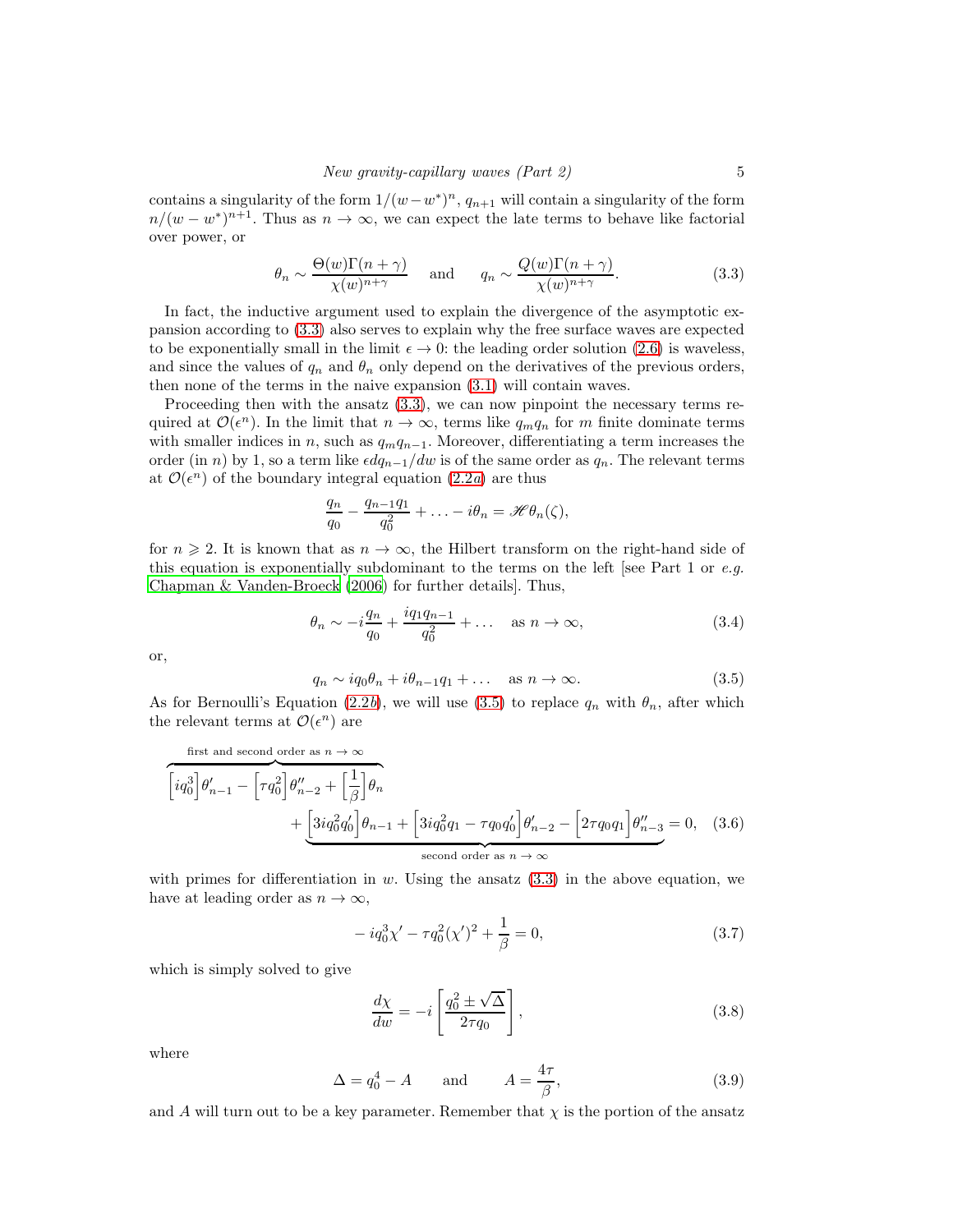[\(3.3\)](#page-4-0) that expresses the singularities of the higher order terms. Since  $\chi(w^*)=0$  for one of these singularities,  $w^*$ , we may express

<span id="page-5-0"></span>
$$
\chi_{\pm}(w) = -i \int_{w^*}^w \left[ \frac{q_0^2 \pm \sqrt{\Delta}}{2\tau q_0} \right] d\varphi.
$$
 (3.10)

Note that in writing  $(3.10)$ , we shall restrict the path of integration to be along the same Riemann sheet as  $w^*$ . Integration contours that traverse different sheets (for example, by crossing the branch cut(s) from  $\Delta = 0$ ) will be addressed in later sections, and in particular, Appendix [A.](#page-24-0) By taking the limit of  $(3.10)$  as  $\tau \to 0$  and comparing with Chapman and Vanden-Broeck [\(2002;](#page-29-4) [2006](#page-29-5)), we see that the positive sign corresponds to capillary waves and the negative sign to gravity waves.

Now returning to the dynamic condition [\(3.6\)](#page-4-2) and with the ansatzes [\(3.3\)](#page-4-0), we find at next order in n:

$$
\begin{aligned}\n\left[iq_0^3\right]\Theta' - \left[\tau q_0^2\right]\left\{-2\chi'\Theta' - \chi''\Theta\right\} + \left[3iq_0^2q_0'\right]\Theta \\
+ \left[3iq_0^2q_1 - \tau q_0q_0'\right]\left\{-\chi'\Theta\right\} - \left[2\tau q_0q_1\right]\left\{(\chi')^2\Theta\right\} = 0. \quad (3.11)\n\end{aligned}
$$

We may write this as

$$
\frac{\Theta'}{\Theta} = -\frac{1}{4}\frac{\Delta'}{\Delta} \pm \frac{\Delta'}{2\sqrt{\Delta(\Delta + A)}} + F_{\pm}(w),\tag{3.12}
$$

with

$$
F_{\pm}(w) \equiv \frac{iq_1}{2\tau} \left[ 1 \pm \frac{\Delta + 2A}{\sqrt{\Delta(\Delta + A)}} \right],
$$
\n(3.13)

and thus, after one integration,

<span id="page-5-1"></span>
$$
\Theta(w) = \frac{\left(\sqrt{\Delta + A} + \sqrt{\Delta}\right)^{\pm 1} \Lambda_{\pm}}{\Delta^{1/4}} \times \exp\left[\int_{w^*}^w F_{\pm}(\varphi) \, d\varphi\right],\tag{3.14}
$$

where  $\Lambda_{\pm}$  is a constant and we may begin the integration at any arbitrary point  $w = w^{\star}$ where the integral is defined (often  $w^*$  is a natural choice for  $w^*$ , but the integral may not exist at  $w^*$ ). Note that [\(3.5\)](#page-4-1), allows us to relate Q and  $\Theta$ , with

<span id="page-5-2"></span>
$$
Q \sim iq_0\Theta. \tag{3.15}
$$

As a check, we may take the limit of  $\tau \to 0$  and use the negative sign of [\(3.14\)](#page-5-1). This recovers the pre-factor for the gravity-wave problem,

<span id="page-5-3"></span>
$$
\Theta_{-}(w) = -\frac{\Lambda_{-}i}{2q_0^3} \exp\left[-3i \int_{w\star}^{w} \frac{q_1}{q_0^4} d\varphi\right],\tag{3.16}
$$

to leading order, which differs from (3.16) in [Chapman & Vanden-Broeck \(2006\)](#page-29-5) by a factor of a half (our  $\Lambda$ <sub>-</sub> is their 2 $\Lambda$ ).

#### A note on the  $\pm$  notation

As we have seen, each singularity is associated with two branches of  $\chi = \chi_{\pm}$  in [\(3.10\)](#page-5-0), for which the positive sign has been shown to correspond to capillary waves and the negative sign to gravity waves. There are also associated  $\Theta = \Theta_{\pm}$ ,  $Q = Q_{\pm}$ , and  $\Lambda = \Lambda_{\pm}$  quantities. In what follows, we will sometimes use non-subscripted variables if it is unimportant which branch of  $\chi$  we are referring to.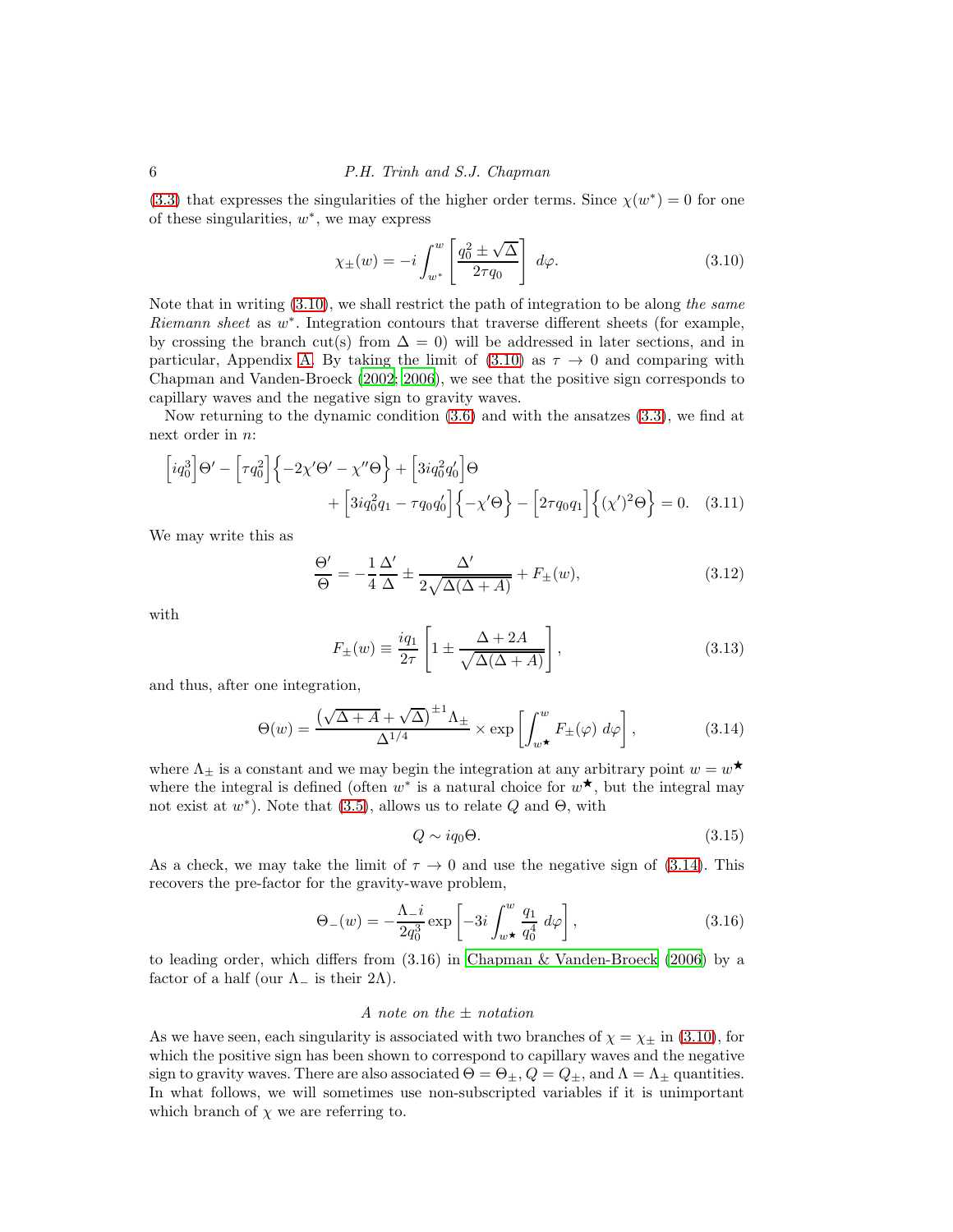## 4. Optimal truncation and Stokes line smoothing

The underlying divergence of the asymptotic expansions will cause the Stokes Phenomenon to occur: as the complexified asymptotic solution crosses a critical line (the Stokes line), a small exponential switches on. Because the switching-on of the exponential is almost always via an error function [\(Berry 1989\)](#page-28-0), the optimal truncation and Stokes smoothing procedure will be similar to the one we performed in Part 1, with the exception of the nonlinear terms.

To begin, we *truncate* the asymptotic series at  $n = \mathcal{N}$  so that

$$
\theta = \sum_{n=0}^{N-1} \epsilon^n \theta_n + R_N \quad \text{and} \quad q = \sum_{n=0}^{N-1} \epsilon^n q_n + S_N,
$$
\n(4.1)

where the remainders are related by [\(3.5\)](#page-4-1) and thus

$$
\frac{S_{\mathcal{N}}}{q_0} - \frac{\epsilon q_1 S_{\mathcal{N}}}{q_0^2} - \frac{\epsilon^{\mathcal{N}} q_1 q_{\mathcal{N}-1}}{q_0^2} + \dots = i R_{\mathcal{N}}.\tag{4.2}
$$

We will substitute the truncated sums  $(4.1)$  into Bernoulli's Equation  $(2.2b)$  and in doing so, we will see two separate types of terms, the ones involving only  $q_n$  and  $\theta_n$ , and the ones involving the remainders,  $R_N$  and  $S_N$ .

Let us first study the terms involving the remainders. The remainder  $S_N$  can be written in terms of  $R_N$  by [\(4.2\)](#page-7-1) and after making this substitution, we are particularly interested in the leading-order terms, which are indicated by factors of  $R_N$ ,  $\epsilon R'_N$ , and  $\epsilon^2 R''_N$ , and second-order terms, which are indicated by factors of  $\epsilon R_N$ ,  $\epsilon^2 R'_N$ , and  $\epsilon^3 R''_N$ . The relevant terms from Bernoulli's Equation are then given by the linear operator defined by

$$
\mathcal{L}(R_{\mathcal{N}};\epsilon) = \left[iq_0^3\right]\epsilon R_{\mathcal{N}}' - \left[\tau q_0^2\right]\epsilon^2 R_{\mathcal{N}}'' + \left[\frac{1}{\beta}\right]R_{\mathcal{N}} + \left[3iq_0^2q_0'\right]\epsilon R_{\mathcal{N}} + \left[3iq_0^2q_0'\right]\epsilon R_{\mathcal{N}} + \left[3iq_0^2q_1 - \tau q_0q_0'\right]\epsilon^2 R_{\mathcal{N}}' - \left[2\tau q_0q_1\right]\epsilon^3 R_{\mathcal{N}}'' ,\tag{4.3}
$$

which is exactly the same form as the left of [\(3.6\)](#page-4-2). We then introduce the Stokes smoothing parameter,  $S = S(w)$ , and set  $R_N = S[\Theta e^{-\chi/\epsilon}]$ . We know that the ansatz  $\Theta e^{-\chi/\epsilon}$ solves  $\mathcal{L} = 0$ , so only terms involving derivatives of S will be left. After some computation, we find to leading order,

$$
\mathcal{L}(R_{\mathcal{N}};\epsilon) \sim \epsilon \Theta e^{-\chi/\epsilon} \frac{d\mathcal{S}}{dw} \Big[ i q_0^3 + 2\tau q_0^2 \chi' \Big].
$$

Writing  $d\mathcal{S}/dw = \chi' d\mathcal{S}/d\chi$ , and using [\(3.7\)](#page-4-3) gives

$$
\mathcal{L}(R_{\mathcal{N}};\epsilon) \sim \epsilon \Theta e^{-\chi/\epsilon} \frac{dS}{d\chi} \Big[ \frac{1}{\beta} + \tau q_0^2 (\chi')^2 \Big].
$$

Now let us turn to the terms involving  $q_n$  and  $\theta_n$ : when the truncated sum in [\(4.1\)](#page-7-0) is substituted into  $(2.2b)$ , terms of  $\mathcal{O}(\epsilon^{\mathcal{N}-1})$  will automatically be satisfied, and this process leaves us only with the remnant  $\mathcal{O}(\epsilon^{\mathcal{N}})$  contributions from the inertial terms, as well as the  $\mathcal{O}(\epsilon^{\mathcal{N}})$  and  $\mathcal{O}(\epsilon^{\mathcal{N}+1})$  contributions from the surface-tension terms:

$$
\epsilon^{\mathcal{N}} \left[ q_0^2 \frac{dq_{\mathcal{N}-1}}{dw} + \ldots \right] - \epsilon^{\mathcal{N}} \tau \left[ q_0^2 \frac{d^2 \theta_{\mathcal{N}-2}}{dw^2} + \ldots \right] - \epsilon^{\mathcal{N}+1} \tau \left[ q_0^2 \frac{d^2 \theta_{\mathcal{N}-1}}{dw^2} + \ldots \right]
$$

$$
= \epsilon^{\mathcal{N}} \left[ -\frac{\theta_{\mathcal{N}}}{\beta} + \ldots \right] - \epsilon^{\mathcal{N}+1} \tau \left[ q_0^2 \frac{d^2 \theta_{\mathcal{N}-1}}{dw^2} + \ldots \right], \quad (4.4)
$$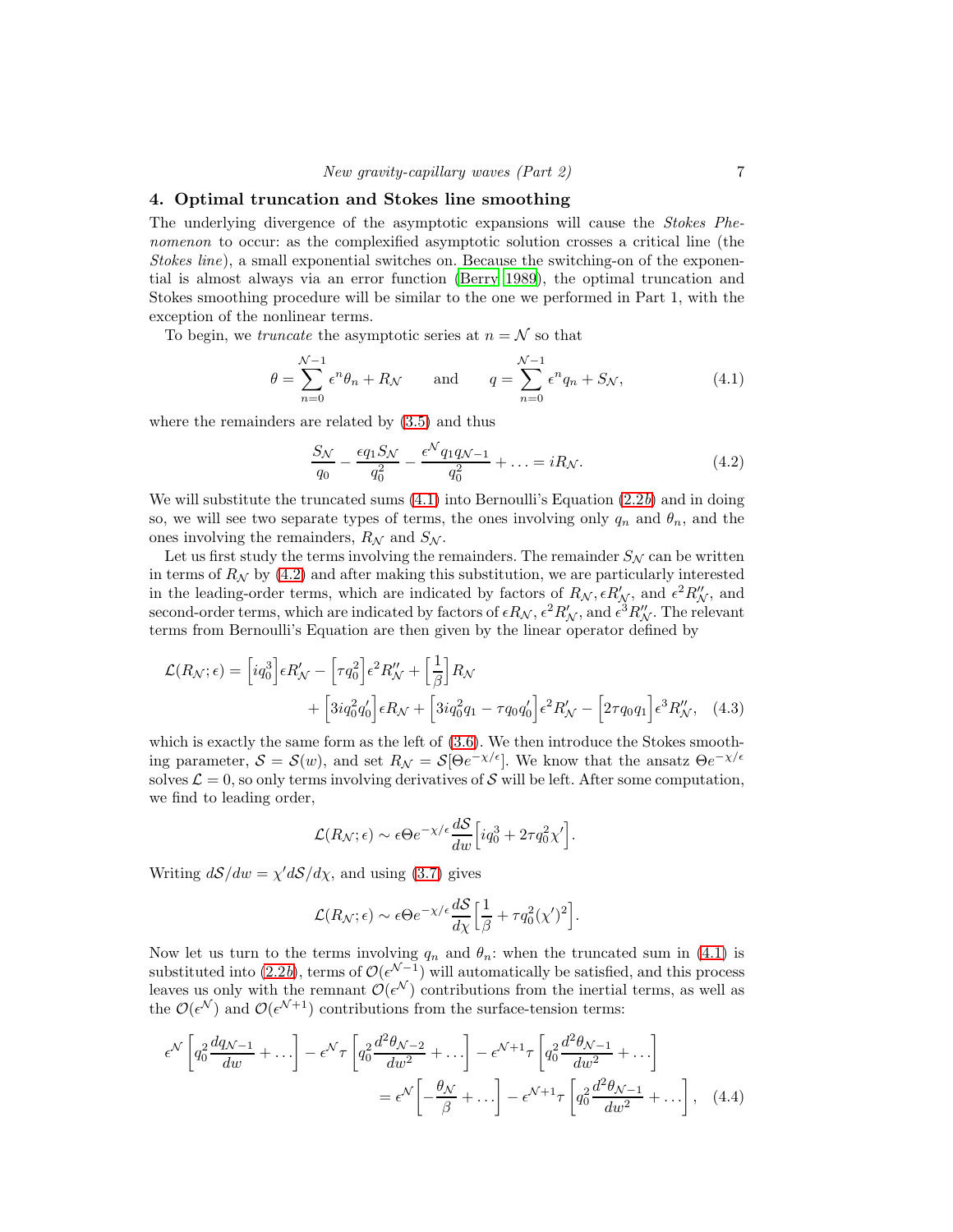and thus in total we have

<span id="page-7-2"></span>
$$
\mathcal{L}(R_N; \epsilon) \sim \epsilon^{\mathcal{N}} \left[ \frac{\theta_{\mathcal{N}}}{\beta} + \epsilon \tau q_0^2 \frac{d^2 \theta_{\mathcal{N}-1}}{dw^2} \right]. \tag{4.5}
$$

Since we are interested in the limit  $\epsilon \to 0$  when  $\mathcal{N} \to \infty$ , we can substitute the late-orders ansatz of [\(3.3\)](#page-4-0) into the right-hand side of [\(4.5\)](#page-7-2), giving

<span id="page-7-3"></span>
$$
\mathcal{L}(R_{\mathcal{N}};\epsilon) \sim \frac{\epsilon^{\mathcal{N}}\Theta\Gamma(\mathcal{N}+\gamma)}{\chi^{\mathcal{N}+\gamma}} \left[\frac{1}{\beta} + \tau q_0^2(\chi')^2 \frac{\epsilon(\mathcal{N}+\gamma+1)}{\chi}\right].
$$
 (4.6)

We introduce a coordinate system along the Stokes line using  $\chi = re^{i\vartheta}$ . The optimal truncation point (where adjacent terms of the expansion are equal in size) is at  $[r/\epsilon]$ , so we write  $\mathcal{N} = r/\epsilon + \rho$  where  $\rho \in [0, 1)$ . Changing to differentiation in  $\vartheta$ , using

$$
\frac{d}{d\chi} = -i\frac{e^{-i\vartheta}}{r}\frac{d}{d\vartheta},
$$

and applying Stirling's formula to [\(4.6\)](#page-7-3) gives

$$
\frac{dS}{d\vartheta}\left[\frac{1}{\beta}+\tau q_0^2(\chi')^2\right] \sim \frac{\sqrt{2\pi r}}{\epsilon^{\gamma+1/2}}\left[\frac{1}{\beta}+\frac{\tau q_0^2(\chi')^2}{e^{i\theta}}\right] \left(e^{-i\vartheta}\right)^{r/\epsilon+\rho+\gamma}e^{re^{i\vartheta}/\epsilon}e^{-r/\epsilon}.
$$

The exponential factor on the right is exponentially small, except near the Stokes line  $\vartheta = 0$ , where the critical scaling occurs with  $\vartheta = \sqrt{\epsilon \vartheta}$ . In total, then,

$$
\frac{dS}{d\overline{\vartheta}} \sim \frac{i\sqrt{2\pi r}}{\epsilon^{\gamma}} \exp\left(-\frac{r\overline{\vartheta}^2}{2}\right),\,
$$

and we have recovered the typical error function expression for the Stokes multiplier, S. We now integrate this expression across the Stokes line from upstream, or  $\overline{\vartheta} = \infty$ , to downstream, or  $\overline{\vartheta} = -\infty$ . The apparent jump in the remainders of  $\theta$  and q are then

$$
\[R_{\mathcal{N}}\]_{\text{upstream}}^{\text{downstream}} \sim -\frac{2\pi i}{\epsilon^{\gamma}} \Theta e^{-\chi/\epsilon} \equiv \theta_{\text{exp}},\tag{4.7a}
$$

$$
\[S_{\mathcal{N}}\]_{\text{upstream}}^{\text{downstream}} \sim -\frac{2\pi i}{\epsilon^{\gamma}} Q e^{-\chi/\epsilon} \equiv q_{\text{exp}} \tag{4.7b}
$$

We can re-introduce the notation for the switching-on mechanism used in Part 1. We write, for example,

$$
\sum_{n} \epsilon^{n} q_{n} \xrightarrow[\text{B}]{\text{Stag.}} \sum_{n} \epsilon^{n} q_{n} + q_{\text{exp}}
$$

$$
\sum_{n} \epsilon^{n} q_{n} \xrightarrow[\text{B}]{\text{Conn.}} \sum_{n} \epsilon^{n} q_{n} + q_{\text{exp}},
$$

and the arrow notation should be read as "the base series turns on a capillary/gravity wave as the Stokes line from the stagnation/corner point is crossed".

To finalise the analysis, we need to also complexify the free boundary into the lowerhalf plane. This analogous process yields the functional complex conjugates of  $(4.7a)$  and [\(4.7](#page-7-1)b), and thus the total leading order contribution along the free-surface is given by twice the real parts of  $(4.7a)$  and  $(4.7b)$ ,

<span id="page-7-4"></span><span id="page-7-0"></span>
$$
q_{\exp, \text{ total}} \sim -\frac{4\pi}{\epsilon^{\gamma}} \Im \left( Q e^{-\chi/\epsilon} \right), \tag{4.8a}
$$

<span id="page-7-1"></span>
$$
\theta_{\exp, \text{ total}} \sim -\frac{4\pi}{\epsilon^{\gamma}} \Im \left( \Theta e^{-\chi/\epsilon} \right). \tag{4.8b}
$$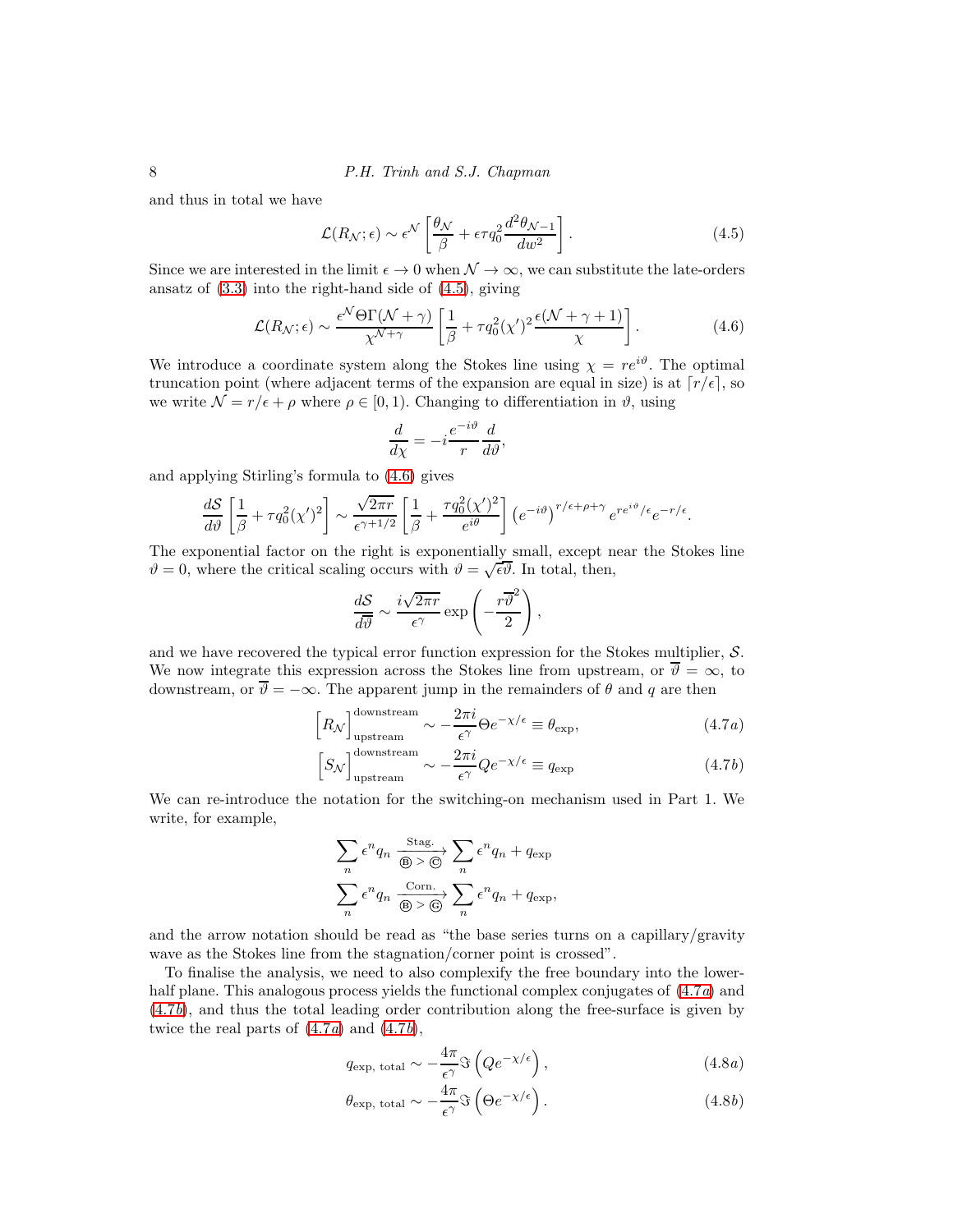In order to fully determine the waves, we must also compute the values of the prefactor,  $\Lambda$ , that appears in [\(3.15\)](#page-5-2) and [\(3.16\)](#page-5-3) for Q and  $\Theta$ , and also the value of  $\gamma$  in [\(4.8\)](#page-7-4). This can be done by matching the outer solution [\(3.1\)](#page-3-1) with an inner solution valid near each of the singularities. Although this was easily done for the linear problem in Part 1, the nonlinear problem is much more tedious, and readers can refer to [Trinh \(2010\)](#page-30-12) for the detailed procedure.

## <span id="page-8-4"></span>5. Inner limits of  $\chi$  and Stokes lines

In the low-Froude and low-Bond limits, we can think of the exponentially small freesurface waves as having been generated by singularities in the flow domain. For example, in the case of the step [\(2.6\)](#page-3-2), both the corner and stagnation points are responsible for producing waves through their associated Stokes lines. Furthermore, we know from [Dingle](#page-30-11) [\(1973\)](#page-30-11) that Stokes lines with  $\circledast > \circledast$  or  $\circledast > \circledast$ , are given at points where the base series (with phase zero) reaches peak exponential dominance over the capillary or gravity waves (with phase  $-\chi/\epsilon$ ). This yields the two conditions

<span id="page-8-0"></span>
$$
\mathfrak{S}(\chi_{\pm}) = 0 \quad \text{and} \quad \mathfrak{R}(\chi_{\pm}) \geqslant 0,
$$
\n
$$
(5.1)
$$

and for a given geometry, the trajectory of the Stokes lines can be derived by numerically evaluating the integral [\(3.10\)](#page-5-0) and applying conditions [\(5.1\)](#page-8-0). Whether a Stokes line encounters the free surface is a problem that thus depends on the global behaviour of  $q_0$ ; however, we can still study the local properties of the Stokes lines near their associated singularities.

#### 5.1. Local Stokes line analysis for general channel flows

Let us assume that there is a singularity in the outer solutions [\(3.1\)](#page-3-1) at the points  $z = z^*$ ,  $w = w^*$ , and  $\zeta = \zeta^*$ , which correspond to the different planes introduced in Figure [1.](#page-2-0) We introduce the shifted coordinate  $W = w - w^*$ , and then from potential theory, W ~ const  $\times$   $(z-z^*)^{\kappa}$  for some  $\kappa$ ; in the case of stagnation points,  $\kappa = 2$ , while for corner singularities,  $\kappa = \pi/\nu$ , where  $\nu$  is the in-fluid angle of the corner. In the analytic continuation of the free boundary, we have from the definition of the complex velocity,

<span id="page-8-3"></span>
$$
\frac{dw}{dz} \sim q_0 e^{-i\theta_0} = q_0 = \text{const} \times (z - z^*)^{\kappa - 1} = \text{const} \times W^{(\kappa - 1)/\kappa},\tag{5.2}
$$

and thus the inner limit of the outer solution is given by

<span id="page-8-1"></span>
$$
q \sim c(w - w^*)^{\alpha} = cW^{\alpha} \tag{5.3}
$$

where  $\alpha = (\kappa - 1)/\kappa$  and c is constant.

Using  $\chi$  in [\(3.8\)](#page-4-4) and the limiting form for  $q_0$  in [\(5.3\)](#page-8-1), we see that  $\chi$  must exhibit different limiting behaviours as the singularity is approached, depending on which sign of the square root is chosen and whether  $\alpha$  is positive or negative:

<span id="page-8-2"></span>
$$
\chi_{\pm} \sim \begin{cases}\n\left[-\frac{ic}{\tau(\alpha+1)}\right] W^{\alpha+1} & \equiv X_3 W^{\alpha+1} \quad \text{for capillary (+) and } \alpha < 0 \\
\left[-\frac{i}{c^3 \beta (1-3\alpha)}\right] W^{1-3\alpha} & \equiv X_2 W^{1-3\alpha} \quad \text{for gravity (-) and } \alpha < 0 \quad (5.4) \\
\left[\mp \frac{ie^{\text{Arg}(\Delta)/2}}{c\sqrt{\beta \tau}(1-\alpha)}\right] W^{1-\alpha} & \equiv X_1^{\pm} W^{1-\alpha} \quad \text{for } \alpha > 0\n\end{cases}
$$

For  $\alpha < 0$ , the choice of the negative sign for the square root leads to gravity waves,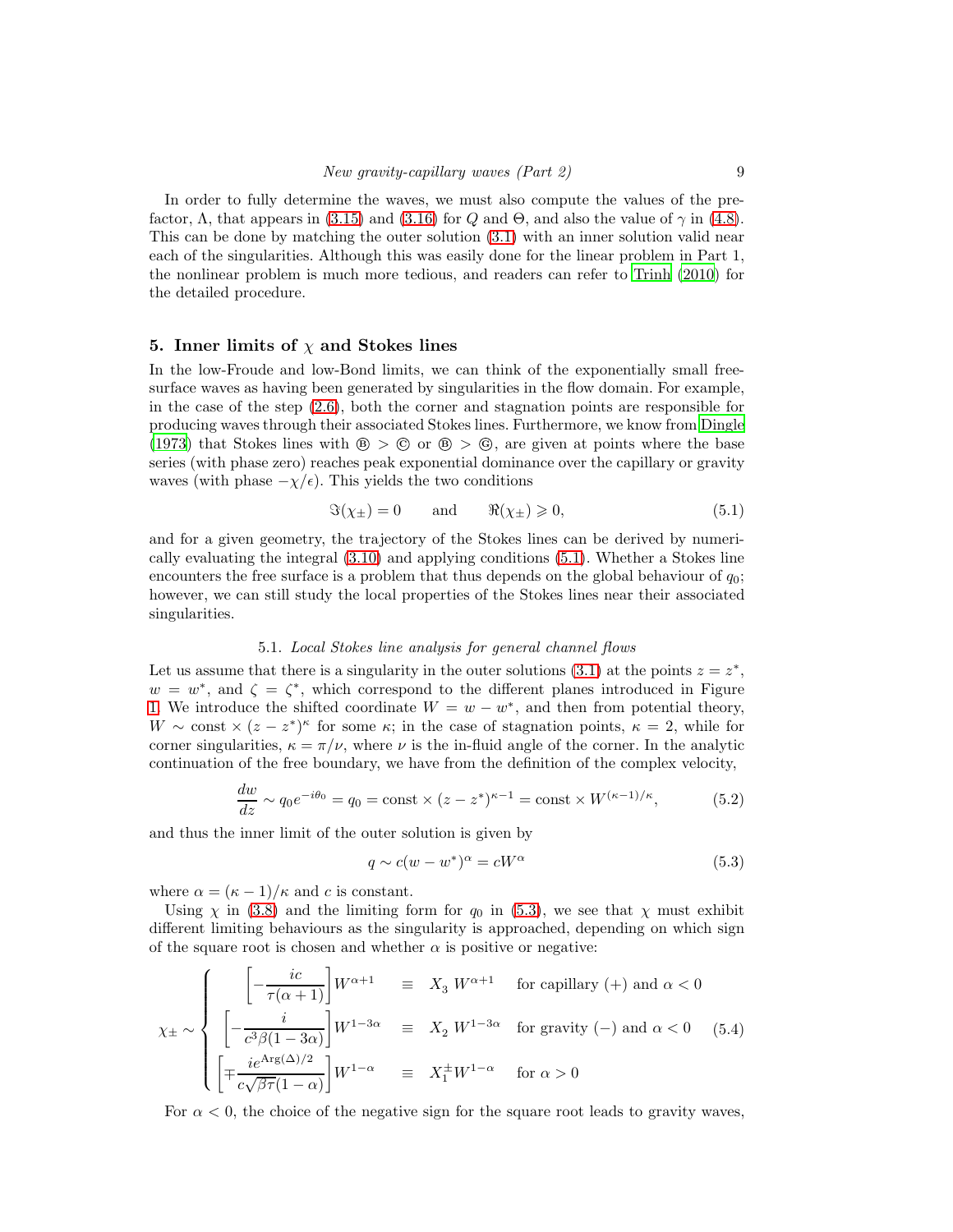whereas the positive sign is associated with capillary waves; this is clear from the appearance of either β (gravity) or  $\tau$  (capillary) in the coefficients of  $\chi$ , but can also be understood by taking  $\tau \to 0$ , and noticing that the capillary root in [\(3.7\)](#page-4-3) disappears to infinity, leaving only the gravity root.

There is a notable difficulty in determining the local behaviour of  $\chi_{\pm}$  in [\(5.4\)](#page-8-2) when  $\alpha > 0$ , and this deals with the value of Arg( $\Delta$ ), which must tend to  $\pi$  or  $-\pi$  as we approach the singularity from the upper half-ζ-plane. For the purpose of the Stokes line analysis in the next section, it is sufficient to see that if we approach the singularity from along the upstream boundary, and set  $W = |W|e^{i\pi}$ , then  $\Im(q_0^4 - A)$  tends to zero from below as  $|W| \to 0$ , and thus

<span id="page-9-0"></span>
$$
e^{\text{Arg}(\Delta)/2} = -i.\tag{5.5}
$$

We also mention that the assumption that the potential follows a power of  $(z - z^*)$  in [\(5.2\)](#page-8-3) will not be true for the case of a sink or source, where  $W \sim \text{const.} \times \log(z - z^*)$ . However, this analysis requires a somewhat different approach because the location of the singularity corresponds to  $|w| \to \infty$ . The problem of applying exponential asymptotics to gravity flow past a submerged line source was studied by [Lustri](#page-30-13) et al. [\(2013\)](#page-30-13).

#### 5.2. Local Stokes line analysis for the step

<span id="page-9-1"></span>The existence of a Stokes line does not necessarily guarantee the appearance of surface waves. Indeed there are cases where the associated Stokes line fails to intersect the freesurface, as well as cases where the line lies on a different Riemann sheet altogether. In this section, we study the simplest scenario of a Stokes line which emerges from its singularity in the 'in-fluid' direction of the upper-half ζ-plane. Whether such a line actually encounters the free-surface  $(\zeta \in \mathbb{R}^+)$  is a global function of the leading-order flow and in general, must be checked by evaluating the integral in [\(3.10\)](#page-5-0). For the moment, we ignore lines which leave in a direction of 'into' the boundary  $(\Im(\zeta) < 0)$ , and lines which enter secondary Riemann sheets. From a study of the global contours of  $\chi$ , we have observed that relevant interactions are generally governed by Stokes lines that traverse simple paths (from singularity to free-surface along the same Riemann sheet). However, in §[7](#page-14-0) and Appendix [A,](#page-24-0) we shall see the role played by more complicated Stokes line trajectories which cross onto different sheets.

Recall that the value of  $\alpha$  in [\(5.3\)](#page-8-1) determines the boundary's geometry near the singularity, with  $\alpha < 0$  for a corner and  $\alpha > 0$  for a stagnation point. The value of c determines the orientation of the geometry, and this is not quite arbitrary because gravity provides a reference direction. Again, let us consider the two singularities associated with the step geometry in [\(2.6\)](#page-3-2).

For the case of the corner, with  $\alpha \in (-1,0)$  and  $c \in \mathbb{R}^+$ , then in the notation of  $(5.4)$ ,

$$
\chi_{\pm} \sim \begin{cases}\n|X_3|e^{-\pi i/2}W^{\alpha+1} & \text{for capillary (+)} \\
|X_2|e^{-\pi i/2}W^{1-3\alpha} & \text{for gravity (-)}\n\end{cases}
$$
\n(5.6)

as  $W \to 0$ . If we write  $\vartheta_{\text{grav}} = \text{Arg}(W)$  for the local angle of a gravity Stokes line, and  $\vartheta_{\rm cap}$  for the local angle of a capillary Stokes line, then we have from [\(5.1\)](#page-8-0) that

$$
\vartheta_{\text{grav}} = \pi \left( \frac{2m + 1/2}{1 - 3\alpha} \right)
$$
 and  $\vartheta_{\text{cap}} = \pi \left( \frac{2m + 1/2}{\alpha + 1} \right)$ ,

where  $m \in \mathbb{Z}$ . As  $\alpha$  increases from  $-1$  to 0, the first  $(m = 0)$  gravity Stokes line increases from  $\vartheta_{\rm grav} = \pi/8$  to  $\pi/2$ . However, for the same range in  $\alpha$ , the first capillary Stokes line only enters the upper-half plane beginning at  $\alpha = -1/2$ , where  $\vartheta_{cap} = \pi$ . As  $\alpha$  increases to 0,  $\vartheta_{\text{cap}}$  increases to  $\pi/2$ . By taking the local analysis to next order in W, it can be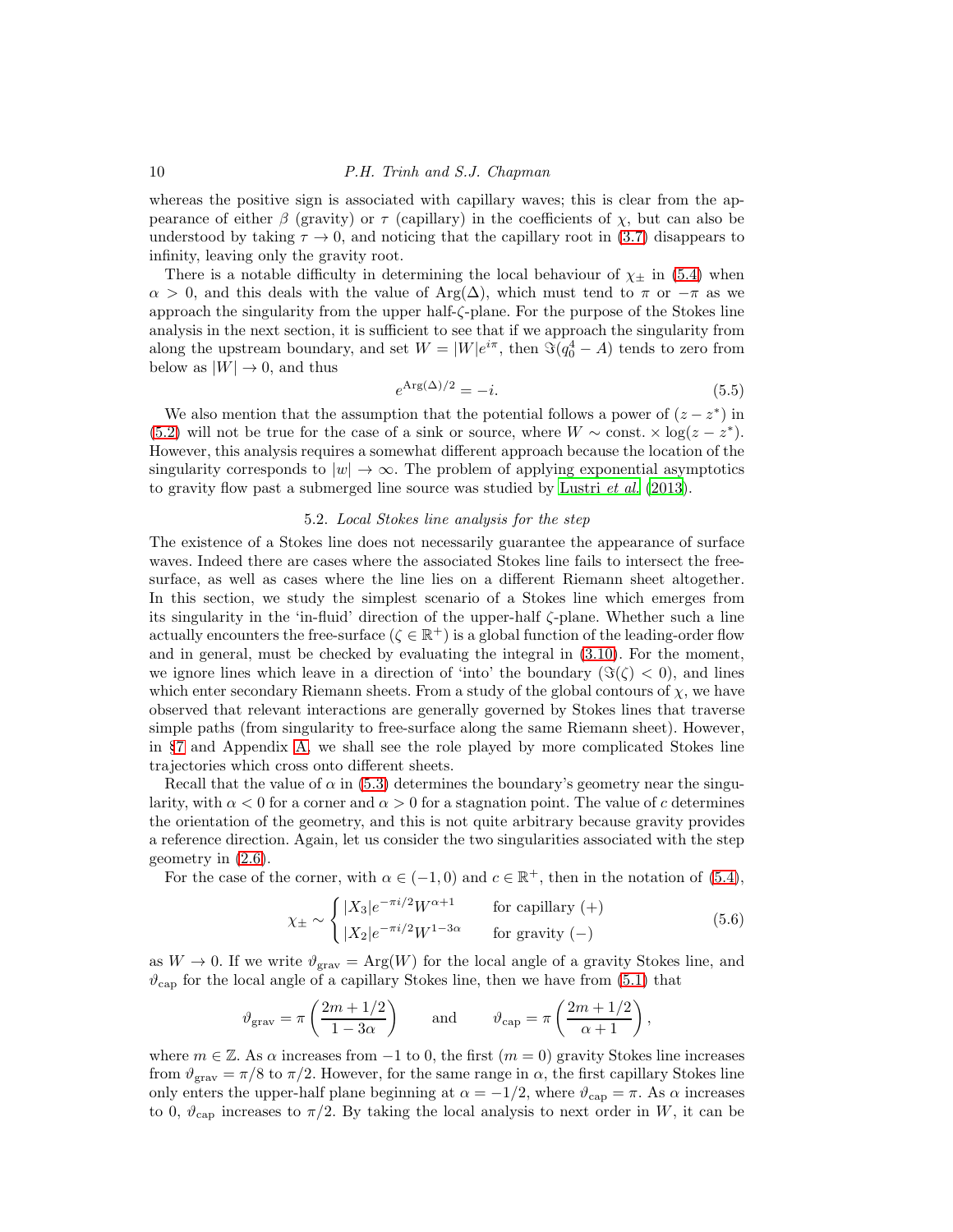shown in the case of the Stokes line initially leaving along the boundary,  $\vartheta_{\rm cap} = \pi$ , it must continue along the boundary until it encounters the stagnation point.

For the case of the stagnation point, with  $\alpha \in (0,1)$  and  $c = |c|e^{-\pi i \alpha}$ , then [\(5.4\)](#page-8-2) gives

$$
\chi_{\pm} \sim \mp |X_1| e^{\pi i \alpha} W^{1-\alpha},
$$

as  $W \to 0$  once we have used [\(5.5\)](#page-9-0). The Stokes lines leave at angles of

$$
\vartheta_{\rm grav} = \pi \left( \frac{2m - \alpha}{1 - \alpha} \right)
$$
 and  $\vartheta_{\rm cap} = \pi \left( \frac{2m - 1 - \alpha}{1 - \alpha} \right)$ ,

for  $m \in \mathbb{Z}$ . For gravity waves, there are no relevant Stokes lines lying in the upper halfplane. For capillary waves, the only relevant value of  $m$  is 1, which shows that there exists a Stokes line along  $\theta = \pi$  for all shapes. However, a secondary analysis to next order in W shows that the Stokes line which initially tends along  $\vartheta_{\text{cap}} = \pi$  does indeed leave the boundary into the upper half-plane.

The local Stokes line angles in the physical plane can be retrieved by using [\(5.2\)](#page-8-3) and [\(5.3\)](#page-8-1). If  $z = z^*$  is the corresponding singularity, then

<span id="page-10-1"></span>
$$
z - z^* \sim \left[\frac{1}{c(1-\alpha)}\right] W^{1-\alpha}.
$$
 (5.7)

In summary, given a step-up obstruction with initial inclination  $\sigma\pi$ , the following occurs: first, the stagnation point always produces a capillary Stokes line; second, the corner always produces a gravity Stokes line, and only produces a capillary Stokes line if  $\sigma > 1/2$  $\sigma > 1/2$  $\sigma > 1/2$ . Table 1 provides an illustration of our local Stokes line analysis. Note that at  $\alpha = 0$ , there is no singularity, so the corresponding entry instead refers to the limiting process of  $\alpha \to 0^-$ .

## <span id="page-10-2"></span>6. Turning points and Stokes lines for the step

The singularities encountered in §[5](#page-8-4) are not the only critical points in the gravity-capillary problem. From [\(3.9\)](#page-4-5), the turning points,  $\zeta = \zeta_T$ , found at

$$
\Delta = q_0^4 - A = q_0^4 - \frac{4\tau}{\beta} = 0,\tag{6.1}
$$

also represent a type of wave-generating singularity. These points do not share a connection with the physical geometry, but rather, they correspond to locations where derivatives of the capillary and gravity wavenumbers are equal. By drawing an analogy to the Airy equation [\(White 2005,](#page-30-14) Chap. 11), we would expect that these turning points can also produce Stokes lines, across which gravity and capillary waves can themselves interact.

Care must be taken in solving  $\Delta = 0$ , however, since this generally involves the inversion of composite complex-valued functions with multiple branch cuts. In the case of the step flow [\(2.6\)](#page-3-2), for example, since  $A > 0$ , all the possible solutions are given by

<span id="page-10-0"></span>
$$
\left(\frac{\zeta_T + b}{\zeta_T + a}\right) = A^{1/4\sigma} e^{2\pi i k/4\sigma}.
$$
\n(6.2)

Different values of  $k \in \mathbb{Z}$  in [\(6.2\)](#page-10-0) may correspond to different turning points, but we must always check (a posteriori) that the final location lies on the main Riemann sheet (*i.e.* where  $q_0$  is real and positive on  $\zeta \in \mathbb{R}^+$ ). Like the previous Stokes line analysis of §[5.2,](#page-9-1) we only consider points on this immediate sheet; numerical computations of the global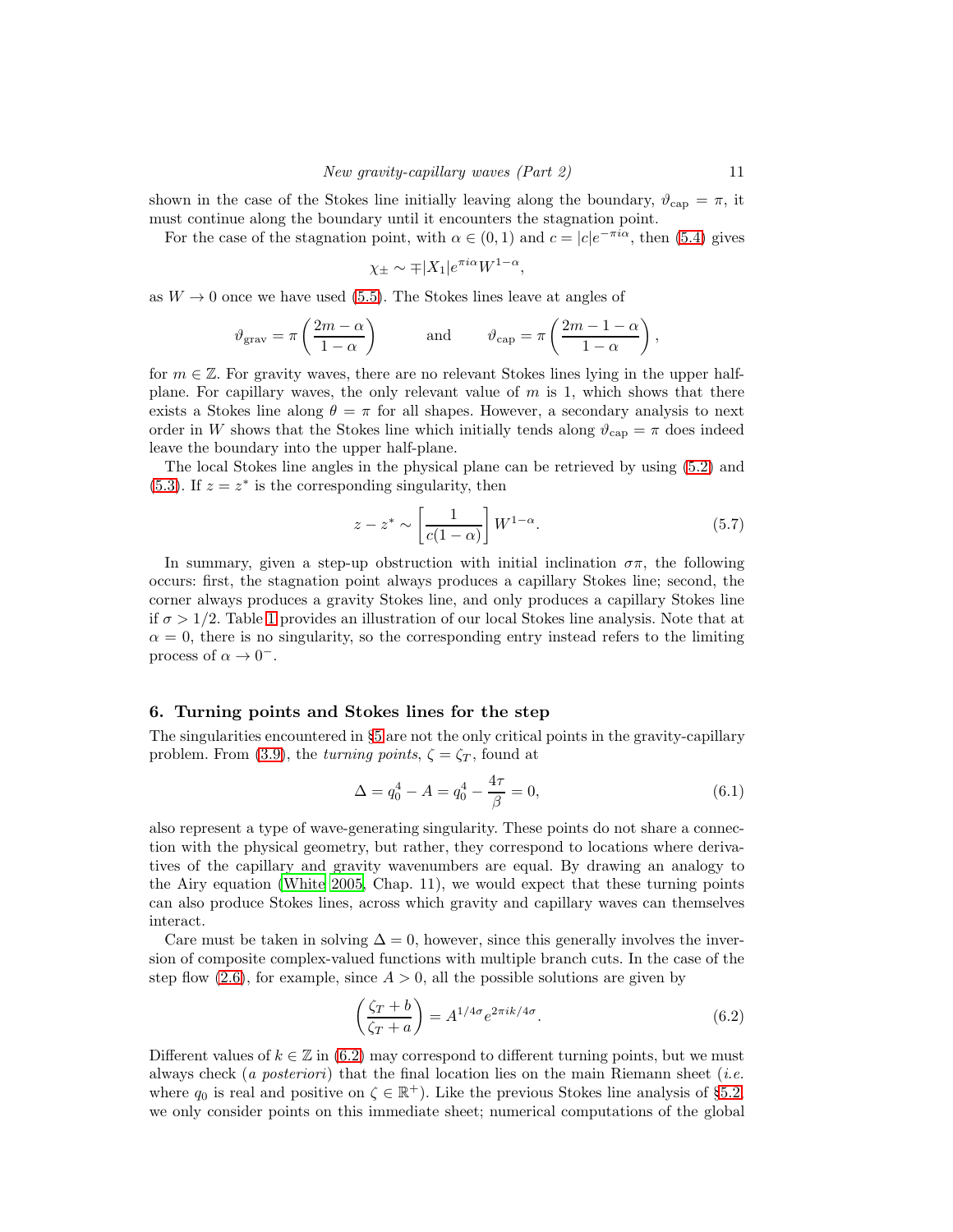| Local power $(\alpha)$          | Grav. Stokes $(\vartheta_{\rm grav})$      | Cap. Stokes $(\vartheta_{\text{cap}})$ | ${\it Physical}$ sketch               |
|---------------------------------|--------------------------------------------|----------------------------------------|---------------------------------------|
| $-1\,$                          | $\frac{\pi}{8}$                            | none                                   | $\overline{G}$<br>$\pi/4$<br>œ        |
| $\left(-1, -\frac{1}{2}\right)$ | $\left(\frac{\pi}{8},\frac{\pi}{5}\right)$ | none                                   | G<br>œ                                |
| $\frac{1}{2}$                   | $\frac{\pi}{5}$                            | $\pi$                                  | $^{\clubsuit}$ G<br>$\frac{3\pi}{10}$ |
| $\left(-\frac{1}{2},0\right)$   | $\left(\frac{\pi}{5},\frac{\pi}{2}\right)$ | $\left(\pi,\frac{\pi}{2}\right)$       | G<br>$\mathcal{C}$                    |
| $\boldsymbol{0}$                | $\frac{\pi}{2}$                            | $\frac{\pi}{2}$                        | $C_{\overline{M}}G$<br>777777777      |
| (0,1)                           | none                                       | $\pi$                                  |                                       |

<span id="page-11-0"></span>Table 1. A summary of the local behaviour of a Stokes line (shown dashed) as it emerges from a singularity for which the complex velocity behaves like  $d\dot{w}/dz \sim c(w - w^*)^{\alpha}$ . Angles  $\vartheta$  are relative to the positive  $\Re(w)$ -axis. Angles in the physical plane follow from [\(5.7\)](#page-10-1) and the solid arrow indicates the direction of flow.

contours of  $\chi$  seem to indicate that critical points that lie on secondary sheets do not affect the free surface (though there are exceptions: see Appendix [A\)](#page-24-0).

There are three important turning points in [\(6.2\)](#page-10-0), which we denote as  $\zeta_T = \zeta_1$ ,  $\zeta_2$ , and  $\zeta_3$ , corresponding to  $k = 0, 1,$  and  $-1$ , respectively. Their locations for various values of  $\sigma$  and A are shown in the main portion of Figure [2.](#page-12-0) Recall that the upper half- $\zeta$ -plane shares a connection with the  $z$ -plane, and we have illustrated the physical connection within the insets (a) to (f). Note that we have taken the branch cut, marked by a striped line, along the real axis in the  $\zeta$ -plane, between the corner and stagnation points.

First consider the two complex turning points,  $\zeta_2$  and  $\zeta_3$ . For a fixed values of A and  $\sigma > 0.5$ , the point  $\zeta_2$  lies somewhere above the real axis, and  $\zeta_3$  is its conjugate. For fixed  $\sigma$  and as  $A \to 0$ ,  $\zeta_2$  tends to the stagnation point, while if  $A \to \infty$ ,  $\zeta_2$  tends to the corner point. This motion for variable A is shown as a solid curve in Figure [2.](#page-12-0) On the other hand, if A is fixed and  $\sigma \to 0.5$ ,  $\zeta_2$  moves towards the branch cut, so that at  $\sigma = 0.5$ ,  $\zeta_2$ lies directly on the angled step, while  $\zeta_3$  has moved onto the adjacent Riemann sheet. If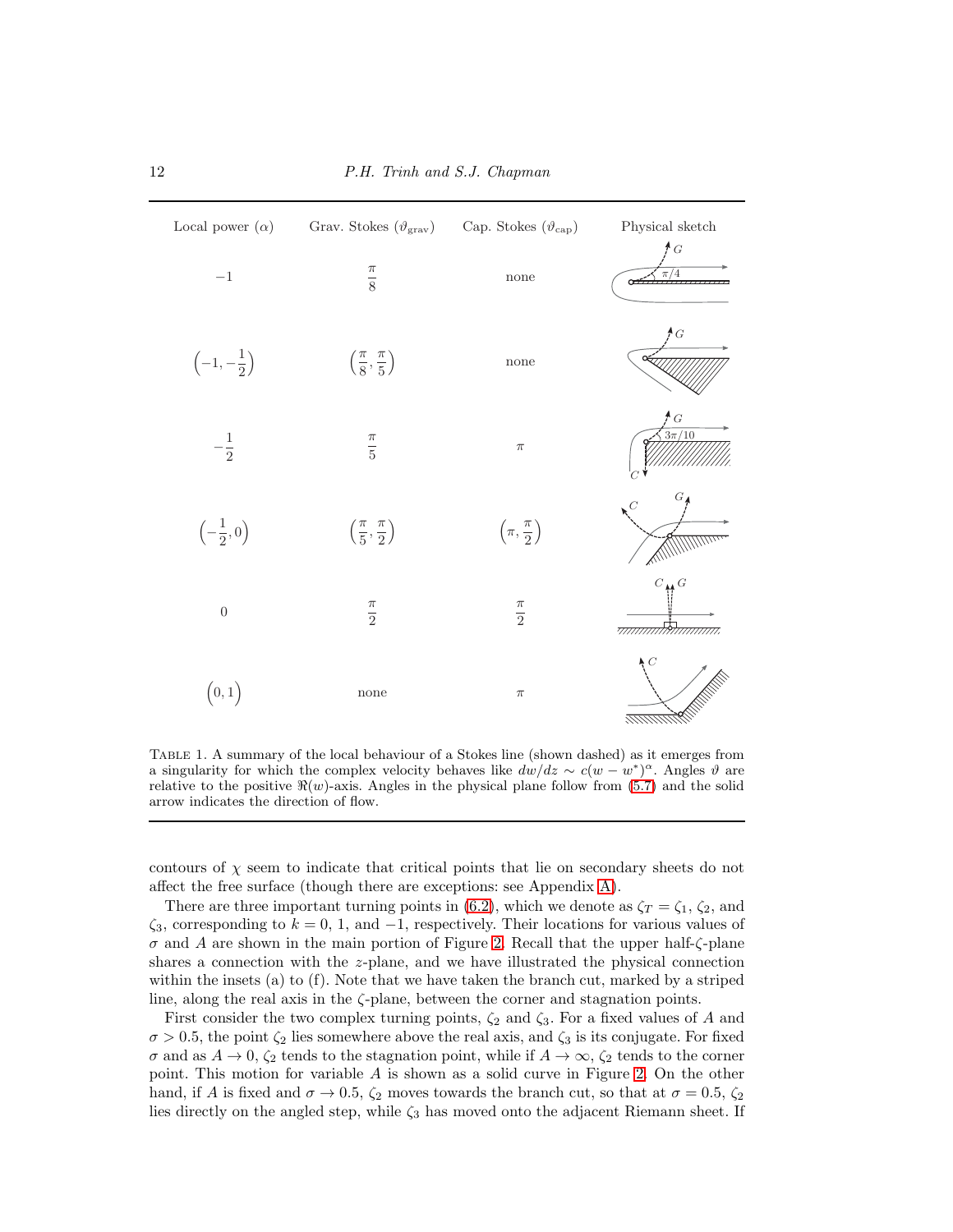

<span id="page-12-0"></span>FIGURE 2. Movement of the turning points,  $\zeta_1$ ,  $\zeta_2$ ,  $\zeta_3$  for the step with  $b = 2$  (stagnation point) and  $a = 1$  (corner). Exact values are shown in the  $\zeta$ -plane and the insets provide depictions in the physical plane. The  $\zeta_1$  points are black squares, and  $\zeta_{2,3}$  are grey squares. For fixed values of A and decreasing values of  $\sigma$  (thus fixing the flow parameters, but changing the geometry), the different values of  $\zeta_2$  and  $\zeta_3$  are shown as a dashed line in the main illustration and through insets (a) to (c). Similarly, for changing values of A and fixed values of  $\sigma$  (thus changing the flow parameters, but fixing the geometry), the values of  $\zeta_{2,3}$  are shown as a solid line in the main illustration, and through insets (d)–(f). Note that for  $\sigma < 0.5$ , both  $\zeta_2$  and  $\zeta_3$  have passed onto the adjacent Riemann sheets, so they have disappeared from the physical illustration (c).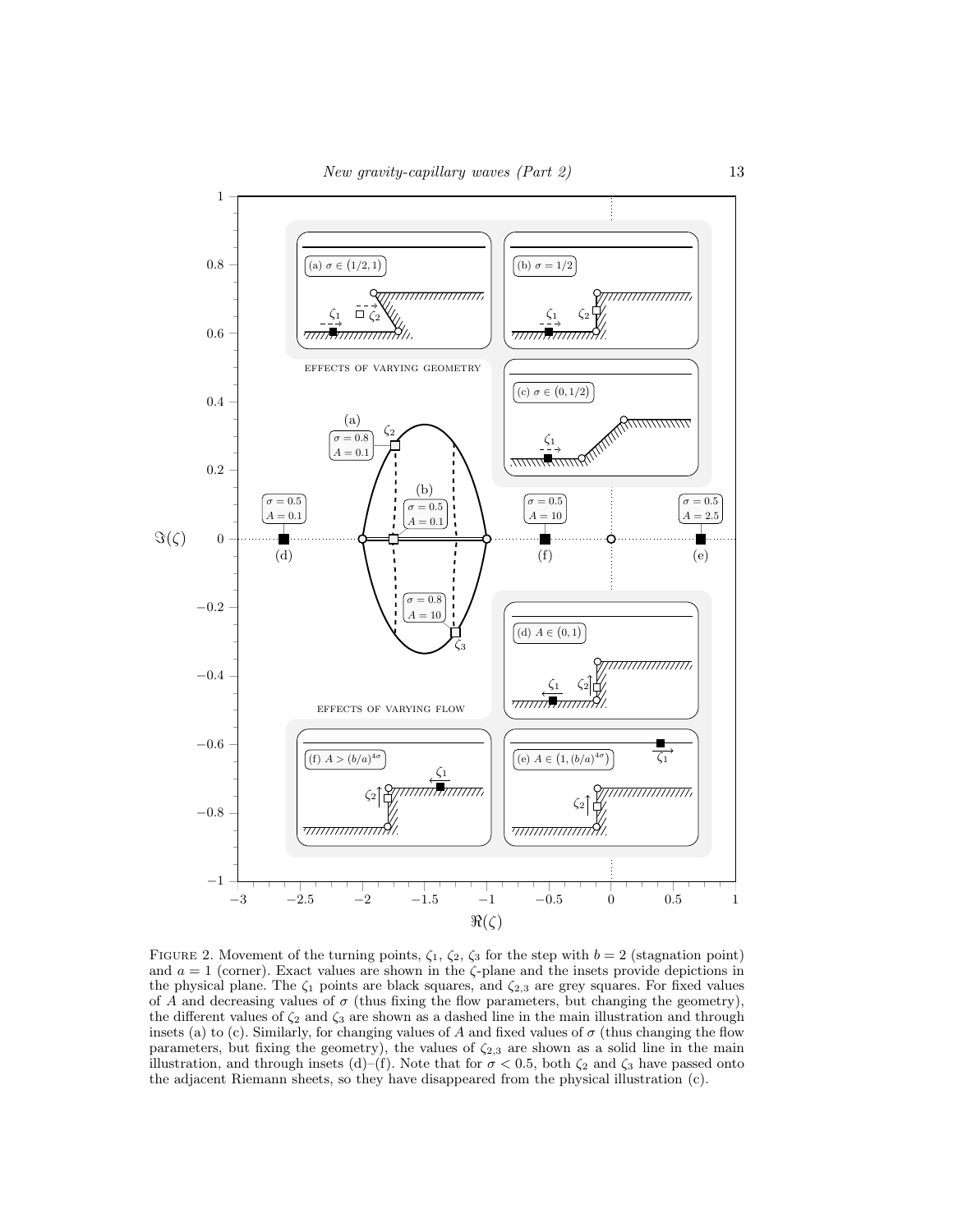$\sigma$  < 0.5, then both  $\zeta_1$  and  $\zeta_3$  are now on secondary sheets. This motion for variable  $\sigma$  is shown as the dashed line in the figure, and through the insets (a) to (c).

The turning point,  $\zeta_T = \zeta_1$ , is real for all values of  $\sigma$  and A. When  $A = 0$ ,  $\zeta_1$  lies on top of the stagnation point, and as  $A \to \infty$ ,  $\zeta_1$  moves leftwards along the real  $\zeta$ -axis towards the corner point by passing through  $|\zeta| = \infty$  and traversing the free-surface. There are two special points:  $A = 1$  (when  $\zeta_1$  has reached infinity upstream), and  $A = (b/a)^{4\sigma}$  (when  $\zeta_1$  has reached infinity downstream). This is illustrated for the case of a rectangular step in Figure [2,](#page-12-0) and insets (d) to (f).

#### 6.1. Inner analysis and reduction to the Airy Equation

Turning points are important for two reasons: first, a turning point which lies on the free surface, as in the case of  $A > 1$ , produces a change in one or both gravity and capillary waves from constant-amplitude oscillations to exponential decay  $[c.f. \Re(d\chi/dw)$  in [\(3.8\)](#page-4-4)]; second, turning points also generate Stokes lines and can thus lead to the birth of new exponentials. Recall from  $(4.7b)$  that, upon crossing the  $\mathcal{B} > \mathcal{C}$  or  $\mathcal{B} > \mathcal{C}$  Stokes line from  $\zeta = \zeta^*$ , the base series switches on the exponential

<span id="page-13-0"></span>
$$
q_{\exp} = -\frac{2\pi i Q_{\pm}(\zeta)}{\epsilon^{\gamma}} \exp\left[-\frac{1}{\epsilon} \int_{\zeta^*}^{\zeta_T} \frac{d\chi_{\pm}}{d\zeta'} d\zeta'\right] \exp\left[-\frac{1}{\epsilon} \int_{\zeta_T}^{\zeta} \frac{d\chi_{\pm}}{d\zeta'} d\zeta'\right],\tag{6.3}
$$

which we have written so that the integration passes through an arbitrary turning point,  $\zeta = \zeta_T$ . The Stokes lines from the turning points are given at locations where one exponential (e.g. gravity) reaches peak exponential dominance over the other (e.g. capillary). Thus,

<span id="page-13-4"></span>
$$
\begin{aligned}\n\textcircled{\tiny{a}} &= \textcircled{\tiny{b}}: \qquad \Re\left[-\int_{\zeta_T}^{\zeta} \frac{d\chi_{-}}{d\zeta'} \, d\zeta'\right] \geq \Re\left[-\int_{\zeta_T}^{\zeta} \frac{d\chi_{+}}{d\zeta'} \, d\zeta'\right], \\
\textcircled{\tiny{b}} &= \textcircled{\tiny{b}}: \qquad \Re\left[-\int_{\zeta_T}^{\zeta} \frac{d\chi_{+}}{d\zeta'} \, d\zeta'\right] \geq \Re\left[-\int_{\zeta_T}^{\zeta} \frac{d\chi_{-}}{d\zeta'} \, d\zeta'\right].\n\end{aligned} \tag{6.4}
$$

As  $\zeta \to \zeta_T$ , it is easy to verify from [\(6.2\)](#page-10-0) that the turning points are *simple*, and so we may write

<span id="page-13-1"></span>
$$
\Delta \sim D(\zeta - \zeta_T),\tag{6.5}
$$

where  $D \in \mathbb{C}$ . Also, from [\(3.14\)](#page-5-1) and [\(3.15\)](#page-5-2), we have that

<span id="page-13-3"></span>
$$
Q_{\pm} \sim \frac{B_{\pm}}{(\zeta - \zeta_T)^{1/4}}\tag{6.6}
$$

where  $B_{\pm}$  is constant. We now write [\(6.3\)](#page-13-0) in a form that makes the connection to the Airy equation apparent. We introduce

<span id="page-13-2"></span>
$$
H_{\pm}(\zeta) \equiv -\frac{2\pi i}{\epsilon^{\gamma}} (\zeta - \zeta_T)^{1/4} Q_{\pm} \exp\left[ -\frac{1}{\epsilon} \int_{\zeta^*}^{\zeta_T} \frac{d\chi_{\pm}}{d\zeta'} d\zeta' \right],\tag{6.7}
$$

so  $H_{\pm}$  tends to a constant near the turning points. We also split the real and complex parts of  $\chi$  in [\(3.10\)](#page-5-0) with  $d\chi_{\pm}/d\zeta = (S_1 \pm iS_2)$ , where

$$
S_1(\zeta) = -(dw/d\zeta)\frac{iq_0}{2\tau} \quad \text{and} \quad S_2(\zeta) = -(dw/d\zeta)\frac{\sqrt{\Delta}}{2\tau q_0}
$$
(6.8)

and  $dw/d\zeta = -1/\zeta$  is given by [\(2.4\)](#page-3-3) for the particular case of a channel geometry. The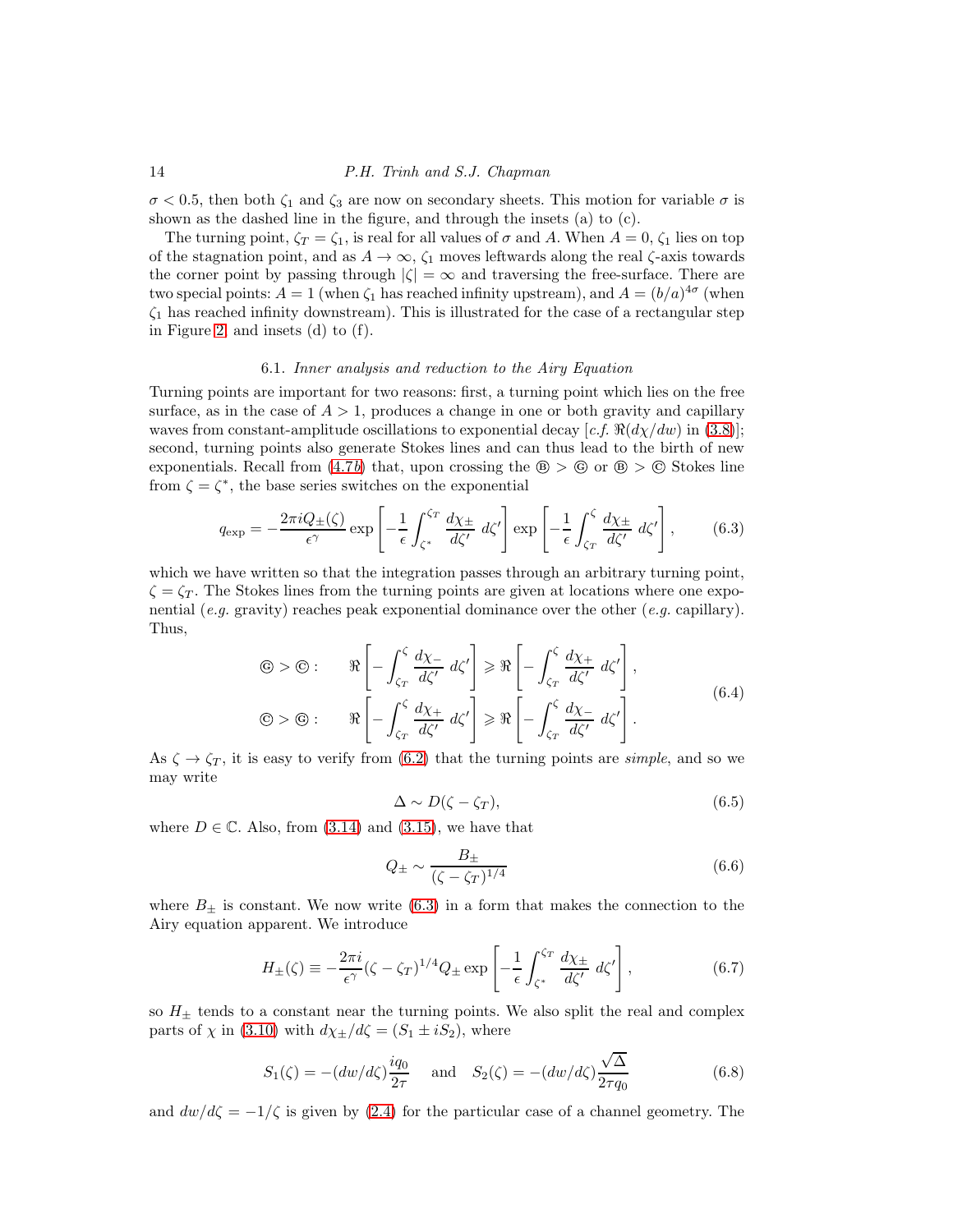expression for  $q_{\exp}$  in [\(6.3\)](#page-13-0) can now be written as

<span id="page-14-1"></span>
$$
q_{\exp} = \left[ H_{\pm} \exp\left( -\frac{1}{\epsilon} \int_{\zeta_T}^{\zeta} S_1 \, d\zeta' \right) \right] \times \frac{\exp\left( \mp \frac{i}{\epsilon} \int_{\zeta_T}^{\zeta} S_2 \, d\zeta' \right)}{(\zeta - \zeta_T)^{1/4}},\tag{6.9}
$$

Following the discussion of §[6,](#page-10-2) we shall assume that  $\zeta = \zeta_T$  is a first-order turning point (although this may not be true of all possible geometries specified by  $q_0$ ). If we like, we can re-scale q and  $\zeta$  near  $\zeta = \zeta_T$  in order to remove the square-bracketed pre-factor of [\(6.9\)](#page-14-1). The governing equations  $(2.2a)$  $(2.2a)$ – $(2.2b)$  would then reduce to an Airy equation (c.f. [Bender & Orszag 1978](#page-28-1)), for which we can perform the local Stokes line analysis. However, it is faster to apply the following shortcut: using the local expression for  $\Delta$  in  $(6.5)$ , and combining with  $(6.7)$ – $(6.9)$  gives

$$
q_{\exp} \sim H_{\pm}(\zeta_T) \frac{e^{\mp \frac{p}{\epsilon} (\zeta - \zeta_T)^{3/2}}}{(\zeta - \zeta_T)^{1/4}},\tag{6.10}
$$

valid in the limit  $\zeta \to \zeta_T$ , where  $p \in \mathbb{C}$  is a constant that depends on  $\zeta_T$ .

We then note that the Airy switching requires

$$
\frac{e^{\mp \frac{p}{\epsilon}(\zeta - \zeta_T)^{3/2}}}{(\zeta - \zeta_T)^{1/4}} \xrightarrow{\text{Turning Point}} \frac{e^{\mp \frac{p}{\epsilon}(\zeta - \zeta_T)^{3/2}}}{(\zeta - \zeta_T)^{1/4}} + iM \frac{e^{\pm \frac{p}{\epsilon}(\zeta - \zeta_T)^{3/2}}}{(\zeta - \zeta_T)^{1/4}},\tag{6.11}
$$

that is, the dominant wave switches on the subdominant wave with a Stokes multiplier of i [\(White 2005](#page-30-14), Chap. 11). The quantity  $M = \pm 1$  inserts a sign that depends on the direction of analytic continuation past the Stokes line (the standard Airy equation, for example, has  $M = 1$  for analytic continuation in the counter-clockwise direction, relative to the turning point).

In terms of the outer variables,  $q$ , this shows that as we analytically continue across a Stokes line from the turning point at  $\zeta = \zeta_T$ , the already existent capillary/gravity wave in [\(6.3\)](#page-13-0)

<span id="page-14-3"></span><span id="page-14-2"></span>
$$
q_{\exp} = \left[ -\frac{2\pi i Q_{\pm}}{\epsilon^{\gamma}} \right] \times \exp\left[ -\frac{1}{\epsilon} \int_{\zeta^*}^{\zeta} \frac{d\chi_{\pm}}{d\zeta'} d\zeta' \right],\tag{6.12}
$$

switches on a gravity/capillary wave, which satisfies the transition rule:

$$
q_{\exp} \xrightarrow{\text{Turning Point}} q_{\exp} + iM \left[ -\frac{2\pi i Q_{\mp}}{\epsilon \gamma} \right] \left[ \frac{B_{\pm}}{B_{\mp}} \right] \times \exp \left[ -\frac{1}{\epsilon} \left( \int_{\zeta^*}^{\zeta_T} \frac{d\chi_{\pm}}{d\zeta'} d\zeta' + \int_{\zeta_T}^{\zeta^*} \frac{d\chi_{\mp}}{d\zeta'} d\zeta' \right) \right] \times \exp \left[ -\frac{1}{\epsilon} \int_{\zeta^*}^{\zeta} \frac{d\chi_{\mp}}{d\zeta'} d\zeta' \right], \quad (6.13)
$$

where  $B_{\pm}$  is given by [\(6.6\)](#page-13-3). We have written the integrals in [\(6.13\)](#page-14-2) so as to emphasise the turning-point process. Notice that the last exponential in [\(6.13\)](#page-14-2) clearly indicates the presenceof a gravity/capillary wave  $(6.12)$  with a negated exponential. The first two integrals of [\(6.13\)](#page-14-2), however, show that the original capillary/gravity wave was generated from  $\zeta^*$  on the  $\pm$  branch, went around the turning point  $\zeta_T$ , and returned to  $\zeta^*$  along the  $\mp$  branch. The values of most of the quantities (e.g.  $Q_{\pm}$ ,  $B_{\pm}$ , and M) will not be necessary for the following discussion, but can be numerically computed if required.

# <span id="page-14-0"></span>7. New solutions for the rectangular step ( $\sigma = 1/2$ )

In the spirit of [King & Bloor \(1987\)](#page-30-2) and [Chapman & Vanden-Broeck \(2006](#page-29-5)), we now study the simplest case for a non-trivial step: the rectangular geometry. In Part 1 of our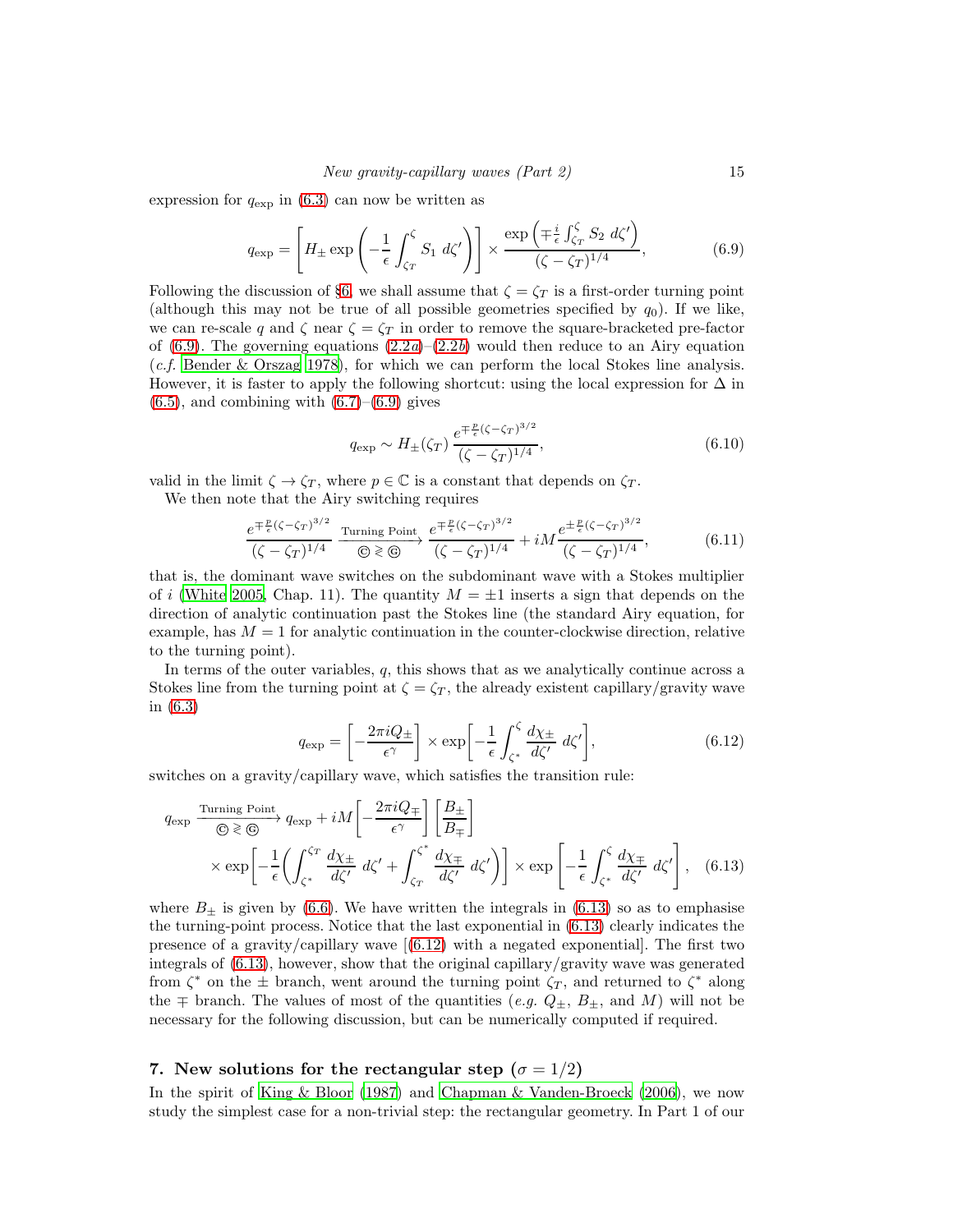

<span id="page-15-1"></span>FIGURE 3. Positions of the two turning points [\(7.1\)](#page-15-0) as a function of  $A = 4\tau/\beta$  for the case of a rectangular step with  $a = 1$  and  $b = 2$ . The  $T_1$  turning point at  $\zeta = \zeta_1$  is shown thick, and the  $T_2$  turning point at  $\zeta = \zeta_2$  is shown thin.

work, it was shown that for the case of a linearised step of small height, two solutions are possible at small Froude and Bond numbers: one with capillary waves upstream and gravity waves downstream, and the other with localised solitary waves with decaying oscillations in the far field. Furthermore, this bifurcation arises because the capillary and gravity Stokes lines coalesce.

However, for the nonlinear step, there is the added subtlety in the form of the turning points. As we know from §[6,](#page-10-2) turning points not only change constant-amplitude waves to exponential decay, but also switch on secondary gravity or capillary waves. For the rectangular step, the two turning points are given by [\(6.2\)](#page-10-0), simplified to

<span id="page-15-0"></span>
$$
\zeta_1 = \frac{-b + a\sqrt{A}}{1 - \sqrt{A}} \quad \text{and} \quad \zeta_2 = \frac{-b - a\sqrt{A}}{1 + \sqrt{A}},\tag{7.1}
$$

and these are shown in Figure [3](#page-15-1) for the step with  $a = 1$  and  $b = 2$ . Immediately, we recognise that there are at least three regions of interest: (i) both turning points on the solid boundary for  $0 < A < 1$ ; (ii) one point on the surface and one on the solid boundary for  $1 < A < (b/a)^2$ ; and both points back on the solid boundary for  $A > (b/a)^2$ .

In addition to these three regions, we must also note the positions of the Stokes lines relative to the turning points. It will be useful to introduce labels by

- C : Capillary Stokes line from stagnation point,  $\zeta = -b$
- G: Gravity Stokes line from corner point,  $\zeta = -a$
- $\overline{T_1}$  and  $\underline{T_1}$  : <br>  $\quad$  Capillary/gravity Stokes line from first turning point,<br>  $\zeta=\zeta_1$  $T_2$ : Capillary/gravity Stokes line from second turning point,  $\zeta = \zeta_2$

The underline,  $T_1$ , is used to distinguish when the first turning point lies on bottom boundary and the overline,  $\overline{T_1}$ , for when it lies on the free-surface.

Next, examine the six subplots on the right of Figure [4,](#page-17-0) corresponding to six regions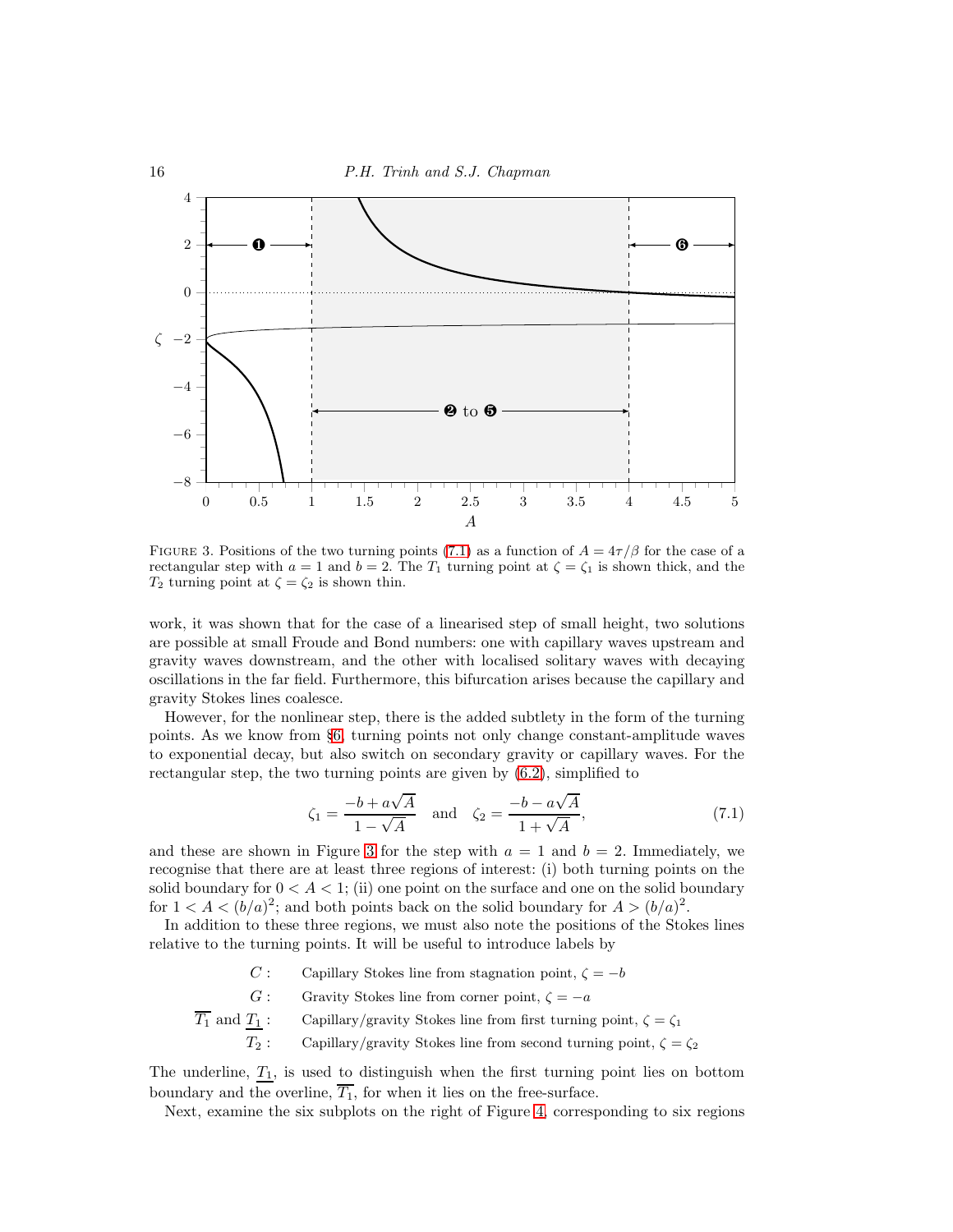labelled  $\bullet$  and  $\bullet$ . These subplots indicate the qualitative arrangement of the turning points and Stokes lines for various values of  $A > 0$ . Solution-types are then classified by a sequence of labels, indicating the events as we traverse the free-surface from left to right (in the downstream direction). For example, a sequence like

$$
\underline{T_1} \cdot T_2 \cdot C \cdot G
$$

in Region 1 corresponds to traversing the free-surface in the downstream direction, and crossing (i) the  $T_1$  Stokes line, (ii) the  $T_2$  Stokes line, (iii) the capillary Stokes line from the stagnation point, and (iv) the gravity Stokes line from the corner.

Similarly, a sequence like

$$
C\cdot \overline{T_1}\cdot G
$$

in Region 4 corresponds to (i) crossing the C-line, (ii) crossing the  $\overline{T_1}$  point on the free-surface, and then (iii) crossing the G-line.

The sequence of subfigures in the right of Figure [4](#page-17-0) thus indicates that in the low-Froude, low-Bond limit, there are six possible solution types. Examine now the  $\beta\tau$ -plane shown in the left frame of Figure [4.](#page-17-0) The extremum cases of  $\bullet$  and  $\bullet$  correspond to the standard linearised solutions of Part 1 and confirms that the gray region of Figure [3,](#page-15-1) which corresponds to  $1 < A < (b/a)^2$ , is further subdivided into  $\bullet$  to  $\bullet$ . Thus, this figure shows that the usual dispersion 'line' which differentiates Rayleigh's two scenarios actually contains a *series* of solutions  $\bullet$  to  $\bullet$ ; the line's thickness and these new solutions are a manifestation of the nonlinearity (and largeness) of the step. As the step-height tends to zero, the line thickness tends to zero and we recover the standard linear picture.

Remember that the physical sketches on the right subplots of Figure [4](#page-17-0) are only illustrative projections of the Stokes lines from the upper half-ζ-plane onto the physical domain (see Figure 2 of Part 1). The reader should not forget that in crossing a Stokes line along the free surface, a wave contribution due to the singularities in the lower half-ζ-plane also switch on; indeed the sum of these two contributions was used to derive [\(4.8\)](#page-7-4).

In the following discussion, it is sufficient to only consider the wave contributions from the upper half-ζ-plane. We shorten the notation for the arguments of the exponentials in  $(4.7b)$  and  $(6.13)$  by expressing the integrals relative to either the stagnation point,  $\zeta = -a$ , or the corner point,  $\zeta = -b$ . Thus

<span id="page-16-0"></span>
$$
X_{\rm cap} = -\frac{1}{\epsilon} \int_{-a}^{\zeta} \frac{d\chi_{-}}{d\zeta'} d\zeta' \quad \text{and} \quad X_{\rm grav} = -\frac{1}{\epsilon} \int_{-b}^{\zeta} \frac{d\chi_{+}}{d\zeta'} d\zeta'. \tag{7.2}
$$

We also denote the pre-factors for the exponentials by a calligraphic letter with a subscript, if applicable, which corresponds to an interaction with a turning point. This leads to the three symbols:

- $\mathcal{A}$ : An arbitrary wave amplitude to be determined
- $C: A$  capillary wave amplitude generated from the stagnation point
- $\mathcal{G}:$  A gravity wave amplitude generated from the corner point.

Here are three examples:

(i) 
$$
\mathcal{G}e^{X_{\text{grav}}}
$$
 (ii)  $\mathcal{A}_{\overline{T_1}T_2}e^{X_{\text{cap}}}$  (iii)  $(\mathcal{A}+\mathcal{C})_{\overline{T_1}}e^{X_{\text{grav}}}$ 

Example (i) denotes a gravity wave with amplitude  $\mathcal G$  switched on after crossing the Stokes line from the corner. Example (ii) is constructed in a two-step process: an (arbitrary) capillary wave with amplitude  $A$  encounters a turning point and switches on a gravity wave with amplitude  $\mathcal{A}_{\overline{T_1}}$ , then encounters the second turning point and switches on a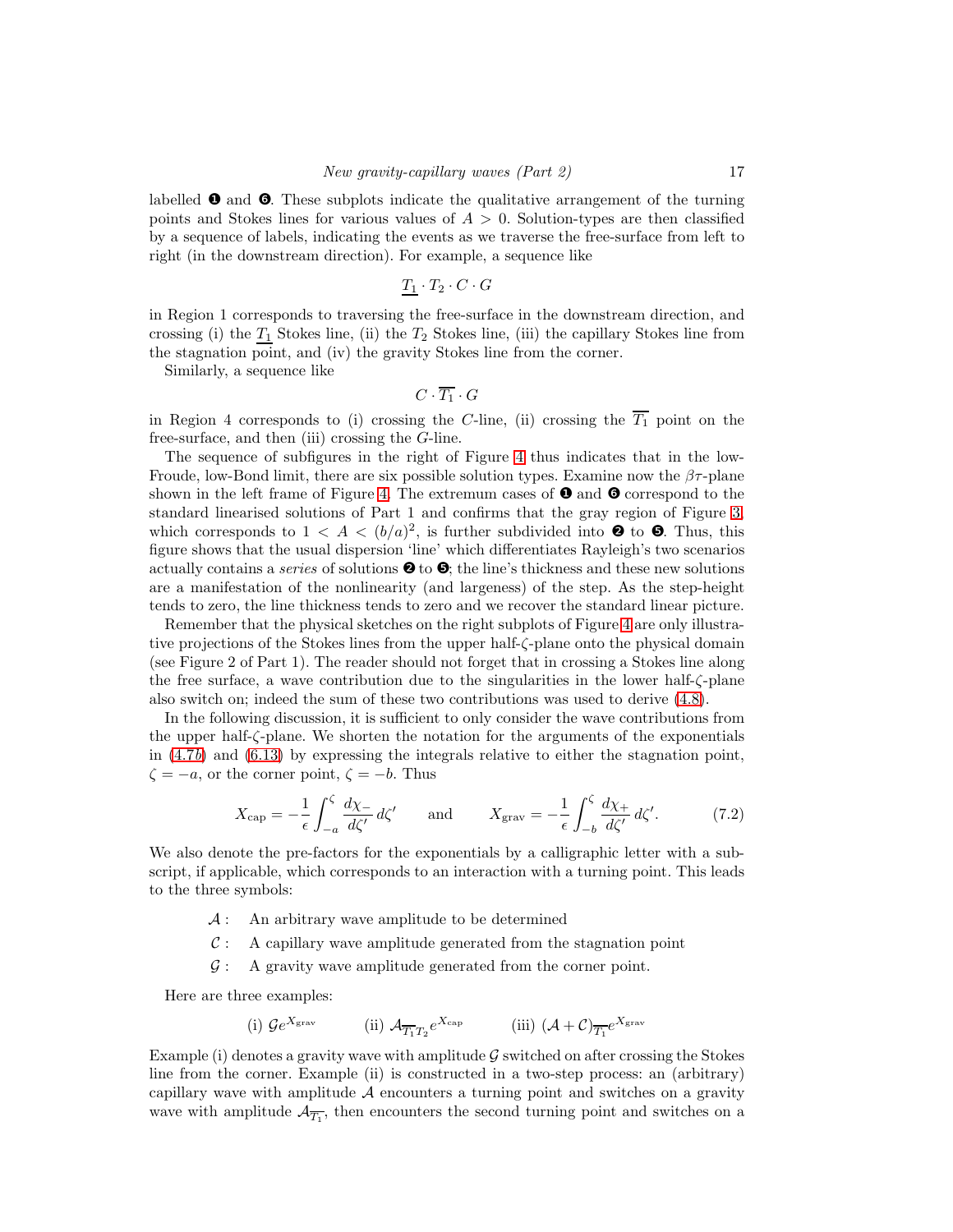

<span id="page-17-0"></span>FIGURE 4. The six regimes of interest for flow over a rectangular step, as shown in the  $\beta\tau$ -plane (left) for the case of  $a = 1$  and  $b = 2$ . The gray strip is bounded by  $A = 1$  and  $A = (b/a)^2$ , which thickens for larger and larger steps. The arrangement of Stokes lines and turning points is shown on the right. Stagnation and corner points are circular nodes and turning points are square nodes. The arrangement in Region 6 is complicated and will be discussed in §[7.6.](#page-21-0)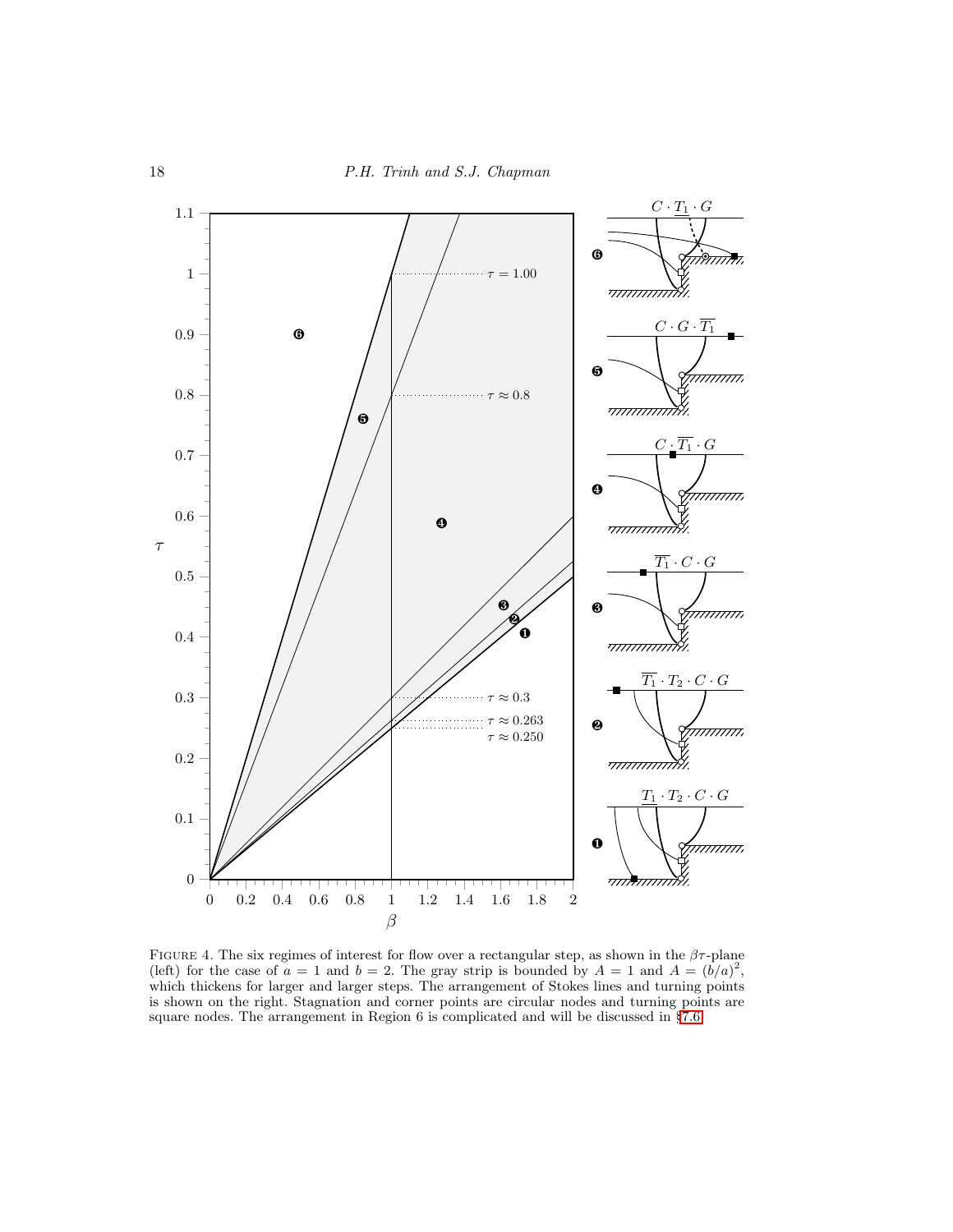capillary wave with amplitude  $\mathcal{A}_{\overline{T_1}T_2}$ . Example (iii) is constructed by beginning with a capillary wave with combined pre-factors  $A$  and  $C$  (the former an arbitrary quantity, and the latter generated from the stagnation point), and then switching on a gravity wave due to the  $\overline{T_1}$  turning point. Our notation and the associated expressions will be made clear in the many examples and figures to follow.

7.1. Region 1 with 
$$
\underline{T_1} \cdot T_2 \cdot C \cdot G
$$

Consider the case of  $A < 1$ . For most (larger) values of  $\tau$ , as we analytically continue across the free-surface, the sequence of events is  $T_1 \cdot T_2 \cdot C \cdot G$ , which involves the  $T_2$  Stokes line crossing the C Stokes line. In fact, for extremely small values of  $\tau$ , the lines may not actually cross, and so the sequence is  $T_1 \cdot C \cdot T_2 \cdot G$ ; however, both cases are equivalent because, as we shall see, the turning points do not play any role in determining the free surface.

In order to derive the correct wave expressions, we traverse the free-surface, from leftto-right, beginning with a wave that satisfies the upstream radiation condition (i.e. a capillary wave). Upon reaching the end, we apply the downstream radiation condition, and this process provides us with a complete set of fully-determined waves. If we start with an arbitrary upstream capillary wave  $Ae^{X_{cap}}$ , then the sequence of events is

$$
\mathcal{A}e^{X_{\text{cap}}}\xrightarrow{\frac{T_1}{\textcircled{0}>\textcircled{c}}}\mathcal{A}e^{X_{\text{cap}}}
$$
\n
$$
\xrightarrow{\frac{T_2}{\textcircled{c}}}\mathcal{A}e^{X_{\text{cap}}}
$$
\n
$$
\xrightarrow{\text{Stag.}} (\mathcal{A}+\mathcal{C})e^{X_{\text{cap}}}
$$
\n
$$
\xrightarrow{\text{Corn.}} (\mathcal{A}+\mathcal{C})e^{X_{\text{cap}}}+\mathcal{G}e^{X_{\text{grav}}}.
$$

There are no capillary waves downstream, so  $A + C = 0$ , and the final solution has

$$
-\mathcal{C}e^{X_{\text{cap}}}\xrightarrow[\text{B}]{} \xrightarrow[\text{B}]{} 0\xrightarrow[\text{B}]{} 0\xrightarrow[\text{B}]{}\mathcal{G}e^{X_{\text{grav}}},
$$

where the pre-factors,  $\mathcal C$  and  $\mathcal G$ , are given by the jump condition [\(4.7](#page-7-1)b), with

<span id="page-18-0"></span>
$$
C = -\frac{2\pi i Q_{+}}{\epsilon^{\gamma_C}} \quad \text{and} \quad \mathcal{G} = -\frac{2\pi i Q_{-}}{\epsilon^{\gamma_G}} \tag{7.3}
$$

and  $Q_{\pm}$  is computed from [\(3.14\)](#page-5-1) and [\(3.15\)](#page-5-2). For the rectangular step, it can be shown by matching inner and outer solutions that  $\gamma_C = 0$  and  $\gamma_G = 6/5$ . In the end, the freesurface resembles the standard linearised solution with capillary waves upstream and gravity waves downstream, but now, with a wave-free region near the centre, similar to what occurs in Part 1 of our work. The result is sketched in Figure  $5(a)$ . Note that the Stokes lines from the turning points remain inactive.

In some problems, the intersection of Stokes lines can lead to more subtle effects, such as the higher-order Stokes Phenomenon (see for example, [Howls](#page-30-4) et al. [2004\)](#page-30-4). A simple consistency check is to analytically continue in a closed path around the intersection point, and to see if the solution returns to its original value. In this case, we see that the  $T_2$  Stokes line remains inactive, and so the intersection of the  $\circledast > \circledcirc$  and  $\circledcirc > \circledcirc$  lines are not a concern. This will not be the case for the solution in Region 6.

# 7.2. Region 2 with  $\overline{T_1} \cdot T_2 \cdot C \cdot G$

As  $\tau$  is increased and  $\beta$  held steady, the  $\underline{T_1}$  turning point moves upstream along the solid boundary and reaches  $-\infty$  at  $A = 1$ . Solutions in Region 2 have  $A > 1$  and the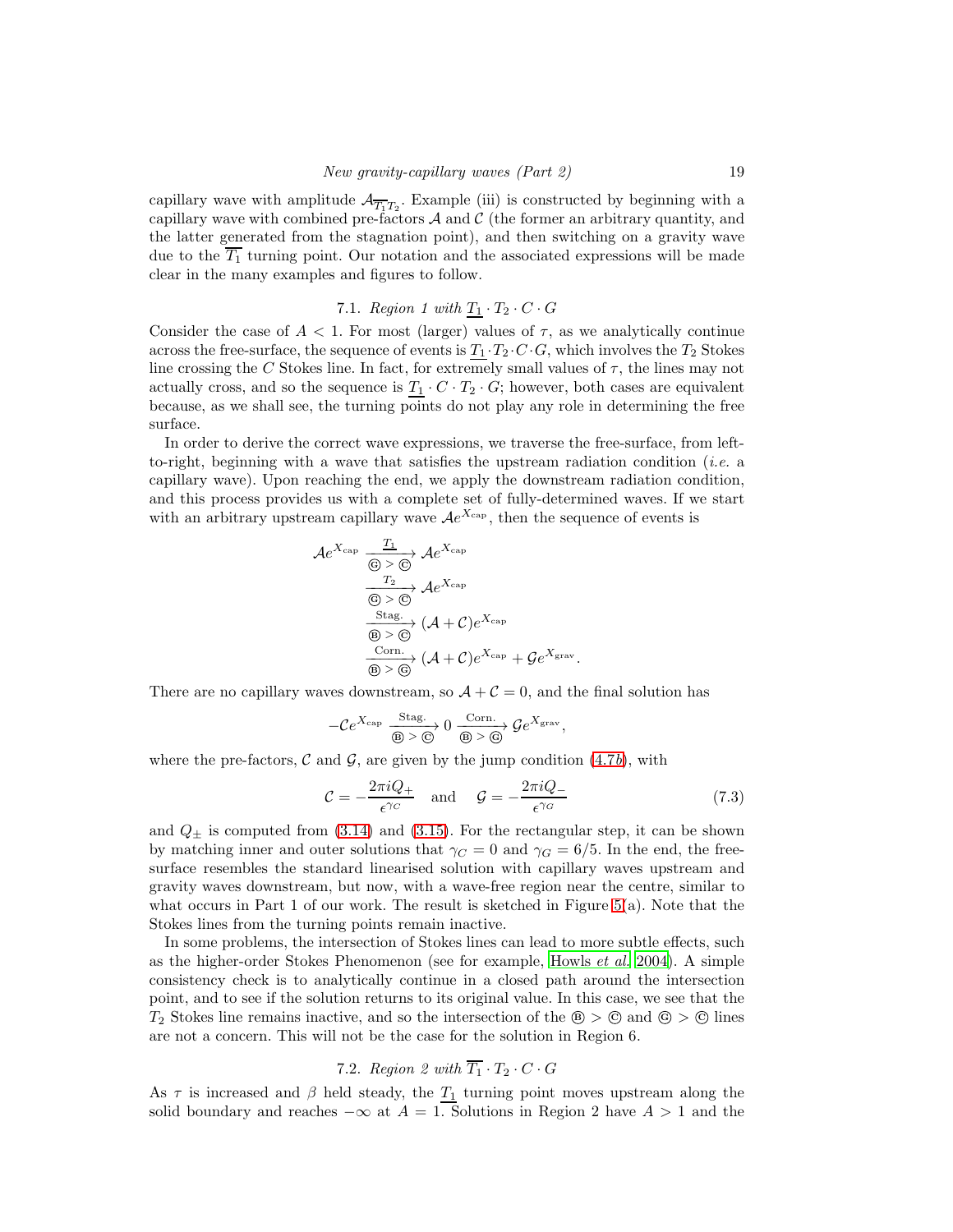

<span id="page-19-0"></span>FIGURE 5. Sketch of gravity-capillary solutions in Regions  $\bullet$  to  $\bullet$ . Waves sketched with the larger amplitudes are switched on by the stagnation point or corner; waves sketched with smaller amplitudes are switched on by turning points. Note that the gravity and capillary waves differ in both amplitude and wavelength, but we have not illustrated this difference.

turning point  $\overline{T_1}$  has now moved onto the free-surface and travels downstream as  $\tau$  is further increased. The turning point on the free-surface also implies that upstream waves will now decay, but downstream waves will remain constant. We start with an arbitrary upstream capillary wave  $Ae^{X_{\text{cap}}}$ , and the sequence of events is:

$$
\mathcal{A}e^{X_{\text{cap}}}\xrightarrow[\text{G}]\otimes\text{G}]{\overline{T_1}}\mathcal{A}e^{X_{\text{cap}}} + \mathcal{A}_{\overline{T_1}}e^{X_{\text{grav}}}
$$
\n
$$
\xrightarrow[\text{G}]\otimes\text{G}]{T_2} (\mathcal{A} + \mathcal{A}_{\overline{T_1}T_2})e^{X_{\text{cap}}} + \mathcal{A}_{\overline{T_1}}e^{X_{\text{grav}}}
$$
\n
$$
\xrightarrow[\text{G}]\otimes\text{G}]{\text{Stag.}} (\mathcal{A} + \mathcal{A}_{\overline{T_1}T_2} + \mathcal{C})e^{X_{\text{cap}}} + \mathcal{A}_{\overline{T_1}}e^{X_{\text{grav}}}
$$
\n
$$
\xrightarrow[\text{G}]\otimes\text{G}]{\text{Conn.}} (\mathcal{A} + \mathcal{A}_{\overline{T_1}T_2} + \mathcal{C})e^{X_{\text{cap}}} + (\mathcal{A}_{\overline{T_1}} + \mathcal{G})e^{X_{\text{grav}}}.
$$

The last transition is known by  $(4.7b)$ , so G is again given by  $(7.3)$ . Since there are no capillary waves downstream, and  $\mathcal C$  is provided by the jump condition in [\(4.7](#page-7-1)b), then

<span id="page-19-1"></span>
$$
C = -\mathcal{A} - \mathcal{A}_{\overline{T_1}T_2} = -\frac{2\pi i Q_+}{\epsilon^{\gamma_C}}.
$$
\n(7.4)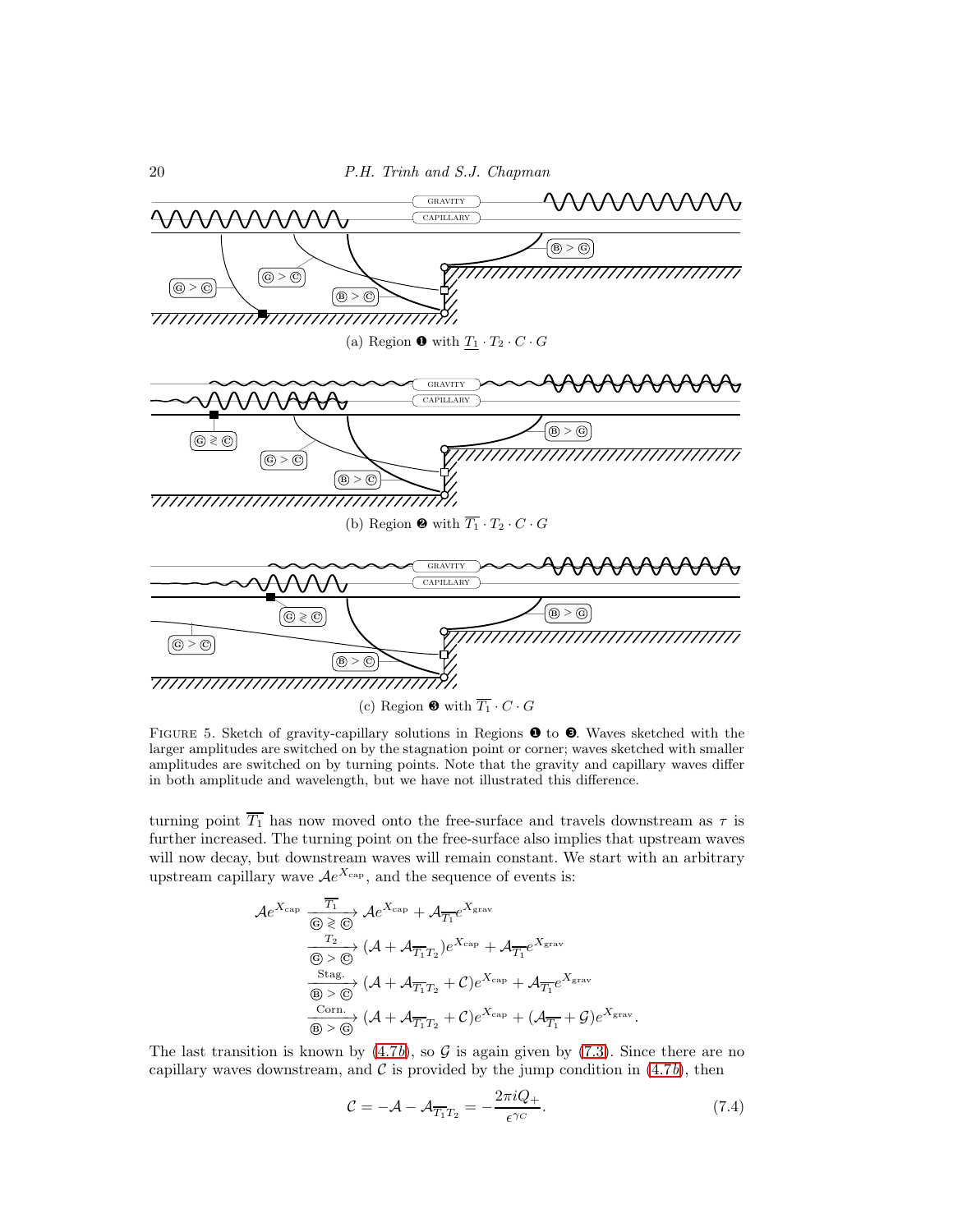We can associate the pre-factor  $\mathcal A$  with the stagnation point, writing

<span id="page-20-0"></span>
$$
\mathcal{A}(\zeta) = \left[ -\frac{2\pi i Q_+}{\epsilon^{\gamma_C}} \right] \widehat{\mathcal{A}}(\zeta),\tag{7.5}
$$

for some unknown function,  $A(\zeta)$ . The pre-factor,  $\mathcal{A}_{\overline{T_1}}$ , of the first gravity wave switched on by the  $\overline{T}_1$  turning-point is given by the transition rule [\(6.13\)](#page-14-2), and this allows us to relate A to  $\mathcal{A}_{\overline{T_1}}$ . Care must be taken to express the gravitational wave quantities with respect to the corner, instead of the stagnation point [see the definition of  $X_{\text{grav}}$  in [\(7.2\)](#page-16-0)]. Next, the pre-factor,  $\mathcal{A}_{\overline{T_1}T_2}$ , of the second capillary wave switched on by the  $T_2$  turning point is also given by [\(6.13\)](#page-14-2), which relates A to  $\mathcal{A}_{\overline{T_1}T_2}$ . Lastly, [\(7.4\)](#page-19-1) and [\(7.5\)](#page-20-0) allows A to be solved entirely in terms of  $Q_{\pm}$  and thus all quantities can be determined.

Therefore, far upstream we have a decaying capillary wave, while far downstream we have a constant gravity wave. Also, switched on after encountering the  $\overline{T_1}$  turning point is a (doubly) exponentially small gravity wave, which continues downstream. Finally, there is an even smaller capillary wave which has been turned on by the gravity wave across the  $T_2$ -line. This is illustrated in Figure [5\(](#page-19-0)b), and in summary,

$$
\mathcal{A}e^{X_{\text{cap}}}\xrightarrow[\text{G}]\text{G} \otimes \text{G}]{\overline{T_1}}\mathcal{A}e^{X_{\text{cap}}} + \mathcal{A}_{\overline{T_1}}e^{X_{\text{grav}}}\xrightarrow[\text{G}]\text{G} \otimes \text{G}]{\overline{T_2}} (\mathcal{A} + \mathcal{A}_{\overline{T_1}T_2})e^{X_{\text{cap}}} + \mathcal{A}_{\overline{T_1}}e^{X_{\text{grav}}}
$$
\n
$$
\xrightarrow[\text{G}]\text{G} \otimes \text{G}]{\text{Stag.}} \mathcal{A}_{\overline{T_1}}e^{X_{\text{grav}}}\xrightarrow[\text{G}]\text{G} \otimes \text{G}]{\text{Corn.}} (\mathcal{A}_{\overline{T_1}} + \mathcal{G})e^{X_{\text{grav}}}.\tag{7.6}
$$

In contrast to Region 1, the  $T_2$  line is now active, but the intersection of the two Stokes lines remains unproblematic; we can still analytically continue in a closed path around the intersection point and return to our original value.

We note that the solutions in this region are actually contained in a rather small section of  $\beta\tau$ -space (as shown in Figure [4\)](#page-17-0). Once  $\overline{T_1}$  has crossed the point that marks the intersection of the  $T_2$  line and the free-surface, a bifurcation occurs and the  $T_2$  line tends to  $w = -\infty$  without intersecting the free-surface; this can be verified by numerical integration.

# 7.3. Region 3 with  $\overline{T_1} \cdot C \cdot G$

In Region 3, the only difference to the previous region is that the  $T_2$ -line tends to  $w = -\infty$ without intersecting the free surface. Starting with an arbitrary upstream capillary wave,  $\mathcal{A}e^{X_{\text{cap}}},$  the sequence of events is now:

$$
\mathcal{A}e^{X_{\text{cap}}}\xrightarrow[\textcircled{S}]\bigotimes \textcircled{A}e^{X_{\text{cap}}} + \mathcal{A}_{\overline{T_1}}e^{X_{\text{grav}}}
$$
\n
$$
\xrightarrow[\textcircled{S}]\bigotimes \textcircled{S}(\mathcal{A}+\mathcal{C})e^{X_{\text{cap}}} + \mathcal{A}_{\overline{T_1}}e^{X_{\text{grav}}}
$$
\n
$$
\xrightarrow[\textcircled{S}]\bigotimes (\mathcal{A}+\mathcal{C})e^{X_{\text{cap}}} + (\mathcal{A}_{\overline{T_1}}+\mathcal{G})e^{X_{\text{grav}}}.
$$

The downstream radiation condition requires  $C = -A$ . Like the previous regions, [\(7.3\)](#page-18-0) provides the expressions for C and G, and [\(6.13\)](#page-14-2) relates A to  $\mathcal{A}_{\overline{T_1}}$ . The final result is

$$
\mathcal{A}e^{X_{\text{cap}}}\xrightarrow[\textcircled{6}]\textcircled{2} \textcircled{4} e^{X_{\text{cap}}} + \mathcal{A}_{\overline{T_1}}e^{X_{\text{grav}}}
$$
\n
$$
\xrightarrow[\textcircled{8}]\textcircled{5} \textcircled{4} \mathcal{A}_{\overline{T_1}}e^{X_{\text{grav}}}\xrightarrow[\textcircled{8}]\textcircled{6} \textcircled{4} \mathcal{A}_{\overline{T_1}} + \mathcal{G}e^{X_{\text{grav}}}.
$$

Thus the only difference between the solutions in Regions 2 and 3 is that in the latter,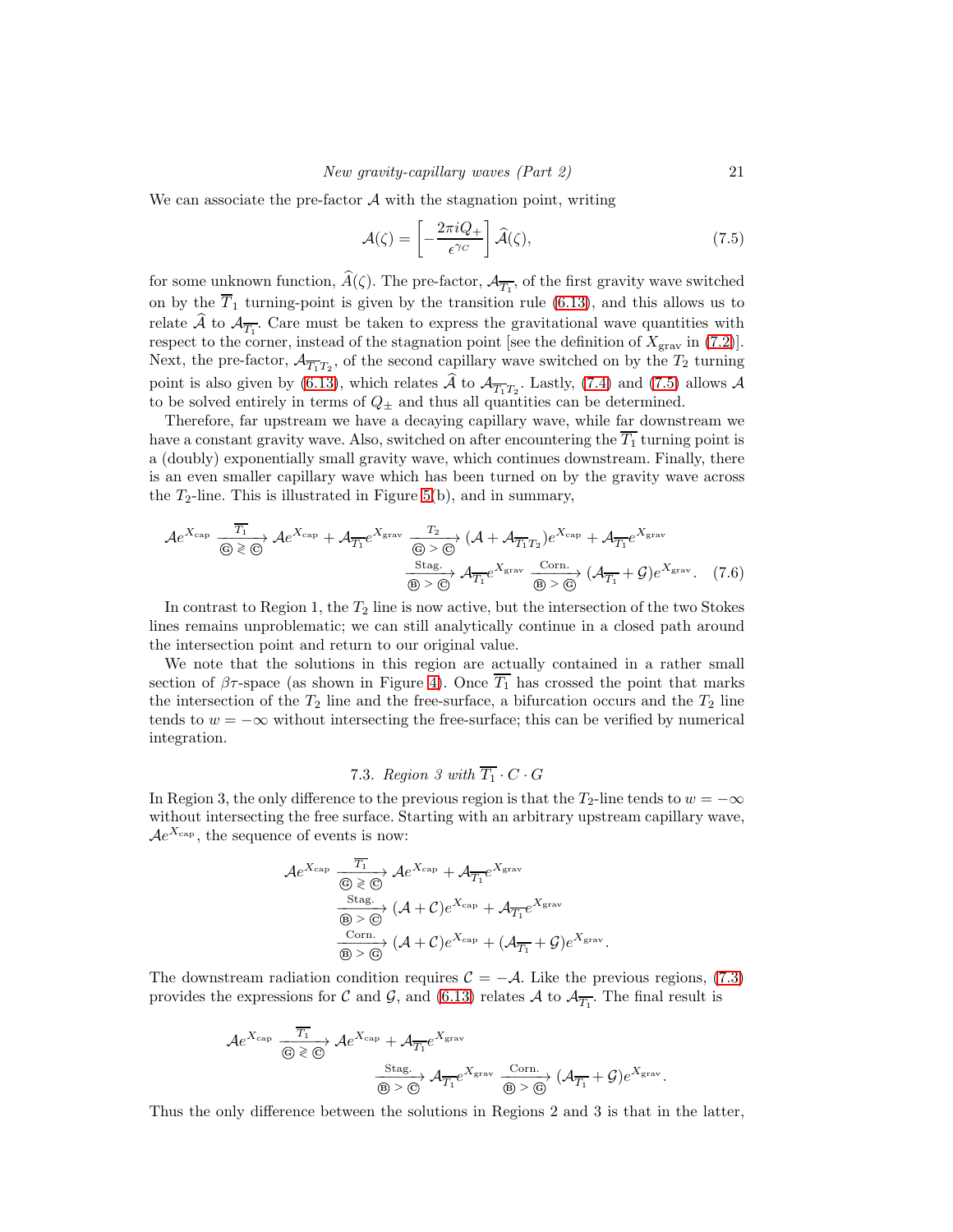the doubly-exponentially-small capillary wave has disappeared from the free surface. A sketch of the solution is shown in Figure  $5(c)$ .

# 7.4. Region 4 with  $C \cdot \overline{T_1} \cdot G$

For A still larger,  $\overline{T_1}$  eventually crosses the intersection point of the C-line and the freesurface, and then the sequence is then  $C \cdot \overline{T_1} \cdot G$ . If we start with an arbitrary upstream capillary wave  $Ae^{X_{\text{cap}}}$ , the sequence of events is

$$
\mathcal{A}e^{X_{\text{cap}}}\xrightarrow[\overline{\mathfrak{B}}]{} (\mathcal{A}+\mathcal{C})e^{X_{\text{cap}}}
$$
\n
$$
\xrightarrow[\overline{\mathfrak{C}}]{} (\mathcal{A}+\mathcal{C})e^{X_{\text{cap}}}+(\mathcal{A}+\mathcal{C})\overline{\mathfrak{T}_1}e^{X_{\text{grav}}}
$$
\n
$$
\xrightarrow[\overline{\mathfrak{G}}]{} (\mathcal{A}+\mathcal{C})e^{X_{\text{cap}}}+(\mathcal{A}+\mathcal{C})\overline{\mathfrak{T}_1}+\mathcal{G})e^{X_{\text{grav}}}
$$
\n
$$
\xrightarrow[\overline{\mathfrak{B}}]{} (\mathcal{A}+\mathcal{C})e^{X_{\text{cap}}}+(\mathcal{A}+\mathcal{C})\overline{\mathfrak{T}_1}+\mathcal{G})e^{X_{\text{grav}}}
$$

.

.

Again, we cannot have capillary waves downstream, so  $A + C = 0$ , and the coefficients,  $\mathcal C$  and  $\mathcal G$ , are given by [\(7.3\)](#page-18-0). The final result is

$$
-\mathcal{C}e^{X_{\text{cap}}}\xrightarrow[\textcircled{\scriptsize{B}}>\textcircled{\scriptsize{C}}]{\text{Stag.}}0\xrightarrow[\textcircled{\scriptsize{B}}>\textcircled{\scriptsize{B}}]{\text{Conn.}}\mathcal{G}e^{X_{\text{grav}}}.
$$

The solution is sketched in Figure  $6(a)$ , and we see that it consists of a decaying capillary wave upstream and a constant amplitude gravity wave downstream.

# 7.5. Region 5 with  $C \cdot G \cdot \overline{T_1}$

Eventually,  $\overline{T_1}$  passes the point where the G-line intersects the free-surface, and so downstream from this point, the gravity waves switch from constant-amplitude to exponentially decaying oscillations. For solutions in this region, it is easier to analytically continue from downstream to upstream, and negate each of the transitions since the rules  $(4.7b)$ and [\(6.13\)](#page-14-2) are written for continuation in the downstream direction]. If we start with an arbitrary downstream gravity wave  $Ae^{X_{\text{grav}}}$ , the sequence follows

$$
\mathcal{A}e^{X_{\text{grav}}}\xleftarrow{\overline{T_1}} \neg \mathcal{A}_{\overline{T_1}}e^{X_{\text{cap}}} + \mathcal{A}e^{X_{\text{grav}}}
$$
\n
$$
\xleftarrow{\text{Corn.}} \neg \mathcal{A}_{\overline{T_1}}e^{X_{\text{cap}}} + (\mathcal{A} - \mathcal{G})e^{X_{\text{grav}}}
$$
\n
$$
\xleftarrow{\text{Stag.}} \neg \mathcal{A}_{\overline{T_1}} - \mathcal{C}e^{X_{\text{cap}}} + (\mathcal{A} - \mathcal{G})e^{X_{\text{grav}}}
$$
\n
$$
\xleftarrow{\text{Stag.}} (\neg \mathcal{A}_{\overline{T_1}} - \mathcal{C})e^{X_{\text{cap}}} + (\mathcal{A} - \mathcal{G})e^{X_{\text{grav}}}
$$

We impose the requirement that there are no gravity waves downstream, so  $\mathcal{A} - \mathcal{G} = 0$ . The values  $\mathcal{B}_{\mathcal{S}}$  and  $\mathcal{C}_{\mathcal{C}}$  are given in [\(7.3\)](#page-18-0), and A and  $\mathcal{A}_{\overline{T_1}}$  are related through [\(6.13\)](#page-14-2). The final result is given by (from left to right)

$$
(-\mathcal{A}_{\overline{T_1}}-\mathcal{C})e^{X_{\text{cap}}}\xrightarrow[\textcircled{6}]{\text{Stag.}} -\mathcal{A}_{\overline{T_1}}e^{X_{\text{cap}}}\xrightarrow[\textcircled{6}]{\text{Corn.}} -\mathcal{A}_{\overline{T_1}}e^{X_{\text{cap}}}+\mathcal{A}e^{X_{\text{grav}}}\xrightarrow[\textcircled{6}]{\overline{T_1}}\mathcal{A}e^{X_{\text{grav}}}.
$$

The solution is shown in Figure [6\(](#page-22-0)b), where we see it consists of two decaying capillary waves upstream, and a gravity wave downstream. The gravity wave, which is first switched on by the Stokes line from the corner, decays until it reaches the turning point, and then switches to a constant amplitude wave downstream.

# 7.6. Region 6 with  $C \cdot G$

<span id="page-21-0"></span>Once  $A = (b/a)^{1/2}$ , the  $\overline{T_1}$  point has reached  $w = \infty$  and for larger values of A, the turning point begins to move from right-to-left along the downstream solid boundary.

There is one issue which needs to be addressed: in Figure  $6(c)$ , the  $\circledast > \circledast$  line intersects the  $\mathcal{F} > \mathcal{F}$  line at a *Stokes Crossing Point* or SCP. If we analytically continue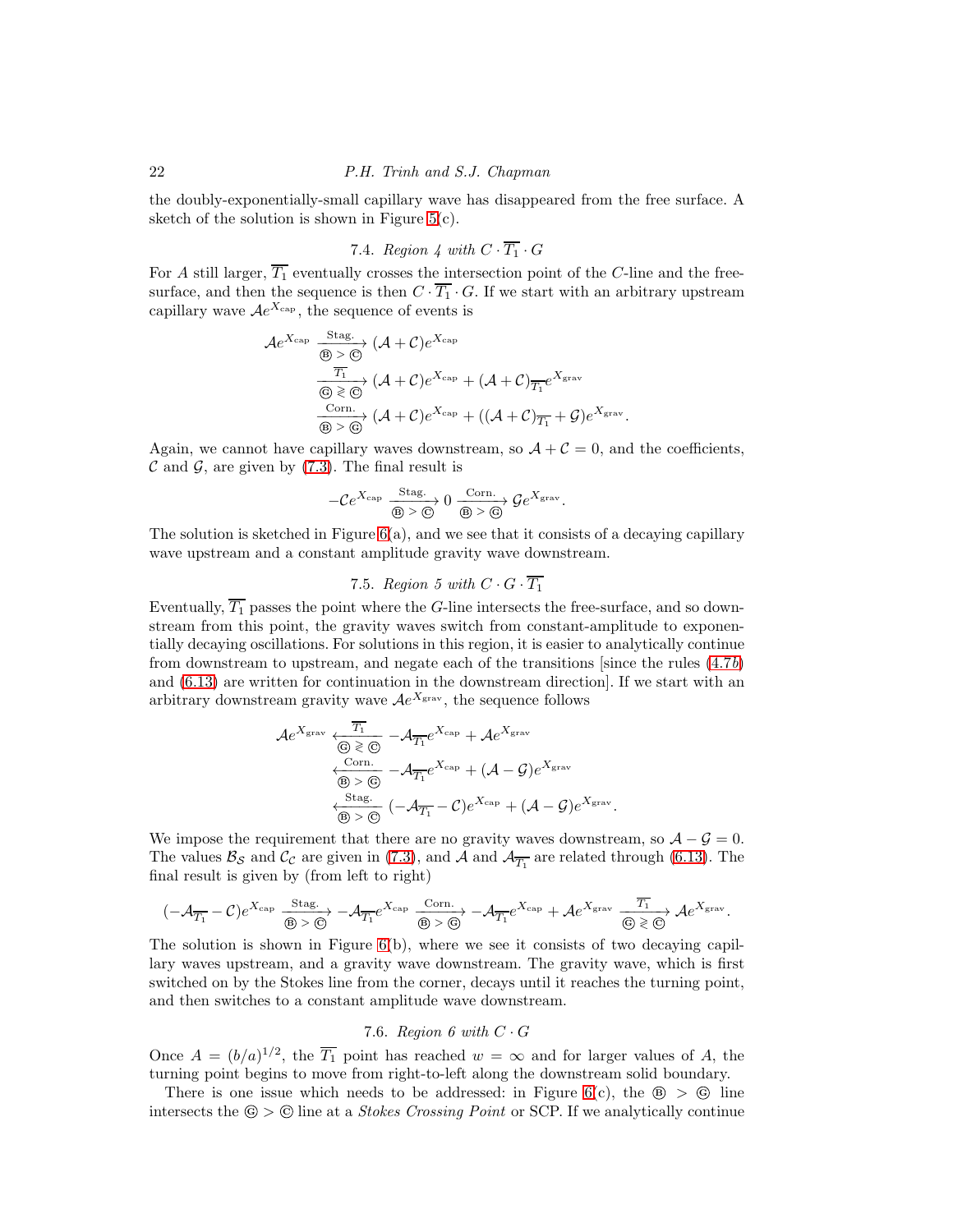

<span id="page-22-0"></span>FIGURE 6. Sketch of gravity-capillary solutions in Regions  $\bullet$  to  $\bullet$ . The solution in Region  $\bullet$ should correspond to the second of Rayleigh's linearised profiles, but is complicated by the two crossing Stokes lines. In Appendix [A,](#page-24-0) we demonstrate the existence of a third Stokes line (dashed), which originates from a secondary singularity (black circle).

in a path that encircles the SCP, then we find that in order to avoid an inconsistency, the base solution must switch-off a capillary wave somewhere along the path; in other words, there must be a  $\mathcal{B} > \mathcal{O}$  line, which goes through the SCP. However, neither the corner, nor the stagnation point, produces such a Stokes line.

This issue is addressed in Appendix [A,](#page-24-0) where we discuss three key ideas: (i) there is a second singularity [marked by the black circle in Figure  $6(c)$ ]. This singularity does not appear in any of the early terms  $(3.2a)-(3.2d)$  $(3.2a)-(3.2d)$ , but represents a singularity in the late terms of the late terms. It lies on the adjacent Riemann sheet from the originally defined corner point,  $\zeta = a$ , and can be detected by setting  $\chi = 0$ , where from [\(3.8\)](#page-4-4)

$$
\chi = -i \int_{\Gamma} \left[ \frac{q_0^2 - \sqrt{\Delta}}{2\tau q_0} \right] d\varphi.
$$

The contour  $\Gamma$  begins at  $\zeta = a$ , crosses the branch cut from the turning point,  $T_1$ , and continues along the secondary Riemann sheet of  $\sqrt{\Delta}$ .

In the appendix, we also establish that (ii) the secondary singularity produces a  $\circledast > \circledcirc$ Stokes line that crosses the SCP [shown dashed in Figure  $6(c)$ ]. Finally, (iii) the portion of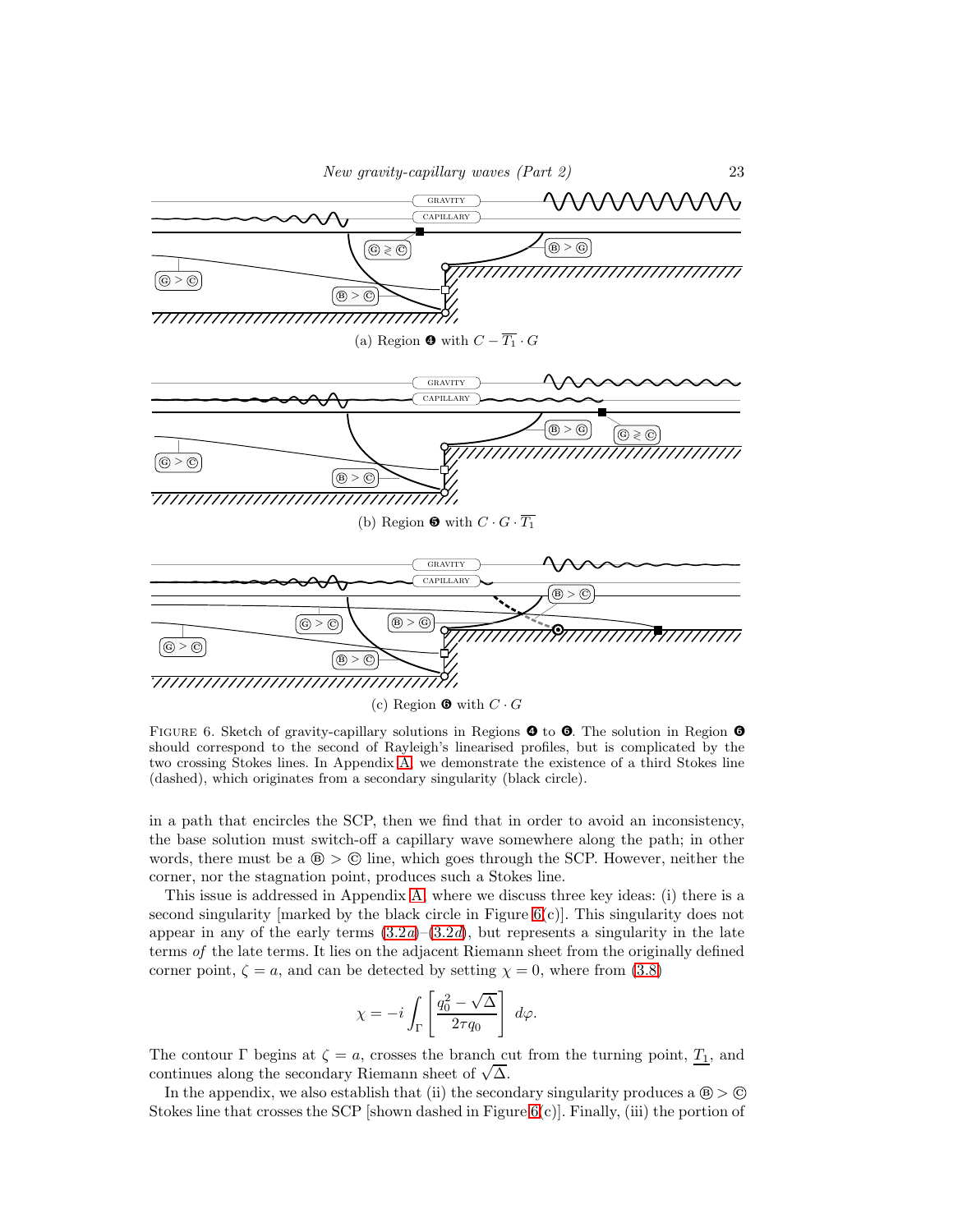the  $\circledast > \circledast$  line that joins the SCP to the singularity must be inactive; this switching-off of a Stokes line is due to the higher-order Stokes Phenomenon. These more complicated issues of secondary singularities, Stokes crossing points, and the higher-order Stokes Phenomenon, have been studied by others in a variety of different situations [see for example Berk [et al.](#page-28-2) [\(1982\)](#page-28-2); [Howls](#page-30-4) et al. [\(2004\)](#page-30-4); [Olde Daalhuis \(2004](#page-30-5)); [Chapman](#page-29-8) et al. [\(1999\)](#page-29-8); [Chapman & Mortimer \(2005\)](#page-29-0); [Chapman](#page-29-1) et al. [\(2007](#page-29-1))].

The solution is then

$$
\left(-\mathcal{C}+\mathcal{G}_{\underline{T_1}}\right)e^{X_{\text{cap}}}\xrightarrow[\textcircled{b}]\otimes\textcircled{c} \mathcal{G}_{\underline{T_1}}e^{X_{\text{cap}}}\xrightarrow[\textcircled{b}>\textcircled{c}]\textcircled{b}>\textcircled{c} \xrightarrow[\textcircled{b}>\textcircled{c}]\mathcal{G}e^{X_{\text{grav}}},
$$

where the values of C and G are given by [\(7.3\)](#page-18-0). The pre-factor  $\mathcal{G}_{\underline{T_1}}$  reminds us that the capillary wave is switched-on by taking the  $\mathcal G$  gravity wave and crossing the Stokes line from the the turning point; its value can be computed from [\(6.13\)](#page-14-2). These doubly exponentially small capillary waves are switched off downstream upon crossing the Stokes line from the secondary singularity.

Decaying waves on either side of the step are exactly what we expect from the linear analysis; however, we see that the result is not quite the same as in the linearised theory due to the presence of the doubly-small capillary waves upstream. The free surface is shown in Figure  $6(c)$ . However, we note that, as for the case of pure gravity waves (see [Chapman & Vanden-Broeck 2006\)](#page-29-5), we would expect a distinguished limit in the small Froude, small Bond, and small step height limits. Thus relating the results here with the work in Part 1 is not likely to be a trivial problem.

# 8. Discussion

Now having reached the end of our work on the gravity-capillary problem, we have one final query: do these new waves truly exist?

Our theoretical predictions form the first attempt of exploring the previously unknown region of low-Froude and low-Bond numbers. Our results posit the existence of six different families of waves for flow over a step ( $\bullet$  to  $\bullet$  in Figure [4\)](#page-17-0), and reveals that the usual dispersion curve separating linear solutions  $\bullet$  and  $\bullet$  widens if we include the nonlinear nature of the geometry. While this structure is only valid at low Froude and low Bond numbers, it also sheds new light on the general complexity of gravity-capillary problem, which has been freely acknowledged in the past.

Many open questions remain, some of which may ultimately hold the key to detecting these new waves (or discounting their existence). Throughout this work, we have provided a clear analysis of the local issues of the gravity-capillary problem. For example, we have shown how the emergence of a Stokes line depends on the local angle of the obstruction, or how the switching-on of waves near turning points can be predicted via an Airy-like transition. Although we have not shown the tedious calculations, the crucial pre-factor, Λ, is another local issue, and can be derived by matching inner and outer solutions near the singularities (see [Trinh 2010](#page-30-12) for more details). But what about the global properties of the Stokes lines?

For example, can a Stokes line emerge from a singularity along a secondary Riemann sheet, only to later return to the primary sheet and intersect the free surface? Our analysis in Appendix [A](#page-24-0) attempted to answer this question by drawing a comparison to a similar problem containing multiple singularities and crossing Stokes lines; we then used these results to propose the likely free-surface configuration for the complicated situation of Region 6 of Figure  $6(c)$ . However, a more rigorous treatment of these issues remains an open problem.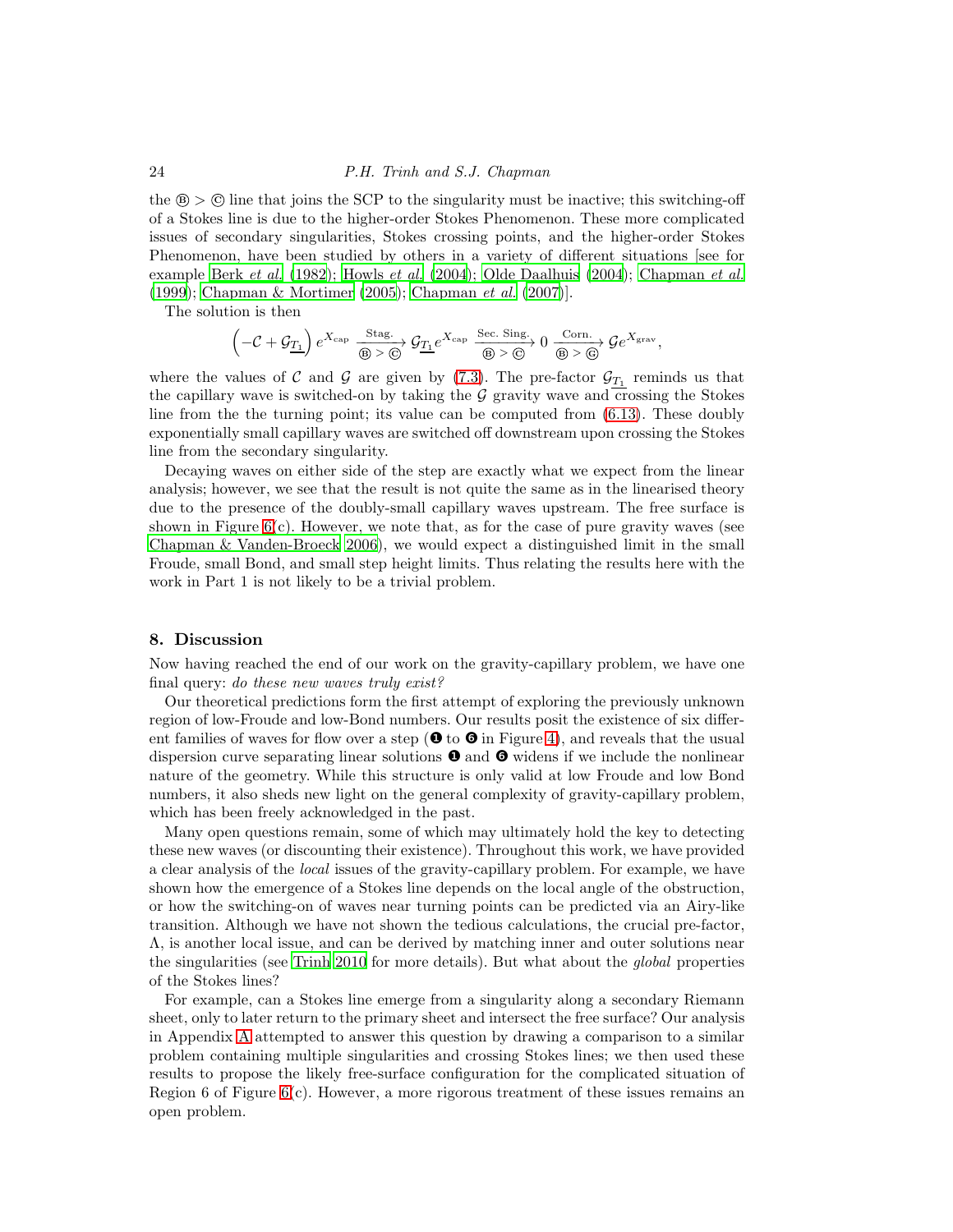Equally fascinating is the myriad of configurations that now seems possible for freesurface gravity-capillary flows over different geometries. A classic question is to inquire whether there are special geometries for which leading-order wave cancellation occurs and where, for example, the waves produced by one singularity cancels the waves produced by another. Although these issues regarding variable geometries have been studied in the context of pure gravity or capillary waves [\(Chapman & Vanden-Broeck 2002;](#page-29-4) [Trinh](#page-30-9) et al. [2011;](#page-30-9) [Lustri](#page-30-10) *et al.* [2012;](#page-30-10) [Trinh & Chapman 2013](#page-30-15)*a*), a catalogue of the wave configurations for different geometries in the combined gravity-capillary case is a subject of future work.

Finally, the most significant question is why have these waves not been previously detected? From the perspective of numerical simulations, one plausible difficulty concerns the so-called *radiation problem*: it is unclear how the upstream radiation condition can be accurately implemented in a numerical scheme. This difficulty is highlighted in, for example, the works of [Forbes \(1983\)](#page-30-1), [Scullen \(1998\)](#page-30-16), and [Grandison & Vanden-Broeck](#page-30-17) [\(2006\)](#page-30-17). For gravity-capillary flow past a large obstruction, the resultant solutions are influenced by the chosen treatment of the far field, and it is possible that inherent errors in current numerical methods make it difficult to differentiate between the structure of our new gravity-capillary waves and the typical linearised solutions. Do these waves truly exist? Our theoretical results suggest that they do; the search for such configurations, either in nature or in the digital world, forms the basis of ongoing investigation.

## <span id="page-24-0"></span>Appendix A. On the crossing of Stokes lines

We address the issue of the crossing of Stokes lines in the gravity-capillary problem by drawing an analogy to the same phenomenon which occurs in a modified Airy equation:

<span id="page-24-3"></span>
$$
\epsilon^2 y'' = xy + \frac{e^{x/\epsilon}}{x - a}.
$$

This equation was chosen because it not only possesses an (Airy) turning point at  $x = 0$ , but also an additional singularity at  $x = a$ . Writing  $y = v e^{x/\epsilon}$  gives

<span id="page-24-1"></span>
$$
\epsilon^2 v'' + 2\epsilon v' + (1 - x)v = \frac{1}{x - a},\tag{A.1}
$$

where we also require  $v \to 0$  as  $|x| \to \infty$ . We can now perform the standard asymptotic analysis of [\(A 1\)](#page-24-1), expanding  $v = \sum \epsilon^n v_n$ , and giving the first two orders as

$$
v_0 = \frac{1}{(1-x)(x-a)}
$$
 (A 2)

$$
v_1 = \frac{-2}{(a-x)^3(x-a)} + \frac{2}{(1-x)^2(x-a)^2},
$$
 (A 3)

and in general, for  $n \geqslant 2$ ,

$$
v_n = -\frac{1}{1-x} \left[ v_{n-2}'' + 2v_{n-1}' \right]. \tag{A.4}
$$

As  $n \to \infty$ , we expect the singularities at  $x = 0$  and  $x = a$  to produce factorial over power divergence of the late terms. Substituting the ansatz

<span id="page-24-4"></span><span id="page-24-2"></span>
$$
v_n \sim \frac{V(x)\Gamma(n+\gamma)}{[\chi(x)]^{n+\gamma}},
$$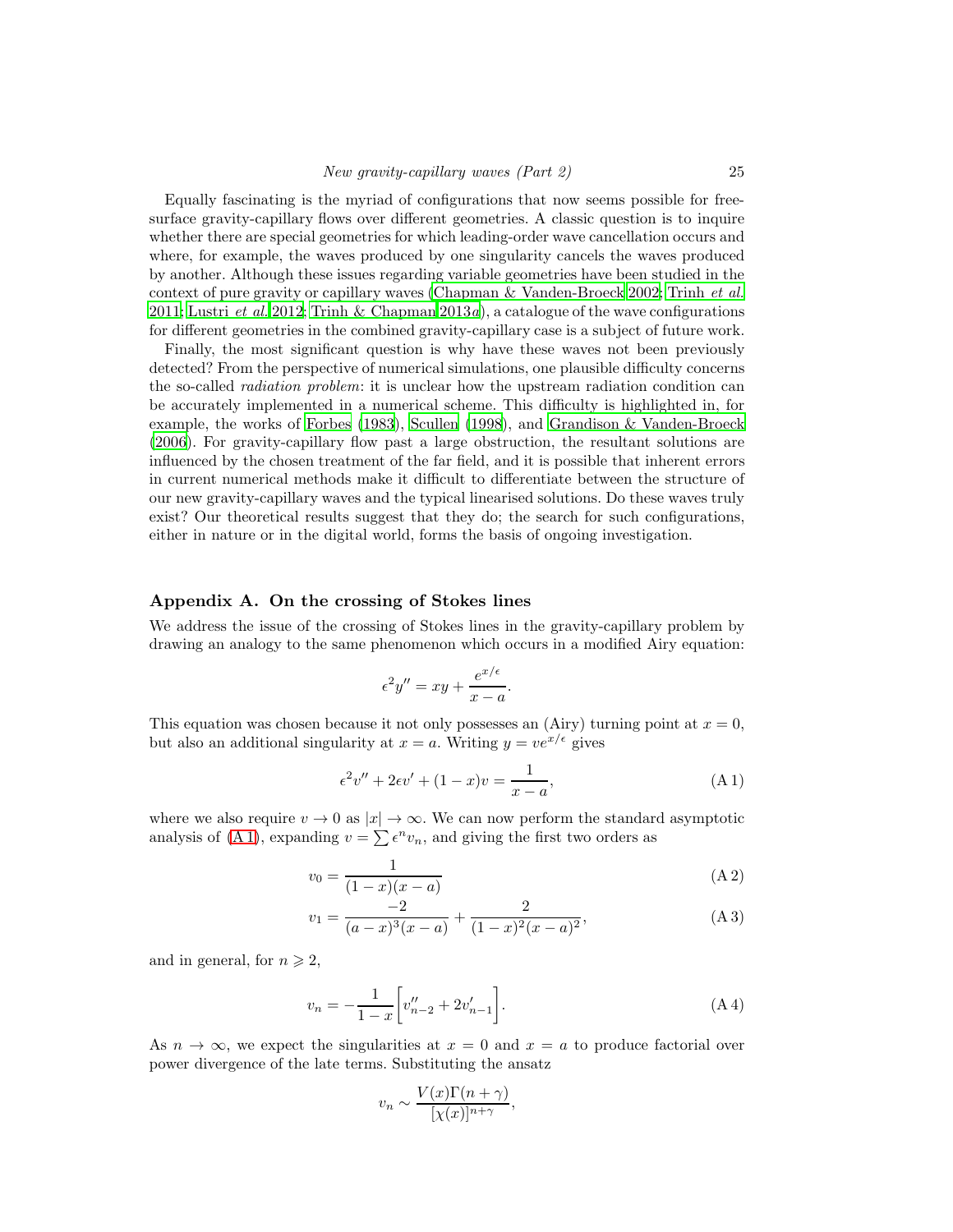into [\(A 4\)](#page-24-2) gives  $(\chi')^2 - 2\chi' + (1 - x) = 0$ , or solving yields

<span id="page-25-4"></span><span id="page-25-1"></span>
$$
\chi = \int^x 1 \pm s^{1/2} \ ds.
$$
 (A 5)

There are clearly singularities at  $x = 1$  and  $x = a$ , and we shall focus on the exponentials generated by the latter. At a Stokes line emerging from the singularity at  $x = a$ , the base series can switch-on exponentials of the form,  $e^{-\chi/\epsilon}$  with  $\chi$  being one of

$$
\chi_1 = x + \frac{2}{3}x^{3/2} - a - \frac{2}{3}a^{3/2} \tag{A 6}
$$

<span id="page-25-2"></span>
$$
\chi_2 = x - \frac{2}{3}x^{3/2} - a + \frac{2}{3}a^{3/2}.\tag{A 7}
$$

If we use  $\circledR$  to denote the base series, and  $\circled{1}$  and  $\circled{2}$  for the two exponentials, then the Stokes Phenomenon describes the process in which  $\mathcal{B} > 0$  or  $\mathcal{B} > 0$ . However, there is also a turning point at  $x = 0$ , for which the associated Stokes lines can cause interactions between the two exponentials. If  $\circled{1} > \circled{2}$ , then this produces an exponential with

<span id="page-25-0"></span>
$$
\chi_3 = x - \frac{2}{3}x^{3/2} - a - \frac{2}{3}a^{3/2},\tag{A 8}
$$

since the Airy transition simply requires switching the branch of  $x^{3/2}$ . Similarly, if  $\circled{2}$  $(1)$ , this produces an exponential with

<span id="page-25-3"></span>
$$
\chi_4 = x + \frac{2}{3}x^{3/2} - a + \frac{2}{3}a^{3/2}.\tag{A9}
$$

The Stokes lines for the case  $a = -1 + i$  are shown in the left frame of Figure [7.](#page-26-0) Notice that the  $\circledast$  >  $\circledast$  Stokes line intersects the  $\circledast$  >  $\circledast$  line at a Stokes Crossing Point (SCP). If we analytically continue in a circle around the SCP, we see that a third Stokes line, with  $\mathcal{B} > \mathcal{D}$ , is needed in order to avoid an inconsistency. From  $(A8)$ , this seems to require a singularity at the point  $x = x_*$ , where  $\chi_3 = 0$ ; for  $a = -1 + i$ , the singularity lies at  $x_* \approx -1.423 - 0.509i$ . There is a similar singularity at  $x \approx 0.249 + 0.883i$ , where  $\chi_4 = 0$ , which we associate with a  $\circledB > \circledB$  line. The curiosity, however, is that these singularities do not appear anywhere in the base series,  $\circledast$ , and so they do not seem to be associated with any eventual divergence.

To explore this in more detail, we define the Fourier transform as

$$
\widehat{v}(k) = \frac{1}{\sqrt{2\pi}} \int_{-\infty}^{\infty} v(x) e^{ikx} dx,
$$

and take the transform of [\(A 1\)](#page-24-1), giving

$$
i\epsilon^2 k^2 \hat{v} - 2\epsilon k \hat{v} - i\hat{v} + \frac{d\hat{v}}{dk} = \sqrt{2\pi}e^{iak}H(k),
$$

where  $H(k)$  is the Heaviside function, and we have assumed that  $\Im(a) > 0$ . Solving this equation yields

$$
\widehat{v} = \sqrt{2\pi} \exp\left[\frac{i\epsilon^2 k^3}{3} + \epsilon k^2 + ik\right] \int_0^k \exp\left[\frac{i\epsilon^2 u^3}{3} - \epsilon u^2 - iu + iau\right] du,
$$

or once inverted,

$$
v = \int_{-\infty}^{\infty} \exp\left[\frac{i\epsilon^2 k^3}{3} + \epsilon k^2 + ik - ikx\right] \int_0^k \exp\left[\frac{i\epsilon^2 u^3}{3} - \epsilon u^2 - iu + iau\right] du \, dk.
$$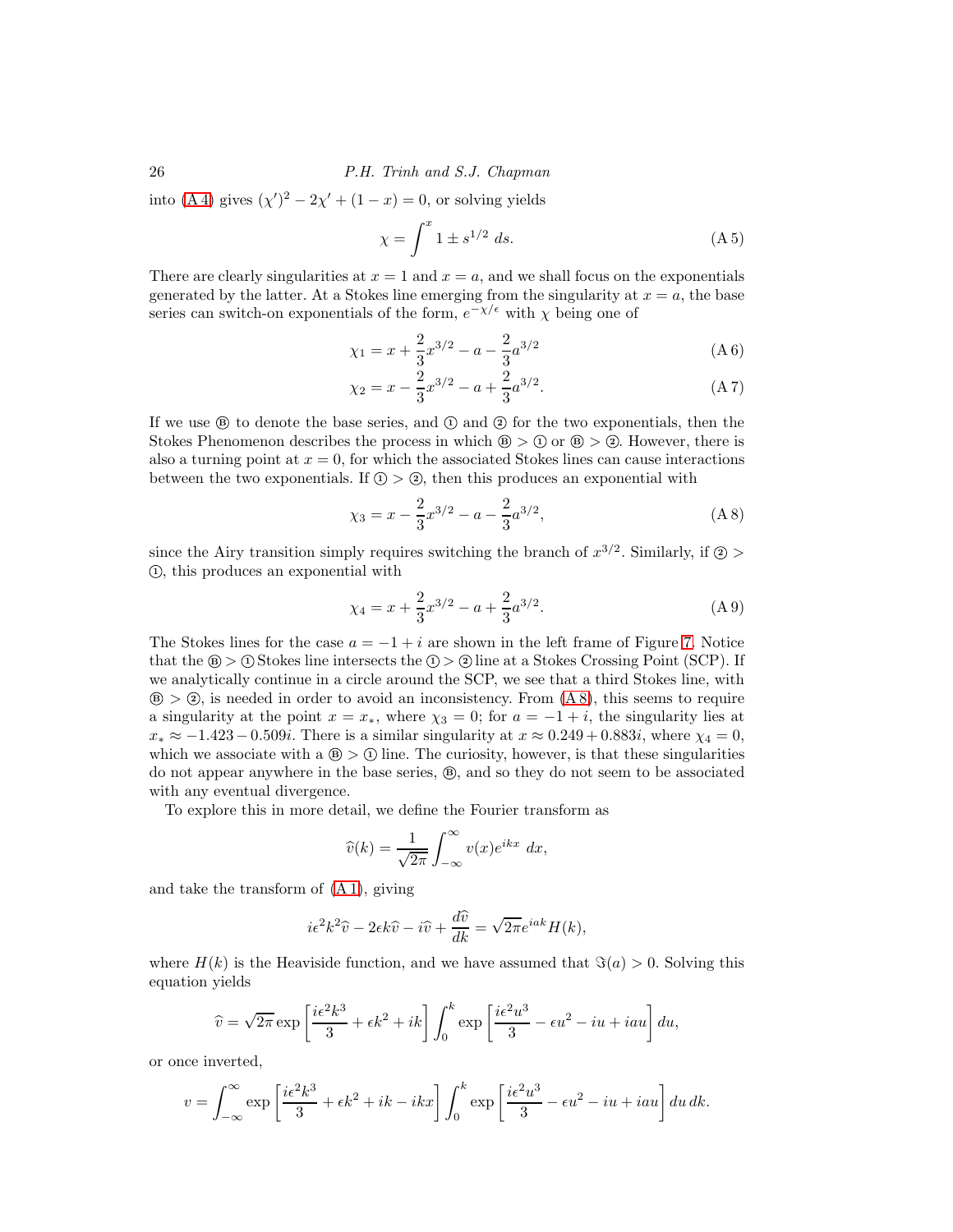

<span id="page-26-0"></span>FIGURE 7. Stokes lines in the complex  $x$ -plane, shown with two different choices of branch cuts (left/right). White circles denote the singularities at  $x = a$  and  $x = 1$ , black circles are the secondary singularities, and a square denotes the turning point. The Stokes lines from  $x = 1$  are not drawn. Branch cuts are shown as a striped line, and the dashed lines are used to indicate points on a secondary Riemann sheet. Background contours are for  $|\chi_3|$  (left) or  $|\chi_1|$  (right), with darker regions indicating smaller values.

We rescale  $k = s/\epsilon$  and  $i = v/\epsilon$ , giving

<span id="page-26-1"></span>
$$
v = \int_{-\infty}^{\infty} \exp\left[-\frac{\phi(s; x)}{\epsilon}\right] \int_{0}^{s} \exp\left[\frac{\phi(v; a)}{\epsilon}\right] dv ds, \tag{A.10}
$$

where we have defined

$$
\phi(v; a) = \frac{iv^3}{3} - v^2 - iv + aiv.
$$

In the limit  $\epsilon \to 0$ , the dominant contributions of the innermost integral in [\(A 10\)](#page-26-1) come from the end points at  $v = 0$  and  $v = s$ , or at the two saddle points at  $v = -i \pm i \sqrt{a}$ . Thus [\(A 10\)](#page-26-1) can be approximated as a sum of integrals of the form

<span id="page-26-2"></span>
$$
\int_{-\infty}^{\infty} A(s)e^{\psi(s)/\epsilon} ds,
$$
\n(A11)

where  $\psi$  is one of

$$
\int \frac{is(a-x)}{a} \tag{A12}
$$

$$
\psi(s) = \begin{cases} -\frac{is^3}{3} + s^2 + is - isx \end{cases}
$$
\n(A13)

$$
\left(-\frac{is^3}{3} + s^2 + is - isx - \frac{1}{3} + a \pm \frac{2a^{3/2}}{3}\right) \tag{A.14}
$$

Approximating the integral  $(A 11)$  using  $(A 12)$  recovers the base series  $(A 2)$ – $(A 3)$ . The second and third expressions for  $\psi$  have saddle points at  $s = -i \pm i \sqrt{x}$ . Using the second expression [\(A 13\)](#page-26-2), we see that the integral [\(A 11\)](#page-26-2) produces contributions  $e^{-\chi/\epsilon}$  with

$$
\chi = -\frac{1}{3} + x \pm \frac{2}{3}x^{3/2}.
$$

One of these comes from the singularity at  $x = 1$ ; the other comes from the same singularity, and then going around the turning point.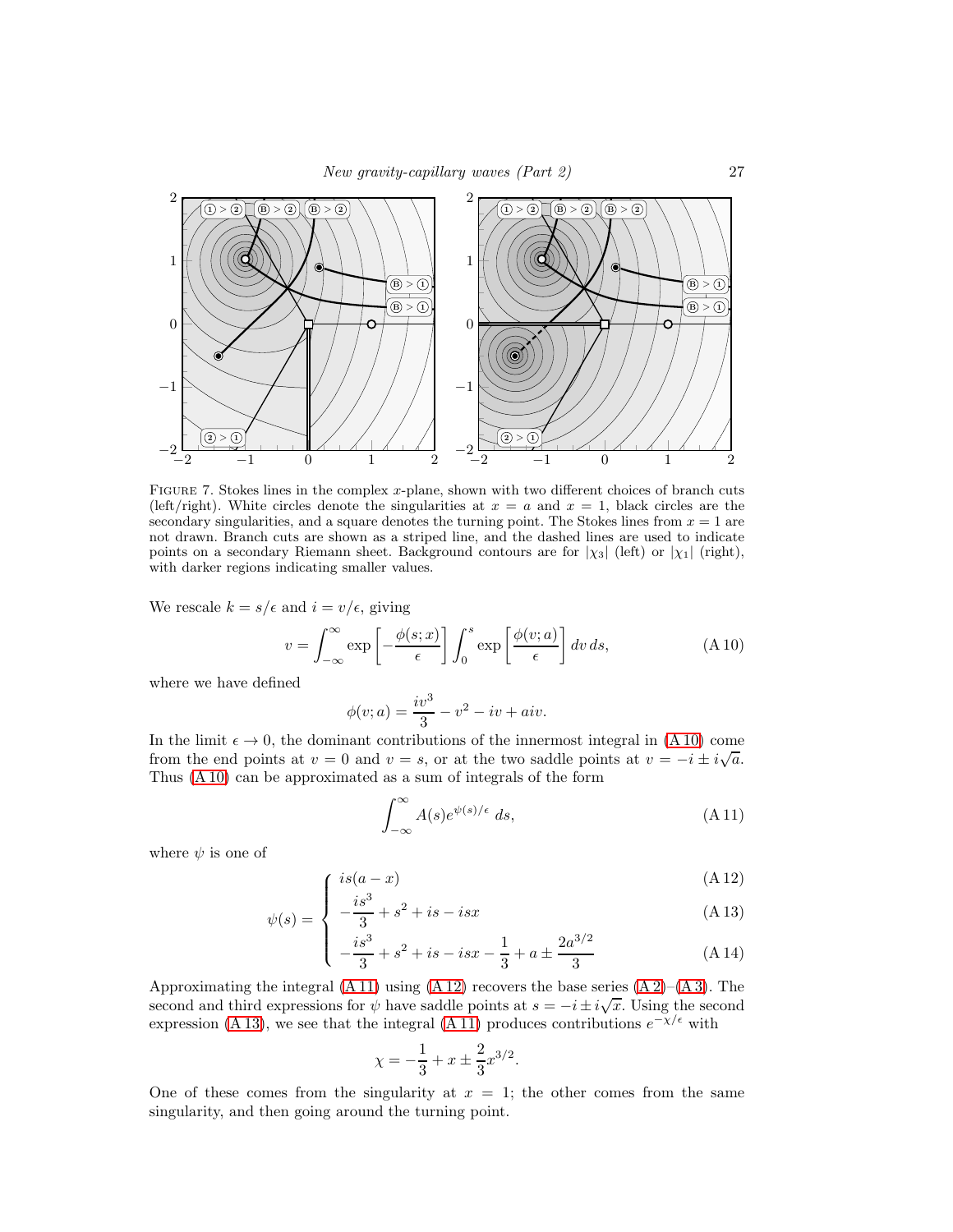Finally, approximating the integral at the saddle points using the third expression for  $\psi$  in [\(A 14\)](#page-26-2), gives four possible expressions for  $\chi$ . Two of these are directly from the singularity at  $x = a$ , and return  $\chi_1$  and  $\chi_2$  from  $(A 6)$ – $(A 7)$ . The other two, returning  $\chi_3$ and  $\chi_4$  in [\(A 8\)](#page-25-0)–[\(A 9\)](#page-25-3), are generated by the same singularity, but involve an integration contour which goes around the turning point. This verifies that the missing Stokes line should be there, though it does not shed much light on the mysterious singularity,  $x = x_*$ .

Let us go back to the expansion. We can write the  $n<sup>th</sup>$  term,  $v_n$ , from  $(A 4)$  as

<span id="page-27-0"></span>
$$
v_n = \sum_{k=1}^{n+1} \sum_{m=0}^{2n} \frac{a_{k,m}}{(x-a)^k (1-x)^m},
$$
\n(A15)

with  $a_{k,m}$  given by

$$
a_{k,m} = 2(k-1)a_{k-1,m-1} - 2(m-2)a_{k,m-2} - (k-2)a_{k-2,m-1} - (k-2)^2 a_{k-2,m-1} + 2(k-1)(m-2)a_{k-1,m-2} - (m-3)a_{k,m-3} - (m-3)^2 a_{k,m-3}.
$$

We believe that if this recurrence relation is solved, and the method of steepest de-scents is used to approximate the terms [\(A 15\)](#page-27-0) as  $n \to \infty$ , then the mysterious point,  $x = x_*$ , would appear as a singularity in the late terms of the late terms,  $v_n$ . These 'secondary' singularities and SCPs have been encountered in [Chapman &](#page-29-0) Mortimer [\(2005\)](#page-29-0) and [Howls](#page-30-4)  $et \ al.$  [\(2004\)](#page-30-4).

Before moving to the gravity-capillary problem, we clarify a labelling issue: the prescription of  $x_*$  by  $\chi_3 = 0$  in [\(A 8\)](#page-25-0) is correct only if the  $\circledast > \circledast$  Stokes line can be continued from the SCP to the secondary singularity,  $x_*$ , along the same branch of  $x^{3/2}$ (as it is drawn in the left frame of Figure [7\)](#page-26-0). However, a different choice of the branch cut (as in the right frame) shows that  $\chi_1 = 0$  is the correct equation. To correct this ambiguity, we use an alternative notation. Let  $x_{(k)}$  correspond to a point on the  $k^{\text{th}}$ Riemann sheet (associated with the two branches of  $x^{3/2}$ ); that is,  $x_{(k)}$  is mapped to  $e^{\pi i k}x^{3/2}$ , with  $k = 0, 1$ . From  $(A 5)$ , we then write  $\chi_1$  as

<span id="page-27-1"></span>
$$
\chi_1 = \int_{a_{(0)}}^x \left[ 1 + e^{\pi i k(s)} s^{3/2} \right] ds,
$$
\n(A16)

where  $k(s) = 0$  or 1, depending on which sheet the integrand is currently on. This makes it very clear that the secondary singularity,  $x_*$ , is still given by  $\chi_1 = 0$ , but  $x_*$  may either lie on the sheet with  $a_{(0)}$ , or the sheet with  $a_{(1)}$ . Thus,  $\chi_3$  in  $(A 8)$  is simply

$$
\chi_3 = \left( \int_{a_{(0)}}^{a_{(1)}} + \int_{a_{(1)}}^{x} \right) \left[ 1 + e^{\pi i k(s)} s^{3/2} \right] ds,
$$

except that x is restricted to the same sheet as  $a_{(1)}$ , since  $(A 8)$  requires principal branches taken throughout. Writing  $\chi_1$  in the form  $(A 16)$  serves to emphasize the fact that the contribution  $\chi_3$  is found by beginning at  $a_{(0)}$  and then crossing onto the secondary sheet.

# A.1. Crossing Stokes lines in the gravity-capillary problem

We now address the issue of the crossing Stokes lines in Region 6 of §[7.6.](#page-21-0) For  $\chi$  in [\(3.10\)](#page-5-0), there are three types of branch points, but only the ones from the turning points are relevant. Remembering that the corner of the step is at  $\zeta = a$ , and changing to integration in  $\zeta$  using [\(2.4\)](#page-3-3), we denote, for the gravity wave,

<span id="page-27-2"></span>
$$
\chi_g = i \int_{a_{(1)}}^{\zeta} \left[ \frac{q_0^2 + e^{\pi i k(s)} \sqrt{\Delta}}{2\tau q_0} \right] \frac{1}{s} ds,
$$
\n(A 17)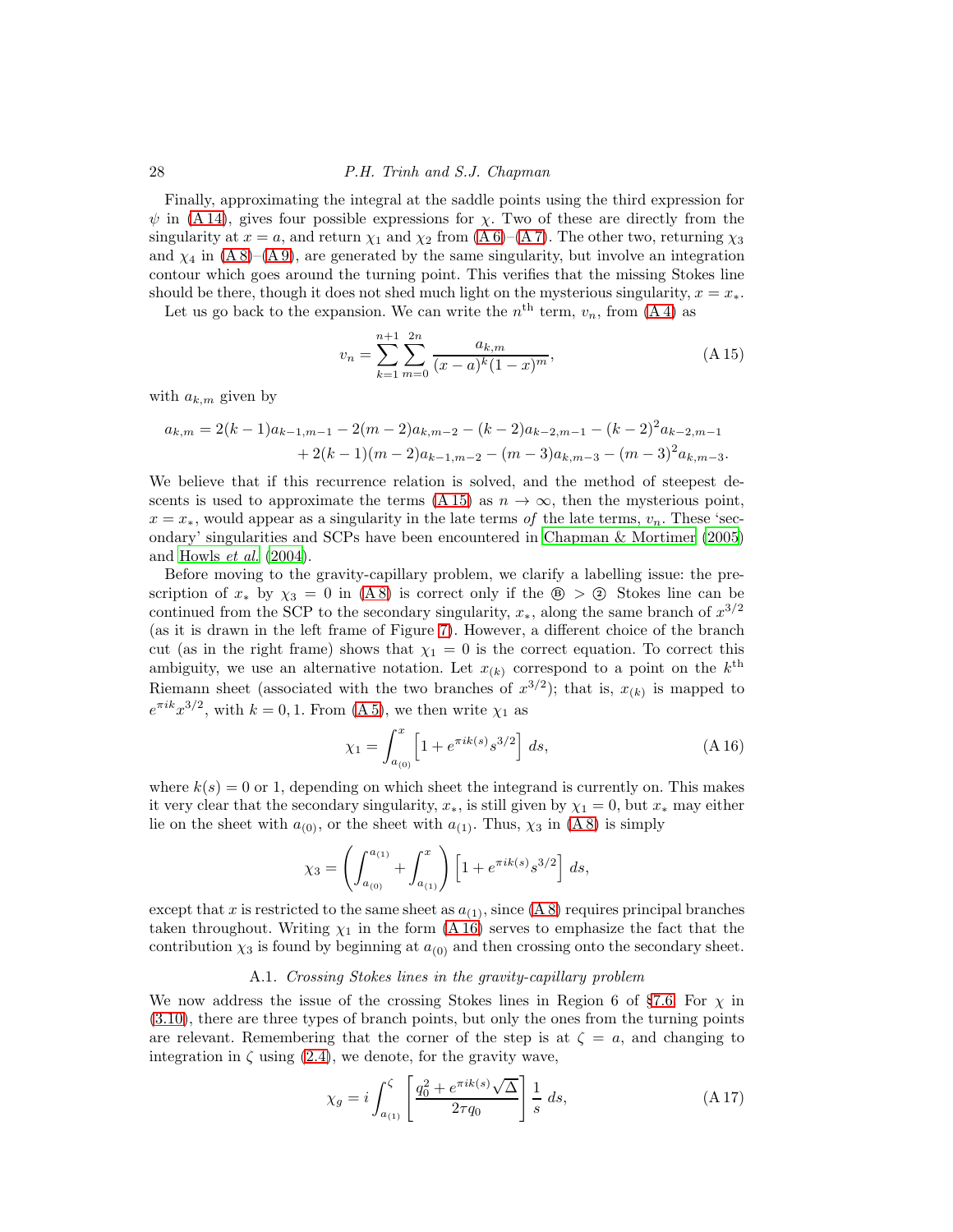where  $k(s) = 1$  on the branch of  $a_{(1)}$  and  $k(s) = 0$  on the branch of  $a_{(0)}$  (associated with the capillary wave). In addition to the two turning points, there is a logarithmic branch point from the factor of  $s^{-1}$ , and two square-root branch points from the two singularities of  $q_0$ . The former type adds a constant to  $\chi$  upon crossing the cut, while latter type switches  $q_0$  to  $-q_0$  upon crossing the cut. If we wanted to fully explore the different sheets, it would be better to write  $\zeta = \zeta_{(k_1,k_2,k_3,k_4,k_5)}$ , to keep track of how many times we have gone around each of the five branch points. However for our purpose, only the single turning point which causes the intersection is important.

Remember: the issue is that the crossing of the  $\mathcal{B} > \mathcal{C}$  and  $\mathcal{C} > \mathcal{C}$  lines in Figure [6\(](#page-22-0)c) also requires a  $\circledast$  >  $\circledast$  line in order to avoid an inconsistency. Like the example of the preceding section, this missing Stokes line comes from a secondary singularity,  $\zeta = \zeta^{\bullet}$ , not present in any of the early orders. To see this, we write [\(A 17\)](#page-27-2) in the form

<span id="page-28-3"></span>
$$
\chi_g = i \left( \int_{a_{(1)}}^{a_{(0)}} + \int_{a_{(0)}}^{\zeta} \right) \left[ \frac{q_0^2 + e^{\pi i k(s)} \sqrt{\Delta}}{2\tau q_0} \right] \frac{1}{s} ds, \tag{A.18}
$$

and we further restrict  $\zeta$  to the  $k = 0$ <sup>th</sup> Riemann sheet. Thus, [\(A 18\)](#page-28-3) is an integral from  $a_{(1)}$  to  $a_{(0)}$  via the branch cut from the turning point, and then proceeds from  $a_{(0)}$  to  $\zeta$ . The second integral is the usual capillary integral (hence the capillary wave). This new representation is used to make Figure [8;](#page-29-9) the most important feature of the figure is the missing singularity and its missing Stokes line, which indeed intersects the SCP.

In addition to the appearance of the secondary singularity, intersecting Stokes lines are typically accompanied by yet another subtlety: that of the Higher-Order Stokes Phe-nomenon [see again [Howls](#page-30-4) *et al.* [\(2004](#page-30-4)) and [Chapman & Mortimer \(2005\)](#page-29-0)]. This phenomenon specifies that at a SCP, Stokes lines may themselves switch-off. Indeed, this must be the case because if we analytically continue around the SCP in the inset of Figure [6\(](#page-22-0)c), we see that both portions of the  $\circledast > \circledcirc$  line (on either side of the SCP) can not be active. It remains to determine whether the portion of the Stokes line connecting the singularity to the SCP is active, or whether it is rather the portion from the SCP to the free surface.

To address this issue, we note in Figure [8](#page-29-9) that if the dashed Stokes line is followed from the SCP to the secondary singularity into the lower half-plane, then it changes from  $a \circledast > \circledcirc$  Stokes line to  $a \circledast > \circledcirc$  Stokes line across the secondary singularity  $(\zeta = \zeta^{\bullet}).$ In fact, the portion of the axis where  $-b \leq \zeta \leq \zeta_1$ , corresponds to the Anti-Stokes lines (where  $\circledast = \circledast = \circledast$ ) from the corner  $(\zeta = -b)$  and turning point  $(\zeta = \zeta_1)$ . Across the secondary singularity, then, the Stokes line has changed character abruptly, and we argue by analogy to studies of the Higher-Order Stokes Phenomenon that this can not occur unless  $\zeta^{\bullet}$  is a turning point (which it is not). Thus, the portion of the Stokes lines connected to the secondary singularity is inactive. Finally, we add that in Figure [8,](#page-29-9) the dashed Stokes line is the only line associated with secondary Riemann sheets that we have chosen to show. There are other Stokes lines we have not shown (and in fact, other secondary singularities), but these are not relevant to the free surface waves.

#### REFERENCES

- <span id="page-28-1"></span>Bender, C. M. & Orszag, S. A. 1978 Advanced Mathematical Methods for Scientists and Engineers. McGraw-Hill, Inc.
- <span id="page-28-2"></span>Berk, H. L., Nevins, W. M. & Roberts, K. V. 1982 New Stokes' line in WKB theory. J. Math. Phys. **23** (6), 988-1002.

<span id="page-28-0"></span>BERRY, M. V. 1989 Uniform asymptotic smoothing of Stokes discontinuities. Proc. Roy. Soc. London A 422, 7-21.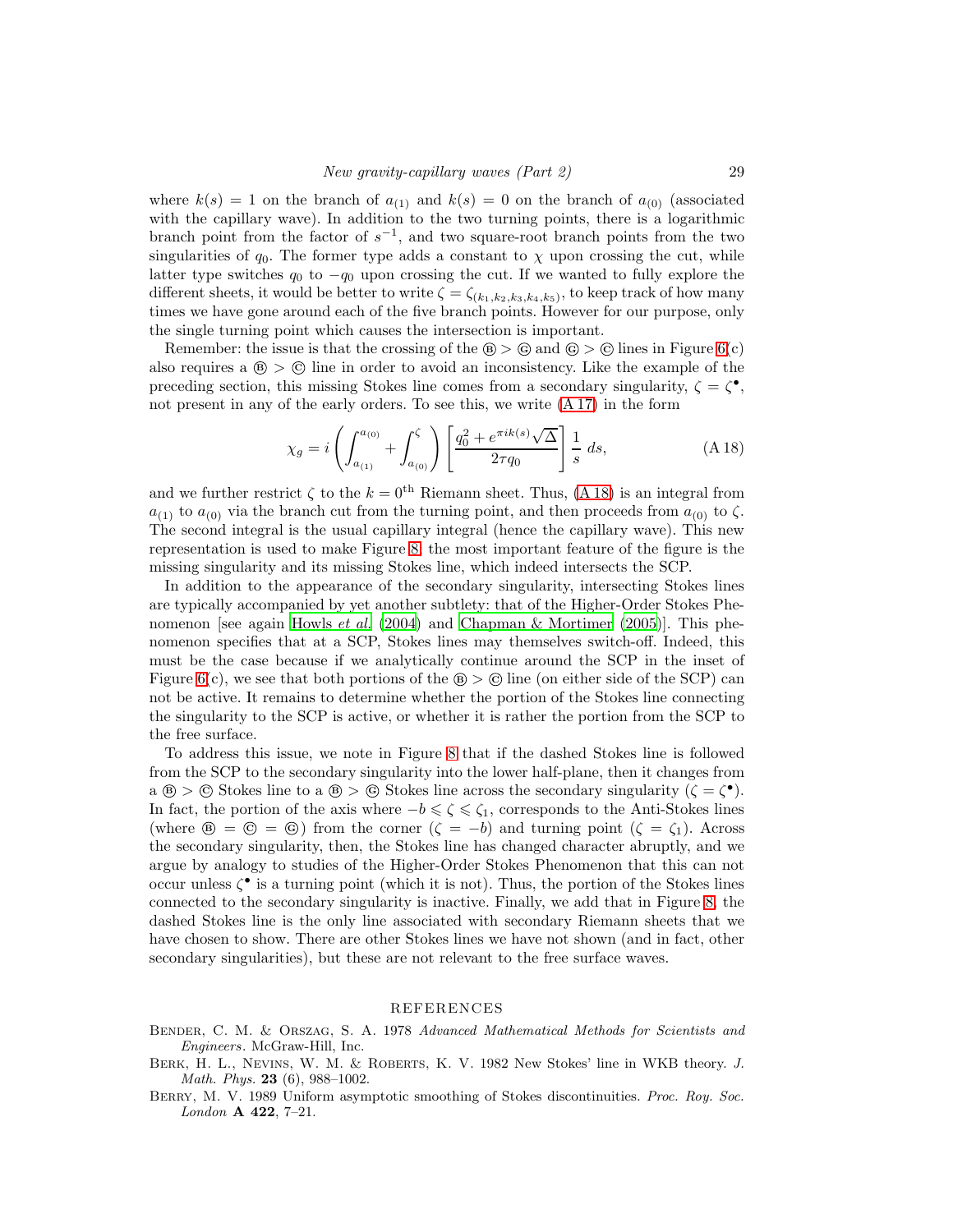

<span id="page-29-9"></span>FIGURE 8. The underlying contours and shading represent  $|\chi_g|$  from [\(A 18\)](#page-28-3), with dark regions indicating small values. Values of  $\beta = 1$  and  $\tau = 1.5$  were used, and  $a = 1, b = 2$  for the corner and stagnation points (circles). Turning points are  $\zeta_1 \approx -0.310$  and  $\zeta_2 \approx -1.290$  (squares), and the Stokes lines were computed using [\(5.1\)](#page-8-0) and [\(6.4\)](#page-13-4). Note that with the exception of the Stokes line from ζ2, all the Stokes lines that begin in the upper-half plane will eventually intersect  $\zeta \in \mathbb{R}^+$ . Branch cuts are shown striped. The secondary singularity, located at  $\zeta^{\bullet} \approx -0.435$ , is shown as a black circle, and its Stokes line shown dashed (note that this Stokes line, as well as the singularity, lies on a different Riemann sheet than the other components of the figure). The inset confirms that if we analytically continue around the SCP, beginning with the base solution upstream, then a portion of the new Stokes line must switch off across the SCP (gray, dashed).

- <span id="page-29-7"></span>Boyd, J. P. 1998 Weakly nonlocal solitary waves and beyond-all-orders asymptotics. Kluwer Academic Publishers.
- <span id="page-29-1"></span>Chapman, S. J., Howls, C. J., King, J. R. & Olde Daalhuis, A. B. 2007 Why is a shock not a caustic? The higher-order Stokes phenomenon and smoothed shock formation. Nonlinearity 20 (10), 2425.
- <span id="page-29-3"></span>Chapman, S. J., King, J. R. & Adams, K. L. 1998 Exponential asymptotics and Stokes lines in nonlinear ordinary differential equations. Proc. R. Soc. Lond. A 454, 2733–2755.
- <span id="page-29-8"></span>Chapman, S. J., Lawry, J. M. H., Ockendon, J. R. & Tew, R. H. 1999 On the theory of complex rays. SIAM Rev. 41 (3), 417–509.
- <span id="page-29-0"></span>Chapman, S. J. & Mortimer, D. B. 2005 Exponential asymptotics and Stokes lines in a partial differential equation. Proc. R. Soc. A 461 (2060), 2385–2421.
- <span id="page-29-4"></span>CHAPMAN, S. J. & VANDEN-BROECK, J.-M. 2002 Exponential asymptotics and capillary waves. SIAM J. Appl. Math. 62 (6), 1872–1898.
- <span id="page-29-5"></span>CHAPMAN, S. J. & VANDEN-BROECK, J.-M. 2006 Exponential asymptotics and gravity waves. J. Fluid Mech. 567, 299–326.
- <span id="page-29-6"></span>Costin, O. 2008 Asymptotics and Borel summability, , vol. 141. Chapman & Hall/CRC.
- <span id="page-29-2"></span>DIAS, F. & KHARIF, C. 1999 Nonlinear gravity and capillary-gravity waves. Ann. Rev. Fluid Mech. 31 $(1), 301-346$ .